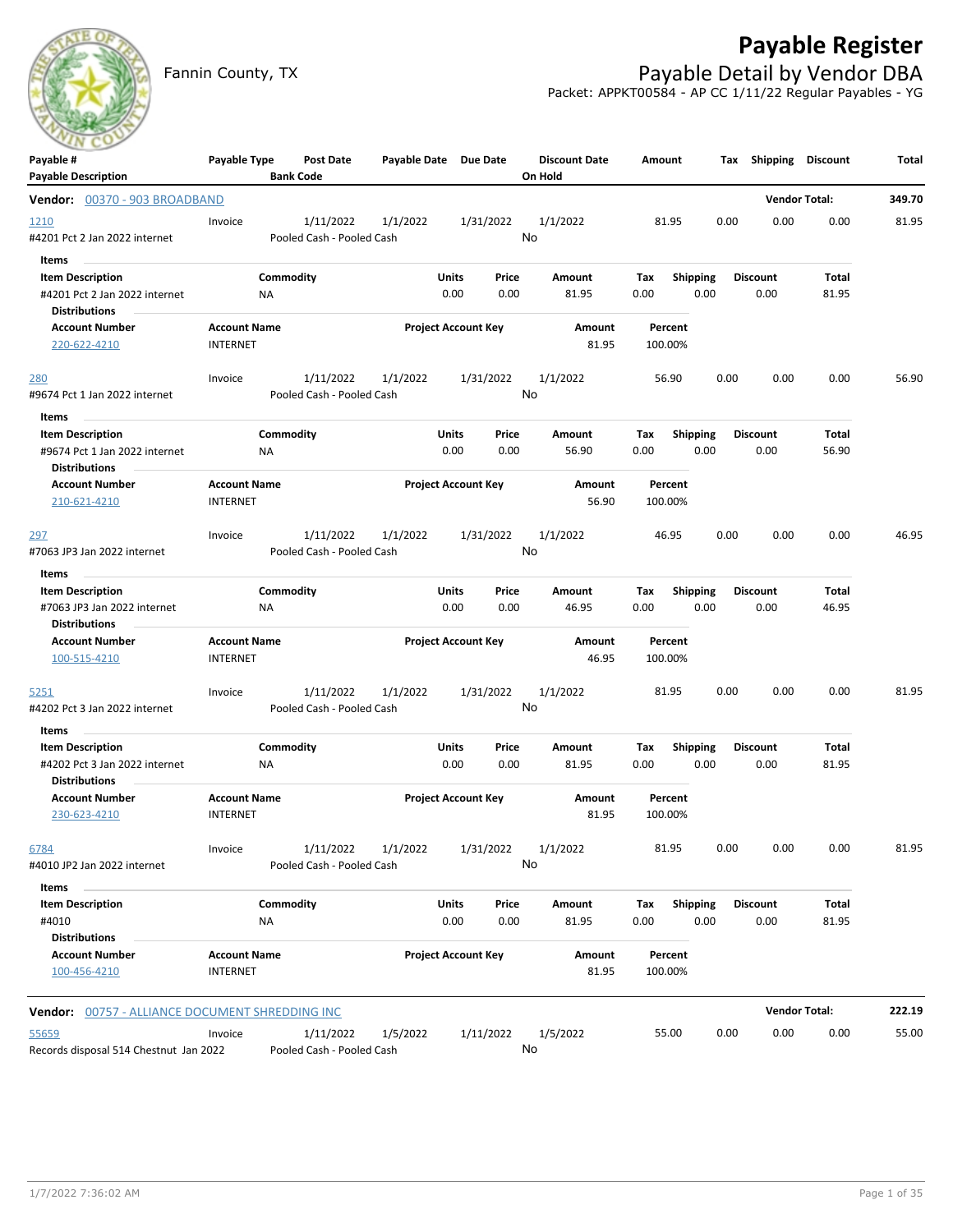| <b>Payable Register</b>                                                                   |                                                 |                  |                                        |                       |                            |                 |                                 |             |                         |      |                         |                      | Packet: APPKT00584 - AP CC 1/11/22 Regular Payables - YG |
|-------------------------------------------------------------------------------------------|-------------------------------------------------|------------------|----------------------------------------|-----------------------|----------------------------|-----------------|---------------------------------|-------------|-------------------------|------|-------------------------|----------------------|----------------------------------------------------------|
| Payable #<br><b>Payable Description</b>                                                   | Payable Type                                    | <b>Bank Code</b> | <b>Post Date</b>                       | Payable Date Due Date |                            |                 | <b>Discount Date</b><br>On Hold | Amount      |                         |      | Tax Shipping Discount   |                      | Total                                                    |
| Items                                                                                     |                                                 |                  |                                        |                       |                            |                 |                                 |             |                         |      |                         |                      |                                                          |
| <b>Item Description</b><br>Records disposal 514 Chestnut Jan 2022<br><b>Distributions</b> |                                                 | Commodity<br>ΝA  |                                        |                       | Units<br>0.00              | Price<br>0.00   | Amount<br>55.00                 | Tax<br>0.00 | <b>Shipping</b><br>0.00 |      | <b>Discount</b><br>0.00 | Total<br>55.00       |                                                          |
| <b>Account Number</b><br>200-449-3500                                                     | <b>Account Name</b><br>RECORDS DISPOSAL         |                  |                                        |                       | <b>Project Account Key</b> |                 | Amount<br>55.00                 | 100.00%     | Percent                 |      |                         |                      |                                                          |
|                                                                                           |                                                 |                  |                                        |                       |                            |                 |                                 |             |                         |      |                         |                      |                                                          |
| 55660<br>Records disposal Dst Clk/Aud Jan 2022                                            | Invoice                                         |                  | 1/11/2022<br>Pooled Cash - Pooled Cash | 1/5/2022              |                            | 1/11/2022<br>No | 1/5/2022                        | 112.19      |                         | 0.00 | 0.00                    | 0.00                 | 112.19                                                   |
| Items                                                                                     |                                                 |                  |                                        |                       |                            |                 |                                 |             |                         |      |                         |                      |                                                          |
| <b>Item Description</b>                                                                   |                                                 | Commodity        |                                        |                       | Units                      | Price           | Amount                          | Tax         | Shipping                |      | <b>Discount</b>         | Total                |                                                          |
| Records disposal Dst Clk/Aud Jan 2022<br><b>Distributions</b>                             |                                                 | ΝA               |                                        |                       | 0.00                       | 0.00            | 112.19                          | 0.00        | 0.00                    |      | 0.00                    | 112.19               |                                                          |
| <b>Account Number</b><br>200-449-3500                                                     | <b>Account Name</b><br>RECORDS DISPOSAL         |                  |                                        |                       | <b>Project Account Key</b> |                 | Amount<br>112.19                | 100.00%     | Percent                 |      |                         |                      |                                                          |
| 55662                                                                                     | Invoice                                         |                  | 1/11/2022                              | 1/5/2022              |                            | 1/11/2022       | 1/5/2022                        | 27.50       |                         | 0.00 | 0.00                    | 0.00                 | 27.50                                                    |
| Records disposal DA Jan 2022                                                              |                                                 |                  | Pooled Cash - Pooled Cash              |                       |                            | No              |                                 |             |                         |      |                         |                      |                                                          |
| Items<br><b>Item Description</b>                                                          |                                                 | Commodity        |                                        |                       | Units                      | Price           | <b>Amount</b>                   | Tax         | <b>Shipping</b>         |      | <b>Discount</b>         | Total                |                                                          |
| Records disposal DA Jan 2022<br><b>Distributions</b>                                      |                                                 | ΝA               |                                        |                       | 0.00                       | 0.00            | 27.50                           | 0.00        | 0.00                    |      | 0.00                    | 27.50                |                                                          |
| <b>Account Number</b><br>200-449-3500                                                     | <b>Account Name</b><br><b>RECORDS DISPOSAL</b>  |                  |                                        |                       | <b>Project Account Key</b> |                 | Amount<br>27.50                 | 100.00%     | Percent                 |      |                         |                      |                                                          |
| 55663<br>Records disposal Co Clerk Jan 2022                                               | Invoice                                         |                  | 1/11/2022<br>Pooled Cash - Pooled Cash | 1/5/2022              |                            | 1/11/2022<br>No | 1/5/2022                        |             | 27.50                   | 0.00 | 0.00                    | 0.00                 | 27.50                                                    |
| Items                                                                                     |                                                 |                  |                                        |                       |                            |                 |                                 |             |                         |      |                         |                      |                                                          |
| <b>Item Description</b>                                                                   |                                                 | Commodity        |                                        |                       | Units                      | Price           | Amount                          | Tax         | <b>Shipping</b>         |      | <b>Discount</b>         | Total                |                                                          |
| Records disposal Co Clerk Jan 2022<br><b>Distributions</b>                                |                                                 | <b>NA</b>        |                                        |                       | 0.00                       | 0.00            | 27.50                           | 0.00        | 0.00                    |      | 0.00                    | 27.50                |                                                          |
| <b>Account Number</b><br>200-449-3500                                                     | <b>Account Name</b><br><b>RECORDS DISPOSAL</b>  |                  |                                        |                       | <b>Project Account Key</b> |                 | Amount<br>27.50                 | 100.00%     | Percent                 |      |                         |                      |                                                          |
| Vendor: 00564 - ALLIED CONCRETE SYSTEMS, LLC                                              |                                                 |                  |                                        |                       |                            |                 |                                 |             |                         |      |                         | <b>Vendor Total:</b> | 44,917.23                                                |
| $\overline{4}$<br>Courthouse construction                                                 | Invoice                                         |                  | 1/11/2022<br>Pooled Cash - Pooled Cash | 12/31/2021            |                            | 1/11/2022<br>No | 12/31/2021                      | 44,917.23   |                         | 0.00 | 0.00                    | 0.00                 | 44,917.23                                                |
| Items                                                                                     |                                                 |                  |                                        |                       |                            |                 |                                 |             |                         |      |                         |                      |                                                          |
| <b>Item Description</b>                                                                   |                                                 | Commodity        |                                        |                       | <b>Units</b>               | Price           | Amount                          | Tax         | <b>Shipping</b>         |      | Discount                | Total                |                                                          |
| Courthouse construction<br><b>Distributions</b>                                           |                                                 | <b>NA</b>        |                                        |                       | 0.00                       | 0.00            | 44,917.23                       | 0.00        | 0.00                    |      | 0.00                    | 44,917.23            |                                                          |
| <b>Account Number</b><br>670-670-1650                                                     | <b>Account Name</b><br><b>CONSTRUCTION</b>      |                  |                                        |                       | <b>Project Account Key</b> |                 | Amount<br>44,917.23             | 100.00%     | Percent                 |      |                         |                      |                                                          |
| <b>Vendor:</b> VEN02326 - Altitude Services, LLC                                          |                                                 |                  |                                        |                       |                            |                 |                                 |             |                         |      |                         | <b>Vendor Total:</b> | 9,894.25                                                 |
| 8<br>Courthouse construction-masonry                                                      | Invoice                                         |                  | 1/11/2022<br>Pooled Cash - Pooled Cash | 12/31/2021            |                            | 1/11/2022<br>No | 12/31/2021                      | 9,894.25    |                         | 0.00 | 0.00                    | 0.00                 | 9,894.25                                                 |
| Items                                                                                     |                                                 |                  |                                        |                       |                            |                 |                                 |             |                         |      |                         |                      |                                                          |
| <b>Item Description</b><br>Courthouse construction-masonry                                |                                                 | Commodity<br>ΝA  |                                        |                       | Units<br>0.00              | Price<br>0.00   | Amount<br>9,894.25              | Тах<br>0.00 | <b>Shipping</b><br>0.00 |      | <b>Discount</b><br>0.00 | Total<br>9,894.25    |                                                          |
| <b>Distributions</b><br><b>Account Number</b><br>670-670-1680                             | <b>Account Name</b><br><b>MASONRY AND STONE</b> |                  |                                        |                       | <b>Project Account Key</b> |                 | Amount<br>9,894.25              | 100.00%     | Percent                 |      |                         |                      |                                                          |
| <b>Vendor: 00025 - ATMOS ENERGY</b>                                                       |                                                 |                  |                                        |                       |                            |                 |                                 |             |                         |      |                         | <b>Vendor Total:</b> | 838.91                                                   |
| INV0004081<br>#3034861434 Pct 2 12/3/21-1/4/22                                            | Invoice                                         |                  | 1/11/2022<br>Pooled Cash - Pooled Cash | 1/4/2022              |                            | 1/11/2022<br>No | 1/4/2022                        | 119.92      |                         | 0.00 | 0.00                    | 0.00                 | 119.92                                                   |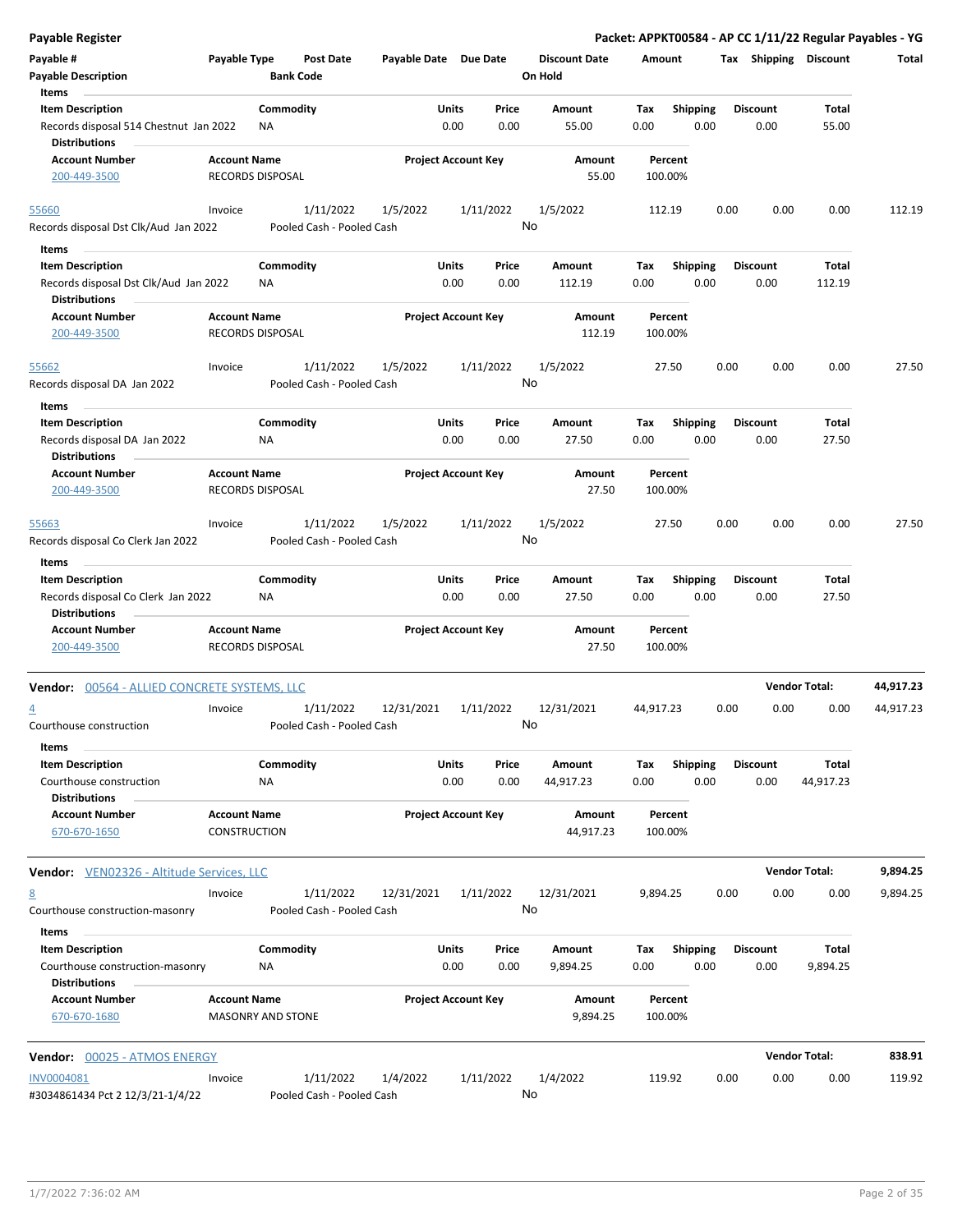| <b>Payable Register</b>                                                                      |                                      |                        |                                        |                            |           |               |                                 |                    |                         |      |                         | Packet: APPKT00584 - AP CC 1/11/22 Regular Payables - YG |        |
|----------------------------------------------------------------------------------------------|--------------------------------------|------------------------|----------------------------------------|----------------------------|-----------|---------------|---------------------------------|--------------------|-------------------------|------|-------------------------|----------------------------------------------------------|--------|
| Payable #<br><b>Payable Description</b>                                                      | Payable Type                         | <b>Bank Code</b>       | <b>Post Date</b>                       | Payable Date Due Date      |           |               | <b>Discount Date</b><br>On Hold | Amount             |                         |      | Tax Shipping Discount   |                                                          | Total  |
| Items<br><b>Item Description</b><br>#3034861434 Pct 2 12/3/21-1/4/22<br><b>Distributions</b> |                                      | Commodity<br><b>NA</b> |                                        | Units                      | 0.00      | Price<br>0.00 | Amount<br>119.92                | Tax<br>0.00        | <b>Shipping</b><br>0.00 |      | <b>Discount</b><br>0.00 | Total<br>119.92                                          |        |
| <b>Account Number</b><br>220-622-4410                                                        | <b>Account Name</b><br>UTILITY GAS   |                        |                                        | <b>Project Account Key</b> |           |               | Amount<br>119.92                | Percent<br>100.00% |                         |      |                         |                                                          |        |
| INV0004107                                                                                   | Invoice                              |                        | 1/11/2022                              | 12/22/2021                 | 1/11/2022 |               | 12/22/2021                      | 101.12             |                         | 0.00 | 0.00                    | 0.00                                                     | 101.12 |
| #4014116839 Pct 4 11/24-12/22/21                                                             |                                      |                        | Pooled Cash - Pooled Cash              |                            |           |               | No                              |                    |                         |      |                         |                                                          |        |
| Items                                                                                        |                                      |                        |                                        |                            |           |               |                                 |                    |                         |      |                         |                                                          |        |
| <b>Item Description</b><br>#4014116839 Pct 4 11/24-12/22/21<br><b>Distributions</b>          |                                      | Commodity<br><b>NA</b> |                                        | Units                      | 0.00      | Price<br>0.00 | Amount<br>101.12                | Tax<br>0.00        | <b>Shipping</b><br>0.00 |      | <b>Discount</b><br>0.00 | Total<br>101.12                                          |        |
| <b>Account Number</b><br>240-624-4410                                                        | <b>Account Name</b><br>UTILITY GAS   |                        |                                        | <b>Project Account Key</b> |           |               | Amount<br>101.12                | Percent<br>100.00% |                         |      |                         |                                                          |        |
| <b>INV0004108</b><br>#3030687827 E Annex 11/24-12/22/21                                      | Invoice                              |                        | 1/11/2022<br>Pooled Cash - Pooled Cash | 12/22/2021                 | 1/11/2022 |               | 12/22/2021<br>No                | 100.44             |                         | 0.00 | 0.00                    | 0.00                                                     | 100.44 |
| Items                                                                                        |                                      |                        |                                        |                            |           |               |                                 |                    |                         |      |                         |                                                          |        |
| <b>Item Description</b><br>#3030687827 E Annex 11/24-12/22/21<br><b>Distributions</b>        |                                      | Commodity<br>ΝA        |                                        | Units                      | 0.00      | Price<br>0.00 | Amount<br>100.44                | Tax<br>0.00        | <b>Shipping</b><br>0.00 |      | <b>Discount</b><br>0.00 | Total<br>100.44                                          |        |
| <b>Account Number</b><br>100-511-4410                                                        | <b>Account Name</b><br>UTILITIES GAS |                        |                                        | <b>Project Account Key</b> |           |               | Amount<br>100.44                | Percent<br>100.00% |                         |      |                         |                                                          |        |
| INV0004109<br>#3032178178 Windom 11/25-12/27/21                                              | Invoice                              |                        | 1/11/2022<br>Pooled Cash - Pooled Cash | 12/27/2021                 | 1/11/2022 |               | 12/27/2021<br>No                | 185.30             |                         | 0.00 | 0.00                    | 0.00                                                     | 185.30 |
| Items                                                                                        |                                      |                        |                                        |                            |           |               |                                 |                    |                         |      |                         |                                                          |        |
| <b>Item Description</b><br>#3032178178 Windom 11/25-12/27/21<br><b>Distributions</b>         |                                      | Commodity<br>ΝA        |                                        | Units                      | 0.00      | Price<br>0.00 | Amount<br>185.30                | Tax<br>0.00        | <b>Shipping</b><br>0.00 |      | <b>Discount</b><br>0.00 | Total<br>185.30                                          |        |
| <b>Account Number</b><br>100-515-4410                                                        | <b>Account Name</b><br>UTILITIES GAS |                        |                                        | <b>Project Account Key</b> |           |               | <b>Amount</b><br>185.30         | Percent<br>100.00% |                         |      |                         |                                                          |        |
| INV0004110<br>#4022140930 200 1st 11/17-12/16/21                                             | Invoice                              |                        | 1/11/2022<br>Pooled Cash - Pooled Cash | 12/29/2021                 | 1/11/2022 |               | 12/29/2021<br>No                | 140.14             |                         | 0.00 | 0.00                    | 0.00                                                     | 140.14 |
| Items                                                                                        |                                      |                        |                                        |                            |           |               |                                 |                    |                         |      |                         |                                                          |        |
| <b>Item Description</b><br>#4022140930 200 1st 11/17-12/16/21                                |                                      | Commodity<br>NA        |                                        | Units                      | 0.00      | Price<br>0.00 | Amount<br>140.14                | Tax<br>0.00        | Shipping<br>0.00        |      | <b>Discount</b><br>0.00 | Total<br>140.14                                          |        |
| <b>Distributions</b><br><b>Account Number</b><br>100-518-4410                                | <b>Account Name</b><br>UTILITIES GAS |                        |                                        | <b>Project Account Key</b> |           |               | Amount<br>140.14                | Percent<br>100.00% |                         |      |                         |                                                          |        |
| INV0004111<br>#3030687434 TDHS 11/24-12/22/21                                                | Invoice                              |                        | 1/11/2022<br>Pooled Cash - Pooled Cash | 12/22/2021                 | 1/11/2022 |               | 12/22/2021<br>No                | 191.99             |                         | 0.00 | 0.00                    | 0.00                                                     | 191.99 |
| Items                                                                                        |                                      |                        |                                        |                            |           |               |                                 |                    |                         |      |                         |                                                          |        |
| <b>Item Description</b><br>#3030687434 TDHS 11/24-12/22/21<br><b>Distributions</b>           |                                      | Commodity<br>NA        |                                        | Units                      | 0.00      | Price<br>0.00 | Amount<br>191.99                | Tax<br>0.00        | <b>Shipping</b><br>0.00 |      | <b>Discount</b><br>0.00 | Total<br>191.99                                          |        |
| <b>Account Number</b><br>100-640-4410                                                        | <b>Account Name</b><br>UTILITIES GAS |                        |                                        | <b>Project Account Key</b> |           |               | Amount<br>191.99                | Percent<br>100.00% |                         |      |                         |                                                          |        |
| <b>Vendor: 00017 - BOIS D'ARC MUD</b>                                                        |                                      |                        |                                        |                            |           |               |                                 |                    |                         |      |                         | <b>Vendor Total:</b>                                     | 32.22  |
| <b>INV0004106</b><br>Pct 3 water 11/17-12/22/2021                                            | Invoice                              |                        | 1/11/2022<br>Pooled Cash - Pooled Cash | 12/29/2021                 | 1/15/2022 |               | 12/29/2021<br>No                | 32.22              |                         | 0.00 | 0.00                    | 0.00                                                     | 32.22  |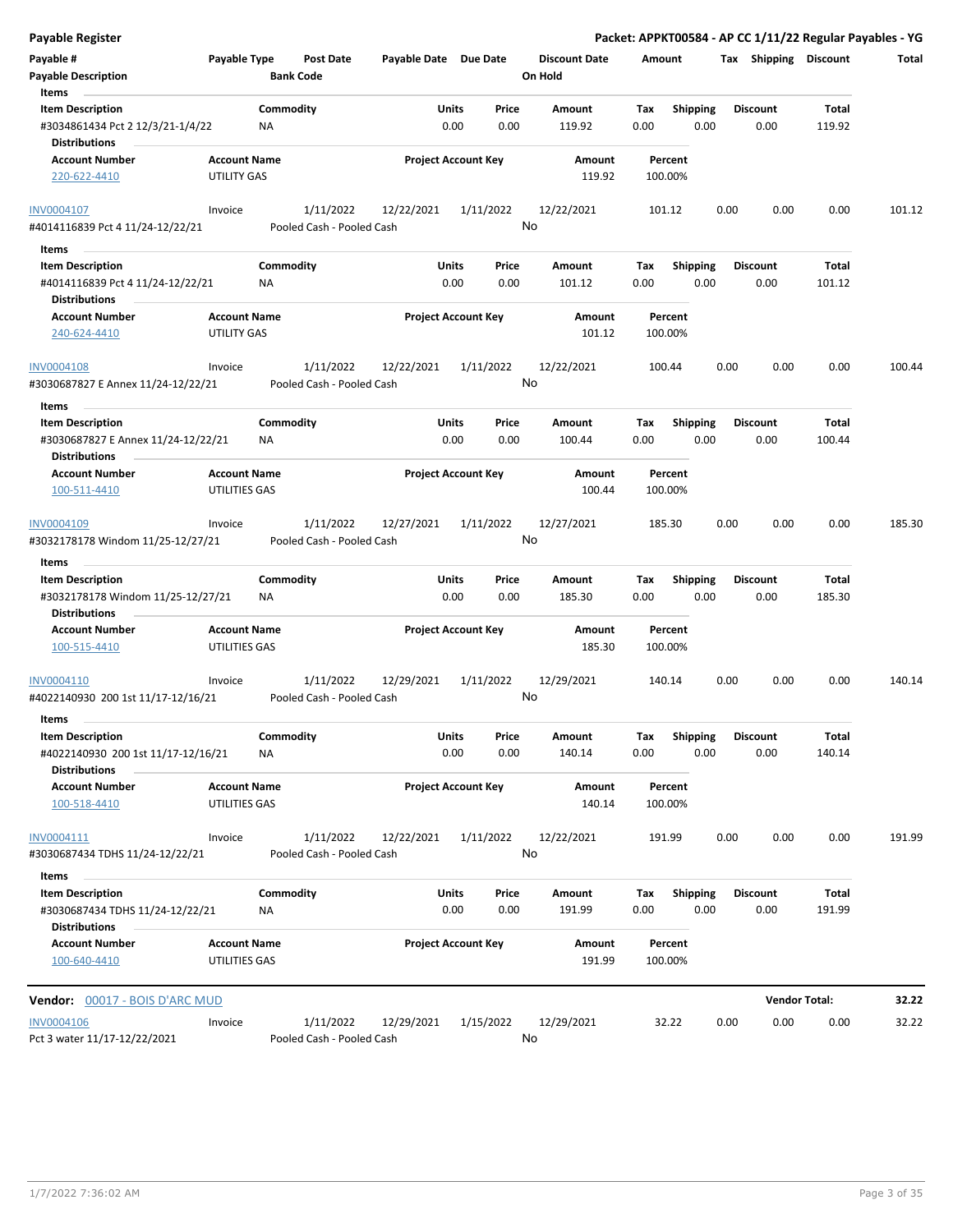| <b>Payable Register</b>                                                                  |                     |                         |                                        |                            |               |                 |                                 |             |                         |      |                       | Packet: APPKT00584 - AP CC 1/11/22 Regular Payables - YG |          |
|------------------------------------------------------------------------------------------|---------------------|-------------------------|----------------------------------------|----------------------------|---------------|-----------------|---------------------------------|-------------|-------------------------|------|-----------------------|----------------------------------------------------------|----------|
| Payable #<br><b>Payable Description</b>                                                  | Payable Type        | <b>Bank Code</b>        | Post Date                              | Payable Date Due Date      |               |                 | <b>Discount Date</b><br>On Hold | Amount      |                         |      | Tax Shipping Discount |                                                          | Total    |
| Items                                                                                    |                     |                         |                                        |                            |               |                 |                                 |             |                         |      | <b>Discount</b>       |                                                          |          |
| <b>Item Description</b><br>Pct 3 water 11/17-12/22/2021                                  |                     | Commodity<br>ΝA         |                                        |                            | Units<br>0.00 | Price<br>0.00   | Amount<br>32.22                 | Tax<br>0.00 | <b>Shipping</b><br>0.00 |      | 0.00                  | Total<br>32.22                                           |          |
| <b>Distributions</b>                                                                     |                     |                         |                                        |                            |               |                 |                                 |             |                         |      |                       |                                                          |          |
| <b>Account Number</b>                                                                    | <b>Account Name</b> |                         |                                        | <b>Project Account Key</b> |               |                 | Amount                          |             | Percent                 |      |                       |                                                          |          |
| 230-623-4420                                                                             | UTILITY WATER       |                         |                                        |                            |               |                 | 32.22                           | 100.00%     |                         |      |                       |                                                          |          |
| Vendor: 00800 - Bonham Quick Lube                                                        |                     |                         |                                        |                            |               |                 |                                 |             |                         |      |                       | <b>Vendor Total:</b>                                     | 289.00   |
| 118932                                                                                   | Invoice             |                         | 1/11/2022                              | 12/29/2021                 |               | 1/11/2022       | 12/29/2021                      |             | 47.00                   | 0.00 | 0.00                  | 0.00                                                     | 47.00    |
| Pct 3 2006 Dodge 2716 oil change                                                         |                     |                         | Pooled Cash - Pooled Cash              |                            |               | No              |                                 |             |                         |      |                       |                                                          |          |
| Items                                                                                    |                     |                         |                                        |                            |               |                 |                                 |             |                         |      |                       |                                                          |          |
| <b>Item Description</b>                                                                  |                     | Commodity               |                                        |                            | Units         | Price           | Amount                          | Tax         | <b>Shipping</b>         |      | <b>Discount</b>       | Total                                                    |          |
| Pct 3 2006 Dodge 2716 oil change<br><b>Distributions</b>                                 |                     | ΝA                      |                                        |                            | 0.00          | 0.00            | 47.00                           | 0.00        | 0.00                    |      | 0.00                  | 47.00                                                    |          |
| <b>Account Number</b>                                                                    | <b>Account Name</b> |                         |                                        | <b>Project Account Key</b> |               |                 | Amount                          |             | Percent                 |      |                       |                                                          |          |
| 230-623-4570                                                                             |                     | R&M MACHINERY GAS & OIL |                                        |                            |               |                 | 47.00                           | 100.00%     |                         |      |                       |                                                          |          |
| 118933                                                                                   | Invoice             |                         | 1/11/2022                              | 12/29/2021                 |               | 1/11/2022       | 12/29/2021                      |             | 74.00                   | 0.00 | 0.00                  | 0.00                                                     | 74.00    |
| Pct 3 2013 Chev 2511 oil change                                                          |                     |                         | Pooled Cash - Pooled Cash              |                            |               | No              |                                 |             |                         |      |                       |                                                          |          |
| Items                                                                                    |                     |                         |                                        |                            |               |                 |                                 |             |                         |      |                       |                                                          |          |
| <b>Item Description</b>                                                                  |                     | Commodity               |                                        |                            | Units         | Price           | Amount                          | Tax         | <b>Shipping</b>         |      | <b>Discount</b>       | Total                                                    |          |
| Pct 3 2013 Chev 2511 oil change                                                          |                     | NA.                     |                                        |                            | 0.00          | 0.00            | 74.00                           | 0.00        | 0.00                    |      | 0.00                  | 74.00                                                    |          |
| <b>Distributions</b>                                                                     |                     |                         |                                        |                            |               |                 |                                 |             |                         |      |                       |                                                          |          |
| <b>Account Number</b><br>230-623-4570                                                    | <b>Account Name</b> | R&M MACHINERY GAS & OIL |                                        | <b>Project Account Key</b> |               |                 | Amount<br>74.00                 | 100.00%     | Percent                 |      |                       |                                                          |          |
| 118937                                                                                   | Invoice             |                         | 1/11/2022                              | 12/29/2021                 |               | 1/11/2022       | 12/29/2021                      |             | 79.00                   | 0.00 | 0.00                  | 0.00                                                     | 79.00    |
| Pct 3 2017 Chev 4746 oil change                                                          |                     |                         | Pooled Cash - Pooled Cash              |                            |               | No              |                                 |             |                         |      |                       |                                                          |          |
| Items                                                                                    |                     |                         |                                        |                            |               |                 |                                 |             |                         |      |                       |                                                          |          |
| <b>Item Description</b>                                                                  |                     | Commodity               |                                        |                            | Units         | Price           | Amount                          | Tax         | <b>Shipping</b>         |      | <b>Discount</b>       | Total                                                    |          |
| Pct 3 2017 Chev 4746 oil change                                                          |                     | ΝA                      |                                        |                            | 0.00          | 0.00            | 79.00                           | 0.00        | 0.00                    |      | 0.00                  | 79.00                                                    |          |
| <b>Distributions</b>                                                                     |                     |                         |                                        |                            |               |                 |                                 |             |                         |      |                       |                                                          |          |
| <b>Account Number</b>                                                                    | <b>Account Name</b> |                         |                                        | <b>Project Account Key</b> |               |                 | Amount                          |             | Percent                 |      |                       |                                                          |          |
| 230-623-4570                                                                             |                     | R&M MACHINERY GAS & OIL |                                        |                            |               |                 | 79.00                           | 100.00%     |                         |      |                       |                                                          |          |
| 118939                                                                                   | Invoice             |                         | 1/11/2022                              | 12/29/2021                 |               | 1/11/2022       | 12/29/2021                      |             | 42.00                   | 0.00 | 0.00                  | 0.00                                                     | 42.00    |
| Pct 3 2001 Dodge 1582 oil change                                                         |                     |                         | Pooled Cash - Pooled Cash              |                            |               | No              |                                 |             |                         |      |                       |                                                          |          |
| Items                                                                                    |                     |                         |                                        |                            |               |                 |                                 |             |                         |      |                       |                                                          |          |
| <b>Item Description</b>                                                                  |                     | Commodity               |                                        |                            | Units         | Price           | Amount                          | Tax         | <b>Shipping</b>         |      | <b>Discount</b>       | Total                                                    |          |
| Pct 3 2001 Dodge 1582 oil change                                                         |                     | NA                      |                                        |                            | 0.00          | 0.00            | 42.00                           | 0.00        | 0.00                    |      | 0.00                  | 42.00                                                    |          |
| <b>Distributions</b>                                                                     |                     |                         |                                        |                            |               |                 |                                 |             |                         |      |                       |                                                          |          |
| <b>Account Number</b><br>230-623-4570                                                    | <b>Account Name</b> | R&M MACHINERY GAS & OIL |                                        | <b>Project Account Key</b> |               |                 | Amount<br>42.00                 | 100.00%     | Percent                 |      |                       |                                                          |          |
|                                                                                          |                     |                         |                                        |                            |               |                 |                                 |             |                         |      |                       |                                                          |          |
| 118959<br>Sheriff 2019 Ford #5299 oil change                                             | Invoice             |                         | 1/11/2022<br>Pooled Cash - Pooled Cash | 12/29/2021                 |               | 1/11/2022<br>No | 12/29/2021                      |             | 47.00                   | 0.00 | 0.00                  | 0.00                                                     | 47.00    |
|                                                                                          |                     |                         |                                        |                            |               |                 |                                 |             |                         |      |                       |                                                          |          |
| Items                                                                                    |                     |                         |                                        |                            |               |                 |                                 |             |                         |      | <b>Discount</b>       |                                                          |          |
| <b>Item Description</b><br>Sheriff 2019 Ford #5299 oil change                            |                     | Commodity<br>NA         |                                        |                            | Units<br>0.00 | Price<br>0.00   | Amount<br>47.00                 | Tax<br>0.00 | <b>Shipping</b><br>0.00 |      | 0.00                  | Total<br>47.00                                           |          |
| <b>Distributions</b>                                                                     |                     |                         |                                        |                            |               |                 |                                 |             |                         |      |                       |                                                          |          |
| <b>Account Number</b><br>100-560-4540                                                    | <b>Account Name</b> | R & M AUTOMOBILES       |                                        | <b>Project Account Key</b> |               |                 | Amount<br>47.00                 | 100.00%     | Percent                 |      |                       |                                                          |          |
|                                                                                          |                     |                         |                                        |                            |               |                 |                                 |             |                         |      |                       |                                                          |          |
| Vendor: 00046 - BONHAM, CITY OF                                                          |                     |                         |                                        |                            |               |                 |                                 |             |                         |      |                       | <b>Vendor Total:</b>                                     | 1,724.84 |
| <b>INV0004095</b><br>#204-0041265-003 108 Sam Rayburn 11/23-12 Pooled Cash - Pooled Cash | Invoice             |                         | 1/11/2022                              | 12/28/2021                 |               | 1/15/2022<br>No | 12/28/2021                      |             | 82.73                   | 0.00 | 0.00                  | 0.00                                                     | 82.73    |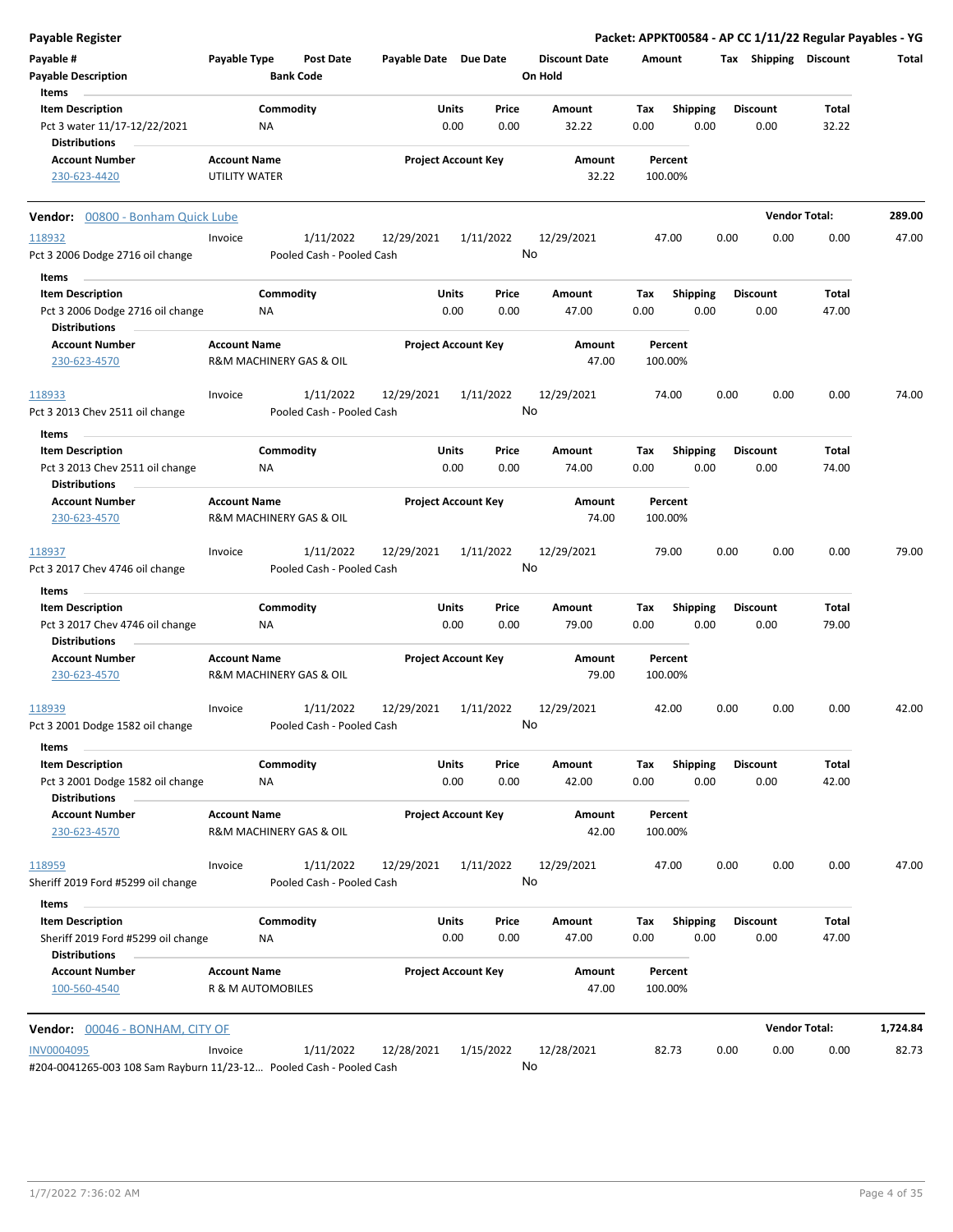| Payable Register                                                        |                                                |                                        |                       |                                |         |                      |             |                         |      |                         | Packet: APPKT00584 - AP CC 1/11/22 Regular Payables - YG |        |
|-------------------------------------------------------------------------|------------------------------------------------|----------------------------------------|-----------------------|--------------------------------|---------|----------------------|-------------|-------------------------|------|-------------------------|----------------------------------------------------------|--------|
| Payable #<br><b>Payable Description</b>                                 | Payable Type<br><b>Bank Code</b>               | Post Date                              | Payable Date Due Date |                                | On Hold | <b>Discount Date</b> | Amount      |                         |      | Tax Shipping Discount   |                                                          | Total  |
| Items                                                                   |                                                |                                        |                       |                                |         |                      |             |                         |      |                         |                                                          |        |
| <b>Item Description</b><br>#204-0041265-003 108 Sam Rayburn 11/2 NA     | Commodity                                      |                                        |                       | Price<br>Units<br>0.00<br>0.00 |         | Amount<br>82.73      | Tax<br>0.00 | <b>Shipping</b><br>0.00 |      | <b>Discount</b><br>0.00 | Total<br>82.73                                           |        |
| <b>Distributions</b>                                                    |                                                |                                        |                       |                                |         |                      |             |                         |      |                         |                                                          |        |
| <b>Account Number</b>                                                   | <b>Account Name</b>                            |                                        |                       | <b>Project Account Key</b>     |         | Amount               |             | Percent                 |      |                         |                                                          |        |
| 100-518-4420<br>100-518-4430                                            | UTILITIES WATER<br><b>TRASH PICKUP SERVICE</b> |                                        |                       |                                |         | 58.59<br>24.14       |             | 70.82%<br>29.18%        |      |                         |                                                          |        |
| <b>INV0004096</b>                                                       | Invoice                                        | 1/11/2022                              | 12/28/2021            | 1/11/2022                      |         | 12/28/2021           |             | 83.76                   | 0.00 | 0.00                    | 0.00                                                     | 83.76  |
| #209-0092782-001 Pct 4 11/23-12/23/21                                   |                                                | Pooled Cash - Pooled Cash              |                       |                                | No      |                      |             |                         |      |                         |                                                          |        |
| Items                                                                   |                                                |                                        |                       |                                |         |                      |             |                         |      |                         |                                                          |        |
| <b>Item Description</b>                                                 | Commodity                                      |                                        |                       | <b>Units</b><br>Price          |         | Amount               | Tax         | <b>Shipping</b>         |      | <b>Discount</b>         | Total                                                    |        |
| #209-0092782-001 Pct 4 11/23-12/23/21<br><b>Distributions</b>           | ΝA                                             |                                        |                       | 0.00<br>0.00                   |         | 83.76                | 0.00        | 0.00                    |      | 0.00                    | 83.76                                                    |        |
| <b>Account Number</b>                                                   | <b>Account Name</b>                            |                                        |                       | <b>Project Account Key</b>     |         | Amount               |             | Percent                 |      |                         |                                                          |        |
| 240-624-4420                                                            | UTILITY WATER                                  |                                        |                       |                                |         | 83.76                | 100.00%     |                         |      |                         |                                                          |        |
| INV0004097                                                              | Invoice                                        | 1/11/2022                              | 12/28/2022            | 1/11/2022                      |         | 12/28/2022           | 149.23      |                         | 0.00 | 0.00                    | 0.00                                                     | 149.23 |
| #209-0092738-001 E Annex 11/23-12/23/21                                 |                                                | Pooled Cash - Pooled Cash              |                       |                                | No      |                      |             |                         |      |                         |                                                          |        |
| Items                                                                   |                                                |                                        |                       |                                |         |                      |             |                         |      |                         |                                                          |        |
| <b>Item Description</b><br>#209-0092738-001 E Annex 11/23-12/23/ NA     | Commodity                                      |                                        |                       | Units<br>Price<br>0.00<br>0.00 |         | Amount<br>149.23     | Tax<br>0.00 | <b>Shipping</b><br>0.00 |      | <b>Discount</b><br>0.00 | Total<br>149.23                                          |        |
| <b>Distributions</b><br><b>Account Number</b>                           | <b>Account Name</b>                            |                                        |                       |                                |         |                      |             | Percent                 |      |                         |                                                          |        |
| 100-511-4420                                                            | <b>UTILITIES WATER</b>                         |                                        |                       | <b>Project Account Key</b>     |         | Amount<br>149.23     | 100.00%     |                         |      |                         |                                                          |        |
| INV0004098<br>#205-0050150-001 S Annex 11/23-12/23/21                   | Invoice                                        | 1/11/2022<br>Pooled Cash - Pooled Cash | 12/28/2021            | 1/11/2022                      | No      | 12/28/2021           | 212.17      |                         | 0.00 | 0.00                    | 0.00                                                     | 212.17 |
| Items                                                                   |                                                |                                        |                       |                                |         |                      |             |                         |      |                         |                                                          |        |
| <b>Item Description</b>                                                 | Commodity                                      |                                        | Units                 | Price                          |         | Amount               | Tax         | <b>Shipping</b>         |      | <b>Discount</b>         | Total                                                    |        |
| #205-0050150-001 S Annex 11/23-12/23/ NA<br><b>Distributions</b>        |                                                |                                        |                       | 0.00<br>0.00                   |         | 212.17               | 0.00        | 0.00                    |      | 0.00                    | 212.17                                                   |        |
| <b>Account Number</b>                                                   | <b>Account Name</b>                            |                                        |                       | <b>Project Account Key</b>     |         | Amount               |             | Percent                 |      |                         |                                                          |        |
| 100-513-4420                                                            | UTILITIES WATER                                |                                        |                       |                                |         | 124.61               |             | 58.73%                  |      |                         |                                                          |        |
| 100-513-4430                                                            | <b>TRASH PICKUP SERVICE</b>                    |                                        |                       |                                |         | 87.56                |             | 41.27%                  |      |                         |                                                          |        |
| INV0004099                                                              | Invoice                                        | 1/11/2022                              | 12/28/2021            | 1/11/2022                      |         | 12/28/2021           |             | 12.32                   | 0.00 | 0.00                    | 0.00                                                     | 12.32  |
| #204-0041367-001 Courthouse 11/23-12/23/21    Pooled Cash - Pooled Cash |                                                |                                        |                       |                                | No      |                      |             |                         |      |                         |                                                          |        |
| Items                                                                   |                                                |                                        |                       |                                |         |                      |             |                         |      |                         |                                                          |        |
| <b>Item Description</b><br>#204-0041367-001 Courthouse 11/23-12/ NA     | Commodity                                      |                                        |                       | Units<br>Price<br>0.00<br>0.00 |         | Amount<br>12.32      | Tax<br>0.00 | <b>Shipping</b><br>0.00 |      | <b>Discount</b><br>0.00 | Total<br>12.32                                           |        |
| <b>Distributions</b><br><b>Account Number</b>                           | <b>Account Name</b>                            |                                        |                       | <b>Project Account Key</b>     |         | Amount               |             | Percent                 |      |                         |                                                          |        |
| 100-510-4420                                                            | UTILITIES WATER                                |                                        |                       |                                |         | 12.32                | 100.00%     |                         |      |                         |                                                          |        |
| <b>INV0004100</b><br>#214-0043011-001 Sheriff 11/23-12/23/21            | Invoice                                        | 1/11/2022<br>Pooled Cash - Pooled Cash | 12/28/2021            | 1/11/2022                      | No      | 12/28/2021           | 483.42      |                         | 0.00 | 0.00                    | 0.00                                                     | 483.42 |
| Items                                                                   |                                                |                                        |                       |                                |         |                      |             |                         |      |                         |                                                          |        |
| <b>Item Description</b>                                                 | Commodity                                      |                                        |                       | <b>Units</b><br>Price          |         | Amount               | Tax         | Shipping                |      | <b>Discount</b>         | Total                                                    |        |
| #214-0043011-001 Sheriff 11/23-12/23/21 NA<br><b>Distributions</b>      |                                                |                                        |                       | 0.00<br>0.00                   |         | 483.42               | 0.00        | 0.00                    |      | 0.00                    | 483.42                                                   |        |
| <b>Account Number</b>                                                   | <b>Account Name</b>                            |                                        |                       | <b>Project Account Key</b>     |         | Amount               |             | Percent                 |      |                         |                                                          |        |
| 100-560-4420                                                            | UTILITIES WATER                                |                                        |                       |                                |         | 362.58               |             | 75.00%                  |      |                         |                                                          |        |
| 100-560-4430                                                            | SHERIFF TRASH PICKUP                           |                                        |                       |                                |         | 120.84               |             | 25.00%                  |      |                         |                                                          |        |
| INV0004101                                                              | Invoice                                        | 1/11/2022                              | 12/28/2021            | 1/15/2022                      |         | 12/28/2021           |             | 67.99                   | 0.00 | 0.00                    | 0.00                                                     | 67.99  |
| #209-0092863-001 800 2nd 11/29-12/28/21                                 |                                                | Pooled Cash - Pooled Cash              |                       |                                | No      |                      |             |                         |      |                         |                                                          |        |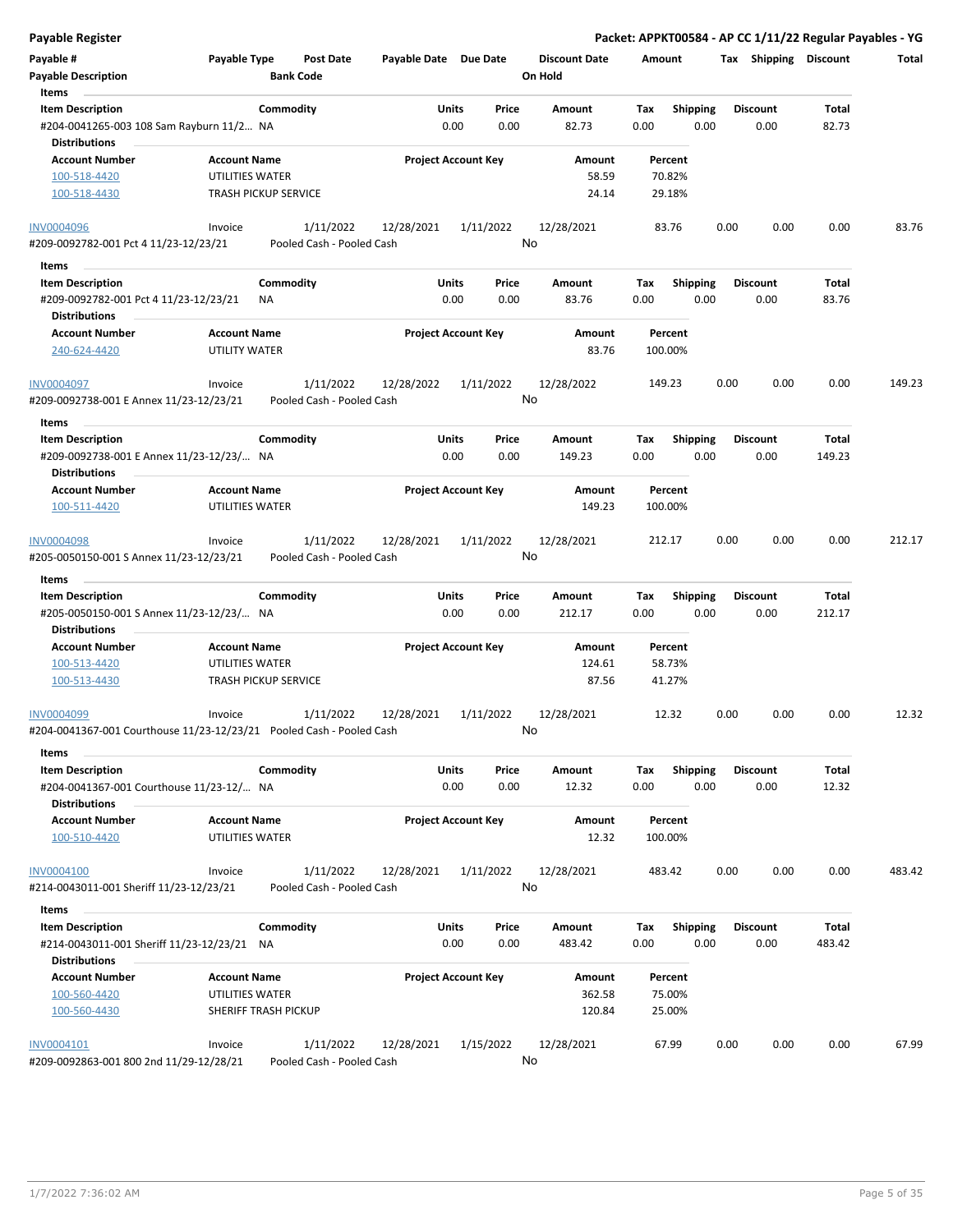| <b>Payable Register</b>                                                                     |                                                      |                       |                            |                                 | Packet: APPKT00584 - AP CC 1/11/22 Regular Payables - YG |      |                         |                      |           |
|---------------------------------------------------------------------------------------------|------------------------------------------------------|-----------------------|----------------------------|---------------------------------|----------------------------------------------------------|------|-------------------------|----------------------|-----------|
| Payable #<br><b>Payable Description</b>                                                     | Payable Type<br><b>Post Date</b><br><b>Bank Code</b> | Payable Date Due Date |                            | <b>Discount Date</b><br>On Hold | Amount                                                   |      | Tax Shipping Discount   |                      | Total     |
| Items                                                                                       |                                                      |                       |                            |                                 |                                                          |      |                         |                      |           |
| <b>Item Description</b><br>#209-0092863-001 800 2nd 11/29-12/28/ NA<br><b>Distributions</b> | Commodity                                            | Units                 | Price<br>0.00<br>0.00      | Amount<br>67.99                 | <b>Shipping</b><br>Tax<br>0.00                           | 0.00 | <b>Discount</b><br>0.00 | Total<br>67.99       |           |
| <b>Account Number</b><br>100-518-4430                                                       | <b>Account Name</b><br><b>TRASH PICKUP SERVICE</b>   |                       | <b>Project Account Key</b> | Amount<br>67.99                 | Percent<br>100.00%                                       |      |                         |                      |           |
| <b>INV0004102</b>                                                                           | 1/11/2022<br>Invoice                                 | 12/28/2022            | 1/15/2022                  | 12/28/2022                      | 63.07                                                    | 0.00 | 0.00                    | 0.00                 | 63.07     |
| #208-0082528-001 Agrilife 11/23-12/23/21                                                    | Pooled Cash - Pooled Cash                            |                       |                            | No                              |                                                          |      |                         |                      |           |
| Items                                                                                       |                                                      |                       |                            |                                 |                                                          |      |                         |                      |           |
| <b>Item Description</b>                                                                     | Commodity                                            | Units                 | Price                      | Amount                          | <b>Shipping</b><br>Tax                                   |      | <b>Discount</b>         | Total                |           |
| #208-0082528-001 Agrilife 11/23-12/23/21 NA<br><b>Distributions</b>                         |                                                      |                       | 0.00<br>0.00               | 63.07                           | 0.00                                                     | 0.00 | 0.00                    | 63.07                |           |
| <b>Account Number</b>                                                                       | <b>Account Name</b>                                  |                       | <b>Project Account Key</b> | Amount                          | Percent                                                  |      |                         |                      |           |
| 100-516-4420                                                                                | UTILITIES WATER                                      |                       |                            | 63.07                           | 100.00%                                                  |      |                         |                      |           |
| <b>INV0004103</b><br>#209-0093037-002 200 1st 11/23-12/23/21                                | 1/11/2022<br>Invoice<br>Pooled Cash - Pooled Cash    | 12/28/2021            | 1/15/2022                  | 12/28/2021<br>No                | 166.49                                                   | 0.00 | 0.00                    | 0.00                 | 166.49    |
|                                                                                             |                                                      |                       |                            |                                 |                                                          |      |                         |                      |           |
| Items<br><b>Item Description</b>                                                            | Commodity                                            | Units                 | Price                      | Amount                          | Tax<br><b>Shipping</b>                                   |      | <b>Discount</b>         | Total                |           |
| #209-0093037-002 200 1st 11/23-12/23/21 NA                                                  |                                                      |                       | 0.00<br>0.00               | 166.49                          | 0.00                                                     | 0.00 | 0.00                    | 166.49               |           |
| <b>Distributions</b>                                                                        |                                                      |                       |                            |                                 |                                                          |      |                         |                      |           |
| <b>Account Number</b>                                                                       | <b>Account Name</b>                                  |                       | <b>Project Account Key</b> | Amount                          | Percent                                                  |      |                         |                      |           |
| 100-518-4420                                                                                | UTILITIES WATER                                      |                       |                            | 142.35                          | 85.50%                                                   |      |                         |                      |           |
| 100-518-4430                                                                                | <b>TRASH PICKUP SERVICE</b>                          |                       |                            | 24.14                           | 14.50%                                                   |      |                         |                      |           |
| INV0004112<br>#209-0092739-001 TDHS 11/23-12/23/21<br>Items                                 | 1/11/2022<br>Invoice<br>Pooled Cash - Pooled Cash    | 12/28/2021            | 1/15/2022                  | 12/28/2021<br>No                | 403.66                                                   | 0.00 | 0.00                    | 0.00                 | 403.66    |
| <b>Item Description</b>                                                                     | Commodity                                            | Units                 | Price                      | Amount                          | <b>Shipping</b><br>Tax                                   |      | <b>Discount</b>         | Total                |           |
| #209-0092739-001 TDHS 11/23-12/23/21                                                        | <b>NA</b>                                            |                       | 0.00<br>0.00               | 403.66                          | 0.00                                                     | 0.00 | 0.00                    | 403.66               |           |
| <b>Distributions</b>                                                                        |                                                      |                       |                            |                                 |                                                          |      |                         |                      |           |
| <b>Account Number</b>                                                                       | <b>Account Name</b>                                  |                       | <b>Project Account Key</b> | Amount                          | Percent                                                  |      |                         |                      |           |
| 100-640-4420                                                                                | UTILITIES WATER                                      |                       |                            | 316.10                          | 78.31%                                                   |      |                         |                      |           |
| 100-640-4430                                                                                | <b>TRASH PICK-UP</b>                                 |                       |                            | 43.78                           | 10.85%                                                   |      |                         |                      |           |
| 100-511-4430                                                                                | <b>TRASH PICK-UP SERVICE</b>                         |                       |                            | 43.78                           | 10.85%                                                   |      |                         |                      |           |
| Vendor: VEN02488 - Capital One                                                              |                                                      |                       |                            |                                 |                                                          |      |                         | <b>Vendor Total:</b> | 32.70     |
| 1639335269                                                                                  | 1/11/2022<br>Invoice                                 | 12/19/2021            | 1/13/2022                  | 12/19/2021                      | 32.70                                                    | 0.00 | 0.00                    | 0.00                 | 32.70     |
| S Annex R&M building                                                                        | Pooled Cash - Pooled Cash                            |                       |                            | No                              |                                                          |      |                         |                      |           |
| Items                                                                                       |                                                      |                       |                            |                                 |                                                          |      |                         |                      |           |
| <b>Item Description</b>                                                                     | Commodity                                            | Units                 | Price                      | Amount                          | <b>Shipping</b><br>Тах                                   |      | <b>Discount</b>         | Total                |           |
| S Annex R&M building                                                                        | ΝA                                                   |                       | 0.00<br>0.00               | 32.70                           | 0.00                                                     | 0.00 | 0.00                    | 32.70                |           |
| <b>Distributions</b>                                                                        |                                                      |                       |                            |                                 |                                                          |      |                         |                      |           |
| <b>Account Number</b><br>100-513-4500                                                       | <b>Account Name</b><br><b>R&amp;M BUILDING</b>       |                       | <b>Project Account Key</b> | Amount<br>32.70                 | Percent<br>100.00%                                       |      |                         |                      |           |
| Vendor: 00493 - CEC FACILITIES GROUP, LLC                                                   |                                                      |                       |                            |                                 |                                                          |      |                         | <b>Vendor Total:</b> | 34,200.00 |
|                                                                                             |                                                      |                       |                            |                                 |                                                          |      |                         |                      |           |
| E1936-25<br>Courthouse construction                                                         | Invoice<br>1/11/2022<br>Pooled Cash - Pooled Cash    | 12/31/2021            | 1/11/2022                  | 12/31/2021<br>No                | 34,200.00                                                | 0.00 | 0.00                    | 0.00                 | 34,200.00 |
| Items                                                                                       |                                                      |                       |                            |                                 |                                                          |      |                         |                      |           |
| <b>Item Description</b>                                                                     | Commodity                                            | Units                 | Price                      | Amount                          | Shipping<br>Tax                                          |      | <b>Discount</b>         | Total                |           |
| Courthouse construction                                                                     | ΝA                                                   |                       | 0.00<br>0.00               | 34,200.00                       | 0.00                                                     | 0.00 | 0.00                    | 34,200.00            |           |
| <b>Distributions</b>                                                                        |                                                      |                       |                            |                                 |                                                          |      |                         |                      |           |
| <b>Account Number</b>                                                                       | <b>Account Name</b>                                  |                       | <b>Project Account Key</b> | Amount                          | Percent                                                  |      |                         |                      |           |
| 670-670-1650                                                                                | <b>CONSTRUCTION</b>                                  |                       |                            | 34,200.00                       | 100.00%                                                  |      |                         |                      |           |
|                                                                                             |                                                      |                       |                            |                                 |                                                          |      |                         |                      |           |

**Vendor:** 00555 - CHAMBERLIN DALLAS LLC **Vendor Total: 6,680.10**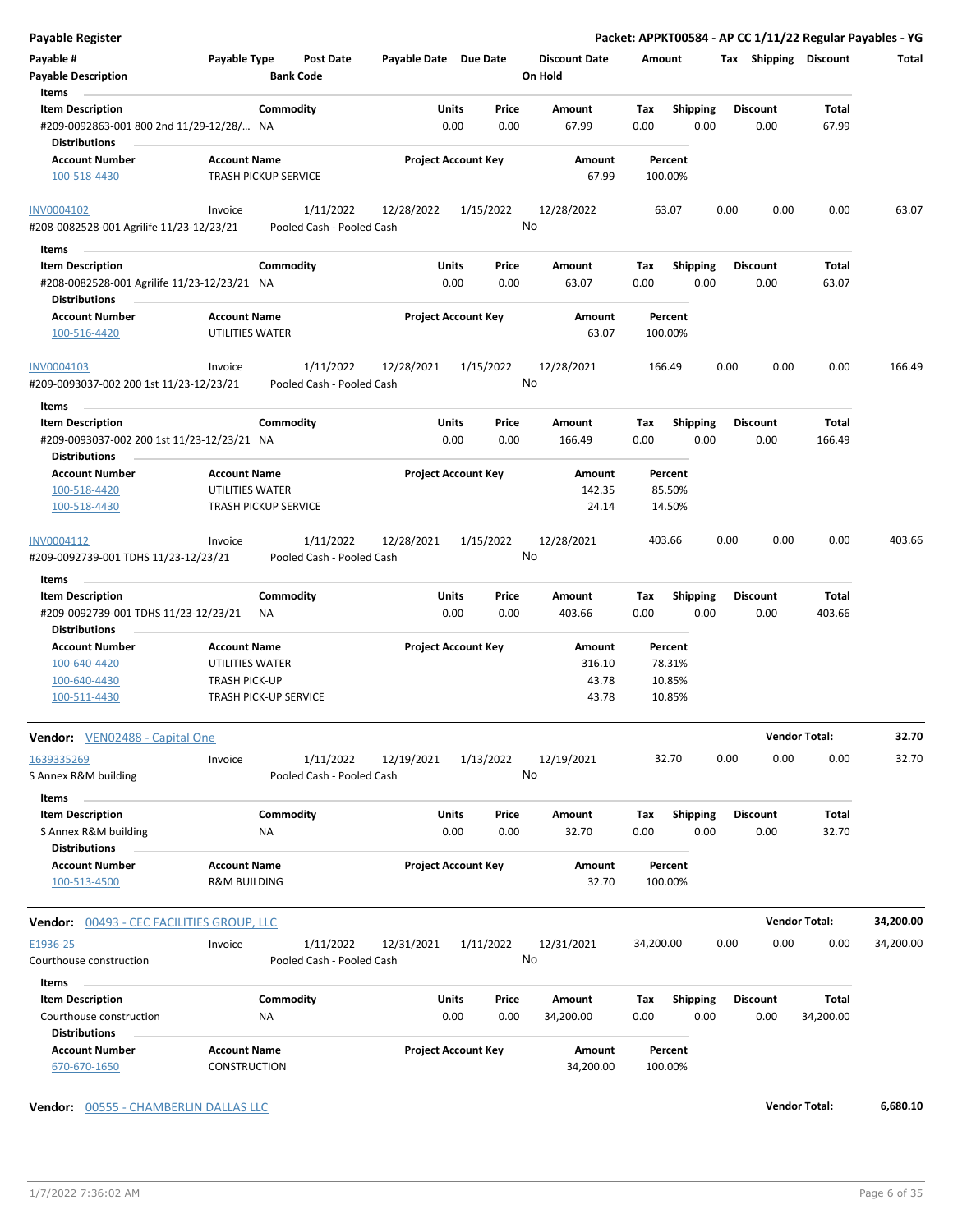| <b>Payable Register</b>                                  |                                                       |                                        |                       |                                       |                                 | Packet: APPKT00584 - AP CC 1/11/22 Regular Payables - YG |                         |                         |                      |          |
|----------------------------------------------------------|-------------------------------------------------------|----------------------------------------|-----------------------|---------------------------------------|---------------------------------|----------------------------------------------------------|-------------------------|-------------------------|----------------------|----------|
| Payable #<br><b>Payable Description</b>                  | Payable Type                                          | <b>Post Date</b><br><b>Bank Code</b>   | Payable Date Due Date |                                       | <b>Discount Date</b><br>On Hold | Amount                                                   |                         | Tax Shipping Discount   |                      | Total    |
| 17530<br>Courthouse construction                         | Invoice                                               | 1/11/2022<br>Pooled Cash - Pooled Cash | 12/31/2021            | 1/11/2022                             | 12/31/2021<br>No                | 6,680.10                                                 | 0.00                    | 0.00                    | 0.00                 | 6,680.10 |
| Items                                                    |                                                       |                                        |                       |                                       |                                 |                                                          |                         |                         |                      |          |
| <b>Item Description</b>                                  |                                                       | Commodity                              |                       | Units<br>Price                        | Amount                          | Tax                                                      | <b>Shipping</b>         | <b>Discount</b>         | Total                |          |
| Courthouse construction                                  | <b>NA</b>                                             |                                        |                       | 0.00<br>0.00                          | 6,680.10                        | 0.00                                                     | 0.00                    | 0.00                    | 6,680.10             |          |
| <b>Distributions</b>                                     |                                                       |                                        |                       |                                       |                                 |                                                          |                         |                         |                      |          |
| <b>Account Number</b>                                    | <b>Account Name</b>                                   |                                        |                       | <b>Project Account Key</b>            | Amount                          | Percent                                                  |                         |                         |                      |          |
| 670-670-1650                                             | CONSTRUCTION                                          |                                        |                       |                                       | 6,680.10                        | 100.00%                                                  |                         |                         |                      |          |
| <b>Vendor: 00592 - CITY AUTO PARTS</b>                   |                                                       |                                        |                       |                                       |                                 |                                                          |                         |                         | <b>Vendor Total:</b> | 240.58   |
| 293513                                                   | Invoice                                               | 1/11/2022                              | 11/29/2021            | 1/11/2022                             | 11/29/2021                      | 9.15                                                     | 0.00                    | 0.00                    | 0.00                 | 9.15     |
| Pct 2 R&M Parts                                          |                                                       | Pooled Cash - Pooled Cash              |                       |                                       | No                              |                                                          |                         |                         |                      |          |
| Items                                                    |                                                       |                                        |                       |                                       |                                 |                                                          |                         |                         |                      |          |
| <b>Item Description</b>                                  |                                                       | Commodity                              |                       | <b>Units</b><br>Price                 | Amount                          | Tax                                                      | <b>Shipping</b>         | <b>Discount</b>         | Total                |          |
| Pct 2 R&M Parts                                          | ΝA                                                    |                                        |                       | 0.00<br>0.00                          | 9.15                            | 0.00                                                     | 0.00                    | 0.00                    | 9.15                 |          |
| <b>Distributions</b>                                     |                                                       |                                        |                       |                                       |                                 |                                                          |                         |                         |                      |          |
| <b>Account Number</b><br>220-622-4580                    | <b>Account Name</b><br><b>R&amp;M MACHINERY PARTS</b> |                                        |                       | <b>Project Account Key</b>            | Amount<br>9.15                  | Percent<br>100.00%                                       |                         |                         |                      |          |
| 293523                                                   | Invoice                                               | 1/11/2022                              | 11/29/2021            | 1/11/2022                             | 11/29/2021                      | 77.94                                                    | 0.00                    | 0.00                    | 0.00                 | 77.94    |
| Pct 2 R&M Parts antifreeze                               |                                                       | Pooled Cash - Pooled Cash              |                       |                                       | No                              |                                                          |                         |                         |                      |          |
|                                                          |                                                       |                                        |                       |                                       |                                 |                                                          |                         |                         |                      |          |
| Items                                                    |                                                       |                                        |                       |                                       |                                 |                                                          |                         |                         |                      |          |
| <b>Item Description</b><br>Pct 2 R&M Parts antifreeze    | ΝA                                                    | Commodity                              |                       | <b>Units</b><br>Price<br>0.00<br>0.00 | Amount<br>77.94                 | Tax<br>0.00                                              | <b>Shipping</b><br>0.00 | <b>Discount</b><br>0.00 | Total<br>77.94       |          |
| <b>Distributions</b>                                     |                                                       |                                        |                       |                                       |                                 |                                                          |                         |                         |                      |          |
| <b>Account Number</b>                                    | <b>Account Name</b>                                   |                                        |                       | <b>Project Account Key</b>            | Amount                          | Percent                                                  |                         |                         |                      |          |
| 220-622-4580                                             | <b>R&amp;M MACHINERY PARTS</b>                        |                                        |                       |                                       | 77.94                           | 100.00%                                                  |                         |                         |                      |          |
| 293850                                                   | Invoice                                               | 1/11/2022                              | 12/6/2022             | 1/11/2022                             | 12/6/2022                       | 29.74                                                    | 0.00                    | 0.00                    | 0.00                 | 29.74    |
| Pct 2 R&M Parts                                          |                                                       | Pooled Cash - Pooled Cash              |                       |                                       | No                              |                                                          |                         |                         |                      |          |
| Items                                                    |                                                       |                                        |                       |                                       |                                 |                                                          |                         |                         |                      |          |
| <b>Item Description</b>                                  |                                                       | Commodity                              |                       | <b>Units</b><br>Price                 | Amount                          | Tax                                                      | <b>Shipping</b>         | <b>Discount</b>         | Total                |          |
| Pct 2 R&M Parts<br><b>Distributions</b>                  | <b>NA</b>                                             |                                        |                       | 0.00<br>0.00                          | 29.74                           | 0.00                                                     | 0.00                    | 0.00                    | 29.74                |          |
| <b>Account Number</b><br>220-622-4580                    | <b>Account Name</b><br><b>R&amp;M MACHINERY PARTS</b> |                                        |                       | <b>Project Account Key</b>            | Amount<br>29.74                 | Percent<br>100.00%                                       |                         |                         |                      |          |
| 293868                                                   | Invoice                                               | 1/11/2022                              | 12/6/2021             | 1/11/2022                             | 12/6/2021                       | 47.55                                                    | 0.00                    | 0.00                    | 0.00                 | 47.55    |
| Pct 2 R&M Parts                                          |                                                       | Pooled Cash - Pooled Cash              |                       |                                       | No                              |                                                          |                         |                         |                      |          |
| Items                                                    |                                                       |                                        |                       |                                       |                                 |                                                          |                         |                         |                      |          |
| <b>Item Description</b><br>Pct 2 R&M Parts               | NA                                                    | Commodity                              |                       | Units<br>Price<br>0.00<br>0.00        | Amount<br>47.55                 | Тах<br>0.00                                              | <b>Shipping</b><br>0.00 | <b>Discount</b><br>0.00 | Total<br>47.55       |          |
| <b>Distributions</b><br><b>Account Number</b>            | <b>Account Name</b>                                   |                                        |                       | <b>Project Account Key</b>            | Amount                          | Percent                                                  |                         |                         |                      |          |
| 220-622-4580                                             | R&M MACHINERY PARTS                                   |                                        |                       |                                       | 47.55                           | 100.00%                                                  |                         |                         |                      |          |
| 294326                                                   | Invoice                                               | 1/11/2022                              | 12/16/2021            | 1/11/2022                             | 12/16/2021                      | 38.67                                                    | 0.00                    | 0.00                    | 0.00                 | 38.67    |
| Pct 2 R&M Parts oil/fuel filters                         |                                                       | Pooled Cash - Pooled Cash              |                       |                                       | No                              |                                                          |                         |                         |                      |          |
| Items                                                    |                                                       |                                        |                       |                                       |                                 |                                                          |                         |                         |                      |          |
| <b>Item Description</b>                                  |                                                       | Commodity                              |                       | Units<br>Price                        | Amount                          | Tax                                                      | Shipping                | <b>Discount</b>         | Total                |          |
| Pct 2 R&M Parts oil/fuel filters<br><b>Distributions</b> | <b>NA</b>                                             |                                        |                       | 0.00<br>0.00                          | 38.67                           | 0.00                                                     | 0.00                    | 0.00                    | 38.67                |          |
| <b>Account Number</b>                                    | <b>Account Name</b>                                   |                                        |                       | <b>Project Account Key</b>            | Amount                          | Percent                                                  |                         |                         |                      |          |
| 220-622-4580                                             | <b>R&amp;M MACHINERY PARTS</b>                        |                                        |                       |                                       | 38.67                           | 100.00%                                                  |                         |                         |                      |          |
| 294336<br>Pct 2 oil                                      | Invoice                                               | 1/11/2022<br>Pooled Cash - Pooled Cash | 12/17/2021            | 1/11/2022                             | 12/17/2021<br>No                | 22.38                                                    | 0.00                    | 0.00                    | 0.00                 | 22.38    |
|                                                          |                                                       |                                        |                       |                                       |                                 |                                                          |                         |                         |                      |          |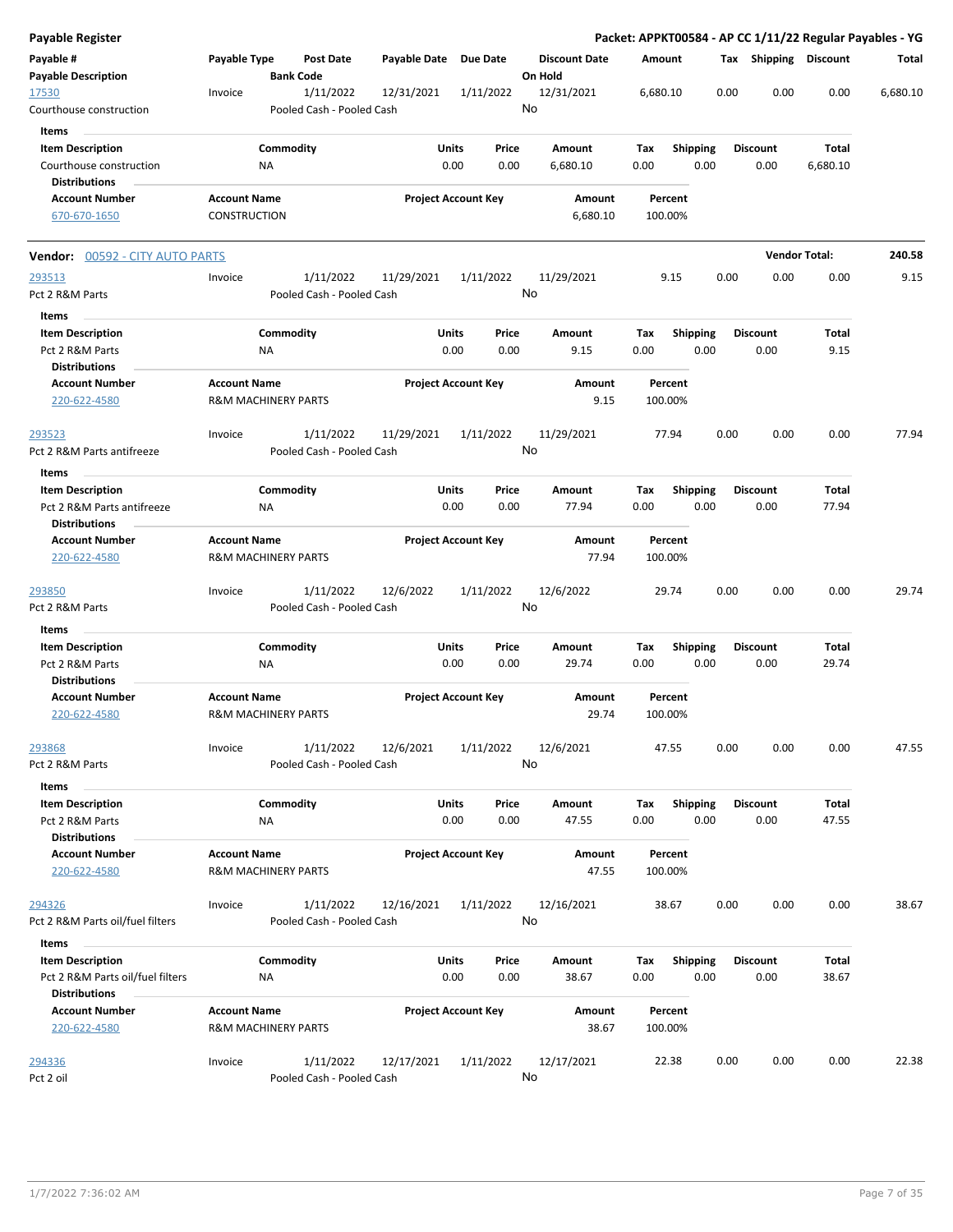| <b>Payable Register</b>                                                       |                                                       |                                        |                            |               |                 |                                 |             |                         |      |                         | Packet: APPKT00584 - AP CC 1/11/22 Regular Payables - YG |           |
|-------------------------------------------------------------------------------|-------------------------------------------------------|----------------------------------------|----------------------------|---------------|-----------------|---------------------------------|-------------|-------------------------|------|-------------------------|----------------------------------------------------------|-----------|
| Payable #<br><b>Payable Description</b>                                       | Payable Type                                          | <b>Post Date</b><br><b>Bank Code</b>   | Payable Date Due Date      |               |                 | <b>Discount Date</b><br>On Hold | Amount      |                         |      | Tax Shipping Discount   |                                                          | Total     |
| Items<br><b>Item Description</b><br>Pct 2 oil                                 | Commodity<br>NA                                       |                                        |                            | Units<br>0.00 | Price<br>0.00   | Amount<br>22.38                 | Tax<br>0.00 | <b>Shipping</b><br>0.00 |      | Discount<br>0.00        | Total<br>22.38                                           |           |
| <b>Distributions</b><br><b>Account Number</b><br>220-622-4570                 | <b>Account Name</b><br>R&M MACHINERY GAS & OIL        |                                        | <b>Project Account Key</b> |               |                 | Amount<br>22.38                 |             | Percent<br>100.00%      |      |                         |                                                          |           |
| 294438<br>Pct 2 R&M Parts                                                     | Invoice                                               | 1/11/2022<br>Pooled Cash - Pooled Cash | 12/20/2021                 |               | 1/11/2022<br>No | 12/20/2021                      |             | 12.99                   | 0.00 | 0.00                    | 0.00                                                     | 12.99     |
| Items                                                                         |                                                       |                                        |                            |               |                 |                                 |             |                         |      |                         |                                                          |           |
| <b>Item Description</b><br>Pct 2 R&M Parts<br><b>Distributions</b>            | Commodity<br>ΝA                                       |                                        |                            | Units<br>0.00 | Price<br>0.00   | Amount<br>12.99                 | Tax<br>0.00 | <b>Shipping</b><br>0.00 |      | <b>Discount</b><br>0.00 | Total<br>12.99                                           |           |
| <b>Account Number</b><br>220-622-4580                                         | <b>Account Name</b><br><b>R&amp;M MACHINERY PARTS</b> |                                        | <b>Project Account Key</b> |               |                 | Amount<br>12.99                 |             | Percent<br>100.00%      |      |                         |                                                          |           |
| 294455<br>Pct 2 R&M Parts                                                     | Invoice                                               | 1/11/2022<br>Pooled Cash - Pooled Cash | 12/20/2021                 | 1/11/2022     | No              | 12/20/2021                      |             | 2.16                    | 0.00 | 0.00                    | 0.00                                                     | 2.16      |
| Items<br><b>Item Description</b><br>Pct 2 R&M Parts                           | Commodity<br>ΝA                                       |                                        |                            | Units<br>0.00 | Price<br>0.00   | Amount<br>2.16                  | Tax<br>0.00 | <b>Shipping</b><br>0.00 |      | <b>Discount</b><br>0.00 | Total<br>2.16                                            |           |
| <b>Distributions</b><br><b>Account Number</b><br>220-622-4580                 | <b>Account Name</b><br><b>R&amp;M MACHINERY PARTS</b> |                                        | <b>Project Account Key</b> |               |                 | Amount<br>2.16                  |             | Percent<br>100.00%      |      |                         |                                                          |           |
| Vendor: 00163 - COOPER-SORRELLS FUNERAL HOME                                  |                                                       |                                        |                            |               |                 |                                 |             |                         |      |                         | <b>Vendor Total:</b>                                     | 375.00    |
| $C21-30$<br>Jaco removal<br>Items                                             | Invoice                                               | 1/11/2022<br>Pooled Cash - Pooled Cash | 1/4/2022                   |               | 1/11/2022<br>No | 1/4/2022                        |             | 375.00                  | 0.00 | 0.00                    | 0.00                                                     | 375.00    |
| <b>Item Description</b><br>Jaco removal<br><b>Distributions</b>               | Commodity<br>NA                                       |                                        |                            | Units<br>0.00 | Price<br>0.00   | Amount<br>375.00                | Tax<br>0.00 | <b>Shipping</b><br>0.00 |      | Discount<br>0.00        | Total<br>375.00                                          |           |
| <b>Account Number</b><br>100-425-4660                                         | <b>Account Name</b><br><b>AUTOPSIES</b>               |                                        | <b>Project Account Key</b> |               |                 | Amount<br>375.00                |             | Percent<br>100.00%      |      |                         |                                                          |           |
| <b>Vendor:</b> 00727 - CORRECTIONS SOFTWARE SOLUTIONS, LP                     |                                                       |                                        |                            |               |                 |                                 |             |                         |      |                         | <b>Vendor Total:</b>                                     | 107.00    |
| 51152<br>Feb 2022 computer software support                                   | Invoice                                               | 1/11/2022<br>Pooled Cash - Pooled Cash | 1/1/2022                   |               | 1/11/2022<br>No | 1/1/2022                        |             | 107.00                  | 0.00 | 0.00                    | 0.00                                                     | 107.00    |
| Items<br><b>Item Description</b><br>Feb 2022 computer software support        | Commodity<br>ΝA                                       |                                        |                            | Units<br>0.00 | Price<br>0.00   | Amount<br>107.00                | Tax<br>0.00 | <b>Shipping</b><br>0.00 |      | Discount<br>0.00        | Total<br>107.00                                          |           |
| <b>Distributions</b><br><b>Account Number</b><br>100-573-4530                 | <b>Account Name</b><br><b>COMPUTER SOFTWARE</b>       |                                        | <b>Project Account Key</b> |               |                 | Amount<br>107.00                |             | Percent<br>100.00%      |      |                         |                                                          |           |
| <b>Vendor: 00055 - CROSSROADS HARDWARE</b>                                    |                                                       |                                        |                            |               |                 |                                 |             |                         |      |                         | <b>Vendor Total:</b>                                     | 3.98      |
| W52862<br>Pct 2 Kwikset key                                                   | Invoice                                               | 1/11/2022<br>Pooled Cash - Pooled Cash | 12/17/2021                 |               | 1/11/2022<br>No | 12/17/2021                      |             | 3.98                    | 0.00 | 0.00                    | 0.00                                                     | 3.98      |
| Items<br><b>Item Description</b><br>Pct 2 Kwikset key<br><b>Distributions</b> | Commodity<br>NA                                       |                                        |                            | Units<br>0.00 | Price<br>0.00   | Amount<br>3.98                  | Tax<br>0.00 | <b>Shipping</b><br>0.00 |      | <b>Discount</b><br>0.00 | Total<br>3.98                                            |           |
| <b>Account Number</b><br>220-622-4500                                         | <b>Account Name</b><br><b>R&amp;M BUILDING</b>        |                                        | <b>Project Account Key</b> |               |                 | Amount<br>3.98                  |             | Percent<br>100.00%      |      |                         |                                                          |           |
| Vendor: 00200 - DOLESE BROS. CO.                                              |                                                       |                                        |                            |               |                 |                                 |             |                         |      |                         | <b>Vendor Total:</b>                                     | 19,542.35 |
| AG21146880<br>#FAN582 Pct 2 Rock & Gravel                                     | Invoice                                               | 1/11/2022<br>Pooled Cash - Pooled Cash | 12/1/2021                  |               | 1/11/2022<br>No | 12/1/2021                       |             | 631.76                  | 0.00 | 0.00                    | 0.00                                                     | 631.76    |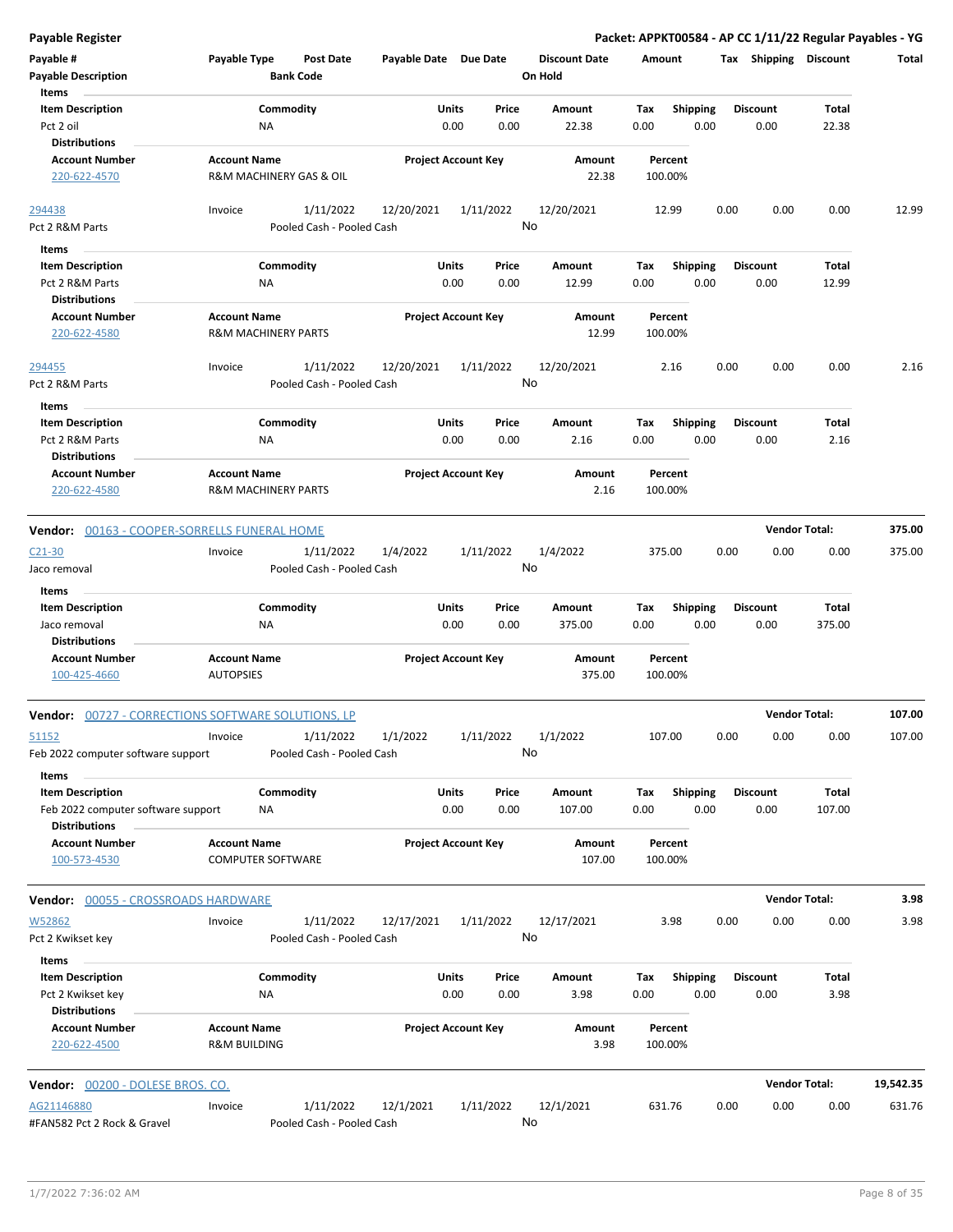| <b>Payable Register</b>                                                        |                                                             |                       |                            |                                 | Packet: APPKT00584 - AP CC 1/11/22 Regular Payables - YG |                         |                 |        |
|--------------------------------------------------------------------------------|-------------------------------------------------------------|-----------------------|----------------------------|---------------------------------|----------------------------------------------------------|-------------------------|-----------------|--------|
| Payable #<br><b>Payable Description</b>                                        | <b>Payable Type</b><br><b>Post Date</b><br><b>Bank Code</b> | Payable Date Due Date |                            | <b>Discount Date</b><br>On Hold | Amount                                                   | Tax Shipping Discount   |                 | Total  |
| Items<br><b>Item Description</b><br>#FAN582 Pct 2 Rock & Gravel                | Commodity<br>Rock                                           | Units<br>73.89        | Price<br>8.55              | Amount<br>631.76                | Tax<br><b>Shipping</b><br>0.00<br>0.00                   | <b>Discount</b><br>0.00 | Total<br>631.76 |        |
| <b>Distributions</b><br><b>Account Number</b><br>220-622-3410                  | <b>Account Name</b><br>R&B MAT. ROCK & GRAVEL               |                       | <b>Project Account Key</b> | Amount<br>631.76                | Percent<br>100.00%                                       |                         |                 |        |
| AG21147491<br>#FAN582 Pct 2 Rock & Gravel                                      | 1/11/2022<br>Invoice<br>Pooled Cash - Pooled Cash           | 12/2/2021             | 1/11/2022                  | 12/2/2021<br>No                 | 625.52                                                   | 0.00<br>0.00            | 0.00            | 625.52 |
| Items                                                                          |                                                             |                       |                            |                                 |                                                          |                         |                 |        |
| <b>Item Description</b><br>#FAN582 Pct 2 Rock & Gravel                         | Commodity<br>Rock                                           | <b>Units</b><br>73.16 | Price<br>8.55              | Amount<br>625.52                | <b>Shipping</b><br>Tax<br>0.00<br>0.00                   | <b>Discount</b><br>0.00 | Total<br>625.52 |        |
| <b>Distributions</b><br><b>Account Number</b><br>220-622-3410                  | <b>Account Name</b><br>R&B MAT. ROCK & GRAVEL               |                       | <b>Project Account Key</b> | Amount<br>625.52                | Percent<br>100.00%                                       |                         |                 |        |
| AG21147492<br>#FAN584 Pct 4 Rock & Gravel                                      | 1/11/2022<br>Invoice<br>Pooled Cash - Pooled Cash           | 12/2/2021             | 1/11/2022                  | 12/2/2021<br>No                 | 434.96                                                   | 0.00<br>0.00            | 0.00            | 434.96 |
| Items                                                                          |                                                             |                       |                            |                                 |                                                          |                         |                 |        |
| <b>Item Description</b><br>#FAN584 Pct 4 Rock & Gravel<br><b>Distributions</b> | Commodity<br>Rock                                           | Units<br>54.37        | Price<br>8.00              | Amount<br>434.96                | <b>Shipping</b><br>Tax<br>0.00<br>0.00                   | <b>Discount</b><br>0.00 | Total<br>434.96 |        |
| <b>Account Number</b><br>240-624-3410                                          | <b>Account Name</b><br>R&B MAT. ROCK & GRAVEL               |                       | <b>Project Account Key</b> | Amount<br>434.96                | Percent<br>100.00%                                       |                         |                 |        |
| AG21148080<br>#FAN584 Pct 4 Rock & Gravel                                      | 1/11/2022<br>Invoice<br>Pooled Cash - Pooled Cash           | 12/3/2021             | 1/11/2022                  | 12/3/2021<br>No                 | 219.04                                                   | 0.00<br>0.00            | 0.00            | 219.04 |
| Items                                                                          |                                                             |                       |                            |                                 |                                                          |                         |                 |        |
| <b>Item Description</b><br>#FAN584 Pct 4 Rock & Gravel                         | Commodity<br>Rock                                           | <b>Units</b><br>27.38 | Price<br>8.00              | Amount<br>219.04                | <b>Shipping</b><br>Tax<br>0.00<br>0.00                   | <b>Discount</b><br>0.00 | Total<br>219.04 |        |
| <b>Distributions</b><br><b>Account Number</b>                                  | <b>Account Name</b>                                         |                       | <b>Project Account Key</b> | <b>Amount</b>                   | Percent                                                  |                         |                 |        |
| 240-624-3410                                                                   | R&B MAT. ROCK & GRAVEL                                      |                       |                            | 219.04                          | 100.00%                                                  |                         |                 |        |
| AG21148694                                                                     | 1/11/2022<br>Invoice                                        | 12/6/2021             | 1/11/2022                  | 12/6/2021<br>No                 | 631.33                                                   | 0.00<br>0.00            | 0.00            | 631.33 |
| #FAN582 Pct 2 Rock & Gravel                                                    | Pooled Cash - Pooled Cash                                   |                       |                            |                                 |                                                          |                         |                 |        |
| Items                                                                          |                                                             |                       |                            |                                 |                                                          |                         |                 |        |
| <b>Item Description</b><br>#FAN582 Pct 2 Rock & Gravel                         | Commodity<br>Rock                                           | Units<br>73.84        | Price<br>8.55              | Amount<br>631.33                | <b>Shipping</b><br>Tax<br>0.00<br>0.00                   | <b>Discount</b><br>0.00 | Total<br>631.33 |        |
| <b>Distributions</b><br><b>Account Number</b><br>220-622-3410                  | <b>Account Name</b><br>R&B MAT. ROCK & GRAVEL               |                       | <b>Project Account Key</b> | Amount<br>631.33                | Percent<br>100.00%                                       |                         |                 |        |
| AG21149263<br>#FAN582 Pct 2 Rock & Gravel                                      | 1/11/2022<br>Invoice<br>Pooled Cash - Pooled Cash           | 12/7/2021             | 1/11/2022                  | 12/7/2021<br>No                 | 634.15                                                   | 0.00<br>0.00            | 0.00            | 634.15 |
| Items                                                                          |                                                             |                       |                            |                                 |                                                          |                         |                 |        |
| <b>Item Description</b><br>#FAN582 Pct 2 Rock & Gravel                         | Commodity<br>Rock                                           | Units<br>74.17        | Price<br>8.55              | Amount<br>634.15                | <b>Shipping</b><br>Тах<br>0.00<br>0.00                   | <b>Discount</b><br>0.00 | Total<br>634.15 |        |
| <b>Distributions</b><br><b>Account Number</b><br>220-622-3410                  | <b>Account Name</b><br>R&B MAT. ROCK & GRAVEL               |                       | <b>Project Account Key</b> | Amount<br>634.15                | Percent<br>100.00%                                       |                         |                 |        |
| AG21149842<br>#FAN582 Pct 2 Rock & Gravel                                      | 1/11/2022<br>Invoice<br>Pooled Cash - Pooled Cash           | 12/8/2021             | 1/11/2022                  | 12/8/2021<br>No                 | 633.21                                                   | 0.00<br>0.01            | 0.00            | 633.22 |
| Items                                                                          |                                                             |                       |                            |                                 |                                                          |                         |                 |        |
| <b>Item Description</b>                                                        | Commodity                                                   | Units                 | Price                      | Amount                          | Tax<br><b>Shipping</b>                                   | <b>Discount</b>         | Total           |        |
| #FAN582 Pct 2 Rock & Gravel<br><b>Distributions</b>                            | Rock                                                        | 74.06                 | 8.55                       | 633.21                          | 0.00<br>0.01                                             | 0.00                    | 633.22          |        |
| <b>Account Number</b><br>220-622-3410                                          | <b>Account Name</b><br>R&B MAT. ROCK & GRAVEL               |                       | <b>Project Account Key</b> | Amount<br>633.22                | Percent<br>100.00%                                       |                         |                 |        |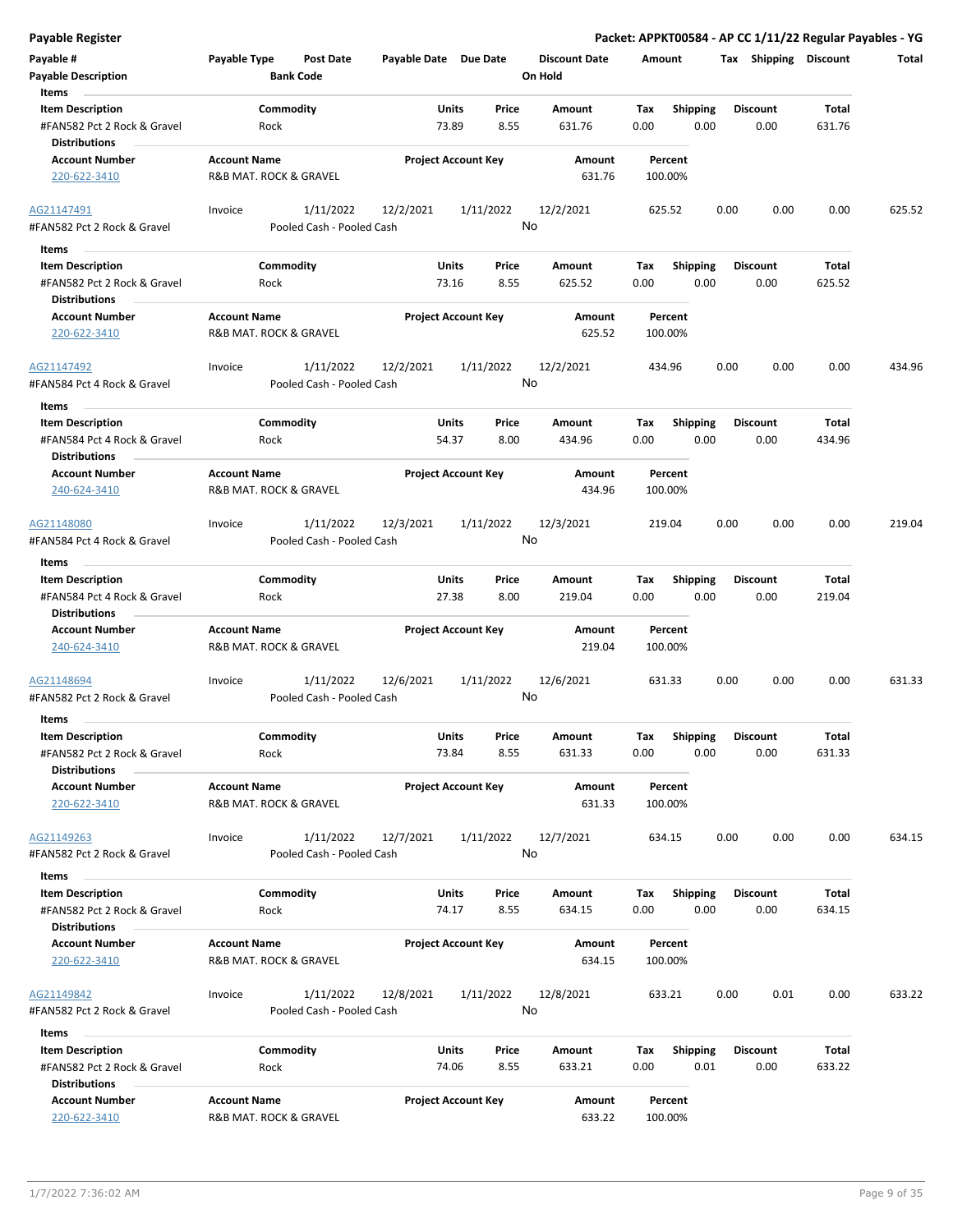| Payable Register                                                        |                     |                                                            |                       |                            |                            |             |                         |      |                         |                 | Packet: APPKT00584 - AP CC 1/11/22 Regular Payables - YG |
|-------------------------------------------------------------------------|---------------------|------------------------------------------------------------|-----------------------|----------------------------|----------------------------|-------------|-------------------------|------|-------------------------|-----------------|----------------------------------------------------------|
| Payable #                                                               | Payable Type        | <b>Post Date</b>                                           | Payable Date Due Date |                            | <b>Discount Date</b>       | Amount      |                         |      | Tax Shipping Discount   |                 | Total                                                    |
| <b>Payable Description</b><br>AG21150428<br>#FAN582 Pct 2 Rock & Gravel | Invoice             | <b>Bank Code</b><br>1/11/2022<br>Pooled Cash - Pooled Cash | 12/9/2021             | 1/11/2022                  | On Hold<br>12/9/2021<br>No |             | 631.85                  | 0.00 | 0.00                    | 0.00            | 631.85                                                   |
|                                                                         |                     |                                                            |                       |                            |                            |             |                         |      |                         |                 |                                                          |
| Items                                                                   |                     |                                                            |                       |                            |                            |             |                         |      |                         |                 |                                                          |
| <b>Item Description</b><br>#FAN582 Pct 2 Rock & Gravel                  |                     | Commodity<br>Rock                                          | Units<br>73.90        | Price<br>8.55              | Amount                     | Tax<br>0.00 | <b>Shipping</b><br>0.00 |      | <b>Discount</b><br>0.00 | Total<br>631.85 |                                                          |
| <b>Distributions</b>                                                    |                     |                                                            |                       |                            | 631.85                     |             |                         |      |                         |                 |                                                          |
| <b>Account Number</b>                                                   | <b>Account Name</b> |                                                            |                       | <b>Project Account Key</b> | Amount                     |             | Percent                 |      |                         |                 |                                                          |
| 220-622-3410                                                            |                     | R&B MAT. ROCK & GRAVEL                                     |                       |                            | 631.85                     |             | 100.00%                 |      |                         |                 |                                                          |
| AG21151607                                                              | Invoice             | 1/11/2022                                                  | 12/13/2021            | 1/11/2022                  | 12/13/2021                 |             | 643.56                  | 0.00 | 0.01                    | 0.00            | 643.57                                                   |
| #FAN582 Pct 2 Rock & Gravel<br>Items                                    |                     | Pooled Cash - Pooled Cash                                  |                       |                            | No                         |             |                         |      |                         |                 |                                                          |
| <b>Item Description</b>                                                 |                     | Commodity                                                  | Units                 | Price                      | Amount                     | Tax         | <b>Shipping</b>         |      | <b>Discount</b>         | Total           |                                                          |
| #FAN582 Pct 2 Rock & Gravel<br><b>Distributions</b>                     |                     | Rock                                                       | 75.27                 | 8.55                       | 643.56                     | 0.00        | 0.01                    |      | 0.00                    | 643.57          |                                                          |
| <b>Account Number</b><br>220-622-3410                                   | <b>Account Name</b> | R&B MAT. ROCK & GRAVEL                                     |                       | <b>Project Account Key</b> | <b>Amount</b><br>643.57    |             | Percent<br>100.00%      |      |                         |                 |                                                          |
| AG21152208                                                              | Invoice             | 1/11/2022                                                  | 12/14/2021            | 1/11/2022                  | 12/14/2021                 |             | 630.05                  | 0.00 | 0.00                    | 0.00            | 630.05                                                   |
| #FAN582 Pct 2 Rock & Gravel                                             |                     | Pooled Cash - Pooled Cash                                  |                       |                            | No                         |             |                         |      |                         |                 |                                                          |
| Items                                                                   |                     |                                                            |                       |                            |                            |             |                         |      |                         |                 |                                                          |
| <b>Item Description</b>                                                 |                     | Commodity                                                  | Units                 | Price                      | Amount                     | Tax         | <b>Shipping</b>         |      | <b>Discount</b>         | Total           |                                                          |
| #FAN582 Pct 2 Rock & Gravel<br><b>Distributions</b>                     |                     | Rock                                                       | 73.69                 | 8.55                       | 630.05                     | 0.00        | 0.00                    |      | 0.00                    | 630.05          |                                                          |
| <b>Account Number</b>                                                   | <b>Account Name</b> |                                                            |                       | <b>Project Account Key</b> | Amount                     |             | Percent                 |      |                         |                 |                                                          |
| 220-622-3410                                                            |                     | R&B MAT. ROCK & GRAVEL                                     |                       |                            | 630.05                     |             | 100.00%                 |      |                         |                 |                                                          |
| AG21152786<br>#FAN582 Pct 2 Rock & Gravel                               | Invoice             | 1/11/2022<br>Pooled Cash - Pooled Cash                     | 12/15/2021            | 1/11/2022                  | 12/15/2021<br>No           |             | 643.64                  | 0.00 | 0.01                    | 0.00            | 643.65                                                   |
| Items                                                                   |                     |                                                            |                       |                            |                            |             |                         |      |                         |                 |                                                          |
| <b>Item Description</b>                                                 |                     | Commodity                                                  | Units                 | Price                      | Amount                     | Тах         | Shipping                |      | <b>Discount</b>         | Total           |                                                          |
| #FAN582 Pct 2 Rock & Gravel                                             |                     | Rock                                                       | 75.28                 | 8.55                       | 643.64                     | 0.00        | 0.01                    |      | 0.00                    | 643.65          |                                                          |
| <b>Distributions</b>                                                    |                     |                                                            |                       |                            |                            |             |                         |      |                         |                 |                                                          |
| <b>Account Number</b><br>220-622-3410                                   | <b>Account Name</b> | R&B MAT. ROCK & GRAVEL                                     |                       | <b>Project Account Key</b> | Amount<br>643.65           |             | Percent<br>100.00%      |      |                         |                 |                                                          |
| AG21153344                                                              | Invoice             | 1/11/2022                                                  | 12/16/2021            | 1/11/2022                  | 12/16/2021                 |             | 656.81                  | 0.00 | 0.00                    | 0.00            | 656.81                                                   |
| #FAN582 Pct 2 Rock & Gravel<br>Items                                    |                     | Pooled Cash - Pooled Cash                                  |                       |                            | No                         |             |                         |      |                         |                 |                                                          |
| <b>Item Description</b>                                                 |                     | Commodity                                                  | <b>Units</b>          | Price                      | Amount                     | Tax         | Shipping                |      | Discount                | Total           |                                                          |
| #FAN582 Pct 2 Rock & Gravel                                             |                     | Rock                                                       | 76.82                 | 8.55                       | 656.81                     | 0.00        | 0.00                    |      | 0.00                    | 656.81          |                                                          |
| <b>Distributions</b>                                                    |                     |                                                            |                       |                            |                            |             |                         |      |                         |                 |                                                          |
| <b>Account Number</b><br>220-622-3410                                   | <b>Account Name</b> | R&B MAT. ROCK & GRAVEL                                     |                       | <b>Project Account Key</b> | Amount<br>656.81           |             | Percent<br>100.00%      |      |                         |                 |                                                          |
| AG21153345                                                              | Invoice             | 1/11/2022                                                  | 12/16/2021            | 1/11/2022                  | 12/16/2021                 |             | 500.23                  | 0.00 | 0.00                    | 0.00            | 500.23                                                   |
| #FAN583 Pct 3 Rock & Gravel                                             |                     | Pooled Cash - Pooled Cash                                  |                       |                            | No                         |             |                         |      |                         |                 |                                                          |
| Items                                                                   |                     |                                                            |                       |                            |                            |             |                         |      |                         |                 |                                                          |
| <b>Item Description</b><br>#FAN583 Pct 3 Rock & Gravel                  |                     | Commodity<br>Rock                                          | <b>Units</b><br>52.38 | Price<br>9.55              | Amount<br>500.23           | Tax<br>0.00 | <b>Shipping</b><br>0.00 |      | <b>Discount</b><br>0.00 | Total<br>500.23 |                                                          |
| <b>Distributions</b>                                                    |                     |                                                            |                       |                            |                            |             |                         |      |                         |                 |                                                          |
| <b>Account Number</b><br>230-623-3410                                   | <b>Account Name</b> | R&B MAT. ROCK & GRAVEL                                     |                       | <b>Project Account Key</b> | Amount<br>500.23           |             | Percent<br>100.00%      |      |                         |                 |                                                          |
| AG21153862                                                              | Invoice             | 1/11/2022                                                  | 12/17/2021            | 1/11/2022                  | 12/17/2021                 |             | 817.84                  | 0.00 | 0.00                    | 0.00            | 817.84                                                   |
| #FAN581 Pct 1 Rock & Gravel                                             |                     | Pooled Cash - Pooled Cash                                  |                       |                            | No                         |             |                         |      |                         |                 |                                                          |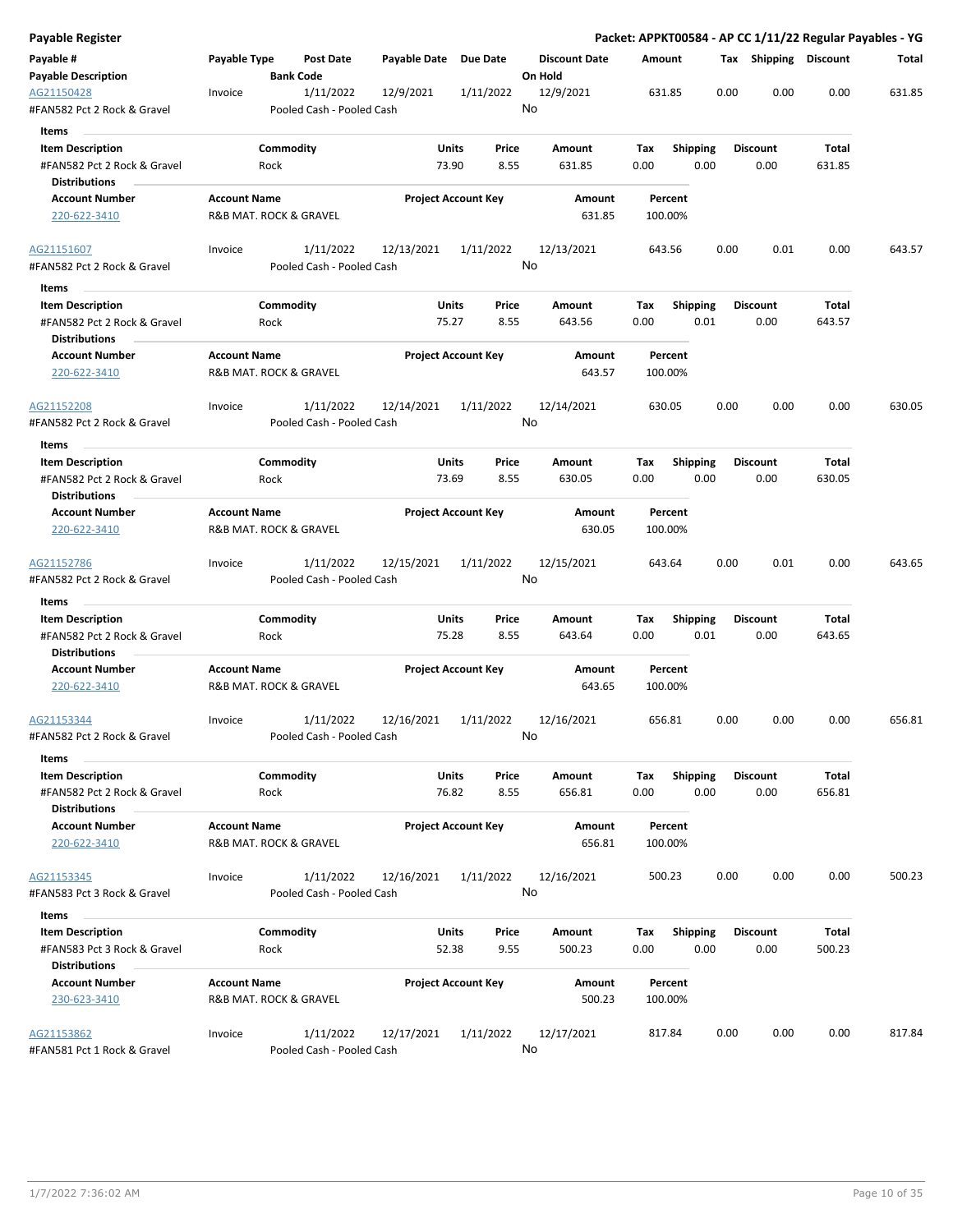| <b>Payable Register</b>                                                                 |                                               |                                                      |                                        |                                 | Packet: APPKT00584 - AP CC 1/11/22 Regular Payables - YG |                         |                        |        |
|-----------------------------------------------------------------------------------------|-----------------------------------------------|------------------------------------------------------|----------------------------------------|---------------------------------|----------------------------------------------------------|-------------------------|------------------------|--------|
| Payable #<br><b>Payable Description</b>                                                 | Payable Type<br><b>Bank Code</b>              | <b>Post Date</b><br>Payable Date Due Date            |                                        | <b>Discount Date</b><br>On Hold | Amount                                                   | Tax Shipping Discount   |                        | Total  |
| Items<br><b>Item Description</b><br>#FAN581 Pct 1 Rock & Gravel<br><b>Distributions</b> | Commodity<br>Rock                             |                                                      | Price<br>Units<br>102.23<br>8.00       | Amount<br>817.84                | Shipping<br>Tax<br>0.00<br>0.00                          | <b>Discount</b><br>0.00 | <b>Total</b><br>817.84 |        |
| <b>Account Number</b><br>210-621-3410                                                   | <b>Account Name</b><br>R&B MAT. ROCK & GRAVEL |                                                      | <b>Project Account Key</b>             | Amount<br>817.84                | Percent<br>100.00%                                       |                         |                        |        |
| AG21153863<br>#FAN582 Pct 2 Rock & Gravel                                               | Invoice                                       | 1/11/2022<br>12/17/2021<br>Pooled Cash - Pooled Cash | 1/11/2022                              | 12/17/2021<br>No                | 441.95                                                   | 0.00<br>0.00            | 0.00                   | 441.95 |
| Items                                                                                   |                                               |                                                      |                                        |                                 |                                                          |                         |                        |        |
| <b>Item Description</b><br>#FAN582 Pct 2 Rock & Gravel<br><b>Distributions</b>          | Commodity<br>Rock                             |                                                      | <b>Units</b><br>Price<br>51.69<br>8.55 | Amount<br>441.95                | Tax<br><b>Shipping</b><br>0.00<br>0.00                   | <b>Discount</b><br>0.00 | Total<br>441.95        |        |
| <b>Account Number</b><br>220-622-3410                                                   | <b>Account Name</b><br>R&B MAT. ROCK & GRAVEL |                                                      | <b>Project Account Key</b>             | Amount<br>441.95                | Percent<br>100.00%                                       |                         |                        |        |
| AG21153864<br>#FAN583 Pct 3 Rock & Gravel                                               | Invoice                                       | 1/11/2022<br>12/17/2021<br>Pooled Cash - Pooled Cash | 1/11/2022                              | 12/17/2021<br>No                | 755.88                                                   | 0.00<br>0.00            | 0.00                   | 755.88 |
| Items<br><b>Item Description</b><br>#FAN583 Pct 3 Rock & Gravel<br><b>Distributions</b> | Commodity<br>Rock                             |                                                      | Price<br>Units<br>79.15<br>9.55        | Amount<br>755.88                | <b>Shipping</b><br>Tax<br>0.00<br>0.00                   | <b>Discount</b><br>0.00 | <b>Total</b><br>755.88 |        |
| <b>Account Number</b><br>230-623-3410                                                   | <b>Account Name</b><br>R&B MAT. ROCK & GRAVEL |                                                      | <b>Project Account Key</b>             | Amount<br>755.88                | Percent<br>100.00%                                       |                         |                        |        |
| AG21154367<br>#FAN581 Pct 1 Rock & Gravel                                               | Invoice                                       | 1/11/2022<br>12/20/2021<br>Pooled Cash - Pooled Cash | 1/11/2022                              | 12/20/2021<br>No                | 207.20                                                   | 0.00<br>0.00            | 0.00                   | 207.20 |
| Items                                                                                   |                                               |                                                      |                                        |                                 |                                                          |                         |                        |        |
| <b>Item Description</b><br>#FAN581 Pct 1 Rock & Gravel<br><b>Distributions</b>          | Commodity<br>Rock                             |                                                      | Units<br>Price<br>25.90<br>8.00        | Amount<br>207.20                | <b>Shipping</b><br>Tax<br>0.00<br>0.00                   | <b>Discount</b><br>0.00 | Total<br>207.20        |        |
| <b>Account Number</b><br>210-621-3410                                                   | <b>Account Name</b><br>R&B MAT. ROCK & GRAVEL |                                                      | <b>Project Account Key</b>             | Amount<br>207.20                | Percent<br>100.00%                                       |                         |                        |        |
| AG21154368<br>#FAN581 Pct 1 Rock & Gravel                                               | Invoice                                       | 1/11/2022<br>12/20/2021<br>Pooled Cash - Pooled Cash | 1/11/2022                              | 12/20/2021<br>No                | 208.32                                                   | 0.00<br>0.00            | 0.00                   | 208.32 |
| Items                                                                                   |                                               |                                                      |                                        |                                 |                                                          |                         |                        |        |
| <b>Item Description</b><br>#FAN581 Pct 1 Rock & Gravel<br><b>Distributions</b>          | Commodity<br>Rock                             |                                                      | Price<br>Units<br>26.04<br>8.00        | Amount<br>208.32                | Shipping<br>Tax<br>0.00<br>0.00                          | <b>Discount</b><br>0.00 | Total<br>208.32        |        |
| <b>Account Number</b><br>210-621-3410                                                   | <b>Account Name</b><br>R&B MAT. ROCK & GRAVEL |                                                      | <b>Project Account Key</b>             | Amount<br>208.32                | Percent<br>100.00%                                       |                         |                        |        |
| AG21154369<br>#FAN582 Pct 2 Rock & Gravel                                               | Invoice                                       | 1/11/2022<br>12/20/2021<br>Pooled Cash - Pooled Cash | 1/11/2022                              | 12/20/2021<br>No                | 430.75                                                   | 0.00<br>0.00            | 0.00                   | 430.75 |
| Items                                                                                   |                                               |                                                      |                                        |                                 |                                                          |                         |                        |        |
| <b>Item Description</b><br>#FAN582 Pct 2 Rock & Gravel<br><b>Distributions</b>          | Commodity<br>Rock                             |                                                      | <b>Units</b><br>Price<br>50.38<br>8.55 | Amount<br>430.75                | <b>Shipping</b><br>Tax<br>0.00<br>0.00                   | <b>Discount</b><br>0.00 | Total<br>430.75        |        |
| <b>Account Number</b><br>220-622-3410                                                   | <b>Account Name</b><br>R&B MAT. ROCK & GRAVEL |                                                      | <b>Project Account Key</b>             | Amount<br>430.75                | Percent<br>100.00%                                       |                         |                        |        |
| AG21154370<br>#FAN583 Pct 3 Rock & Gravel                                               | Invoice                                       | 1/11/2022<br>12/20/2021<br>Pooled Cash - Pooled Cash | 1/11/2022                              | 12/20/2021<br>No                | 500.71                                                   | 0.00<br>$-0.01$         | 0.00                   | 500.70 |
| Items                                                                                   |                                               |                                                      |                                        |                                 |                                                          |                         |                        |        |
| <b>Item Description</b><br>#FAN583 Pct 3 Rock & Gravel<br><b>Distributions</b>          | Commodity<br>Rock                             |                                                      | Units<br>Price<br>52.43<br>9.55        | Amount<br>500.71                | Tax<br><b>Shipping</b><br>$-0.01$<br>0.00                | <b>Discount</b><br>0.00 | Total<br>500.70        |        |
| <b>Account Number</b><br>230-623-3410                                                   | <b>Account Name</b><br>R&B MAT. ROCK & GRAVEL |                                                      | <b>Project Account Key</b>             | Amount<br>500.70                | Percent<br>100.00%                                       |                         |                        |        |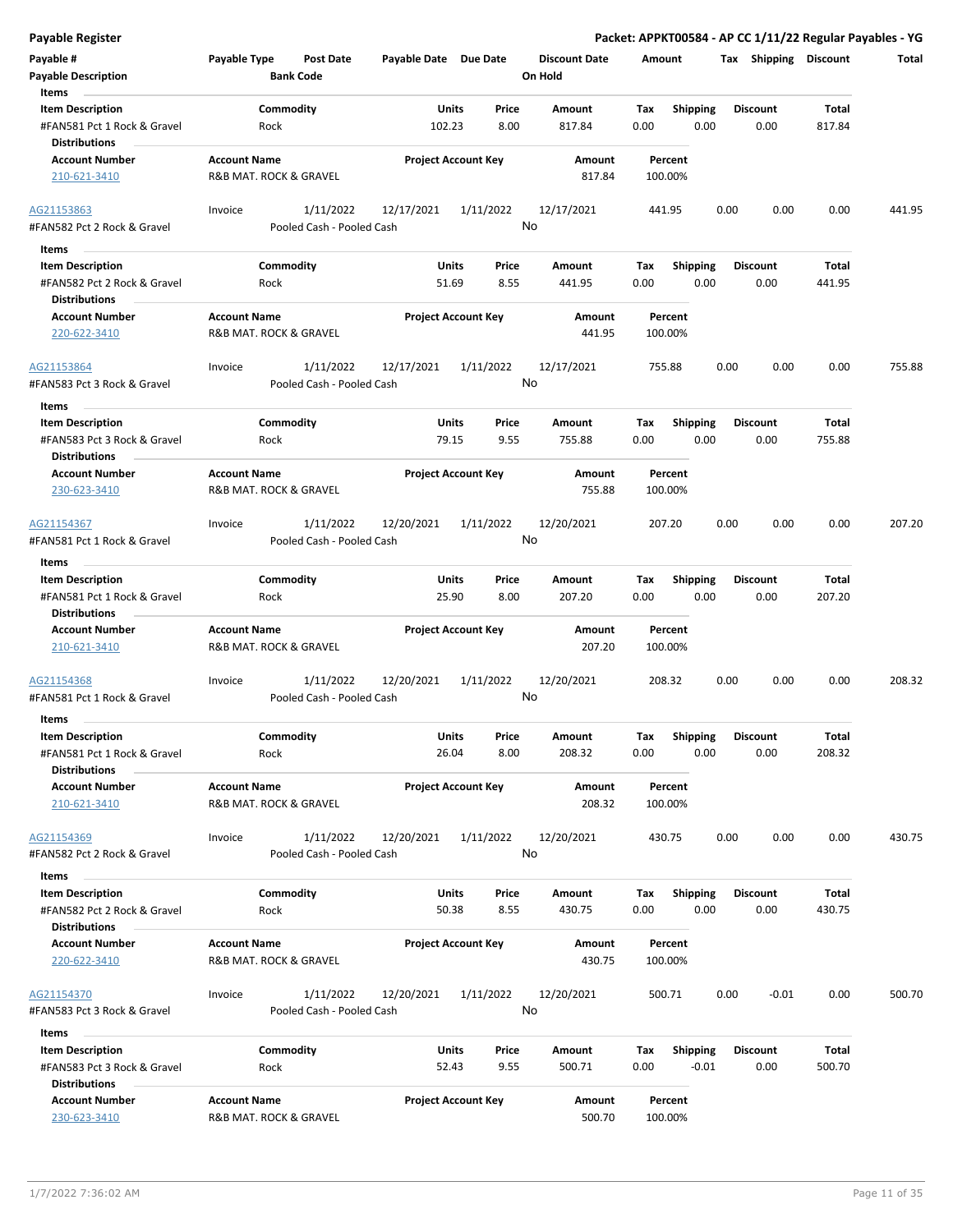| Payable Register                                    |                     |                                        |                       |                            |                                 |                    |                 |                       |        | Packet: APPKT00584 - AP CC 1/11/22 Regular Payables - YG |
|-----------------------------------------------------|---------------------|----------------------------------------|-----------------------|----------------------------|---------------------------------|--------------------|-----------------|-----------------------|--------|----------------------------------------------------------|
| Payable #<br><b>Payable Description</b>             | Payable Type        | Post Date<br><b>Bank Code</b>          | Payable Date Due Date |                            | <b>Discount Date</b><br>On Hold | Amount             |                 | Tax Shipping Discount |        | Total                                                    |
| AG21155029<br>#FAN581 Pct 1 Rock & Gravel           | Invoice             | 1/11/2022<br>Pooled Cash - Pooled Cash | 12/21/2021            | 1/11/2022                  | 12/21/2021<br>No                | 816.24             | 0.00            | 0.00                  | 0.00   | 816.24                                                   |
| Items                                               |                     |                                        |                       |                            |                                 |                    |                 |                       |        |                                                          |
| <b>Item Description</b>                             |                     | Commodity                              |                       | Units<br>Price             | Amount                          | Tax                | <b>Shipping</b> | <b>Discount</b>       | Total  |                                                          |
| #FAN581 Pct 1 Rock & Gravel                         |                     | Rock                                   | 102.03                | 8.00                       | 816.24                          | 0.00               | 0.00            | 0.00                  | 816.24 |                                                          |
| <b>Distributions</b>                                |                     |                                        |                       |                            |                                 |                    |                 |                       |        |                                                          |
| <b>Account Number</b>                               | <b>Account Name</b> |                                        |                       | <b>Project Account Key</b> | Amount                          | Percent            |                 |                       |        |                                                          |
| 210-621-3410                                        |                     | R&B MAT. ROCK & GRAVEL                 |                       |                            | 816.24                          | 100.00%            |                 |                       |        |                                                          |
| AG21155030                                          | Invoice             | 1/11/2022                              | 12/21/2021            | 1/11/2022                  | 12/21/2021                      | 206.48             | 0.00            | 0.00                  | 0.00   | 206.48                                                   |
| #FAN581 Pct 1 Rock & Gravel<br>Items                |                     | Pooled Cash - Pooled Cash              |                       |                            | No                              |                    |                 |                       |        |                                                          |
| <b>Item Description</b>                             |                     | Commodity                              |                       | Units<br>Price             | Amount                          | Tax                | <b>Shipping</b> | <b>Discount</b>       | Total  |                                                          |
| #FAN581 Pct 1 Rock & Gravel<br><b>Distributions</b> |                     | Rock                                   |                       | 25.81<br>8.00              | 206.48                          | 0.00               | 0.00            | 0.00                  | 206.48 |                                                          |
| <b>Account Number</b><br>210-621-3410               | <b>Account Name</b> | R&B MAT. ROCK & GRAVEL                 |                       | <b>Project Account Key</b> | Amount<br>206.48                | Percent<br>100.00% |                 |                       |        |                                                          |
| AG21155031                                          | Invoice             | 1/11/2022                              | 12/21/2021            | 1/11/2022                  | 12/21/2021                      | 630.64             | 0.00            | 0.00                  | 0.00   | 630.64                                                   |
| #FAN581 Pct 1 Rock & Gravel                         |                     | Pooled Cash - Pooled Cash              |                       |                            | No                              |                    |                 |                       |        |                                                          |
| Items                                               |                     |                                        |                       |                            |                                 |                    |                 |                       |        |                                                          |
| <b>Item Description</b>                             |                     | Commodity                              |                       | Units<br>Price             | Amount                          | Tax                | <b>Shipping</b> | <b>Discount</b>       | Total  |                                                          |
| #FAN581 Pct 1 Rock & Gravel<br><b>Distributions</b> |                     | Rock                                   |                       | 78.83<br>8.00              | 630.64                          | 0.00               | 0.00            | 0.00                  | 630.64 |                                                          |
| <b>Account Number</b>                               | <b>Account Name</b> |                                        |                       | <b>Project Account Key</b> | Amount                          | Percent            |                 |                       |        |                                                          |
| 210-621-3410                                        |                     | R&B MAT. ROCK & GRAVEL                 |                       |                            | 630.64                          | 100.00%            |                 |                       |        |                                                          |
| AG21155032<br>#FAN582 Pct 2 Rock & Gravel           | Invoice             | 1/11/2022<br>Pooled Cash - Pooled Cash | 12/21/2021            | 1/11/2022                  | 12/21/2021<br>No                | 445.46             | 0.00            | $-0.01$               | 0.00   | 445.45                                                   |
| Items                                               |                     |                                        |                       |                            |                                 |                    |                 |                       |        |                                                          |
| <b>Item Description</b>                             |                     | Commodity                              |                       | Units<br>Price             | Amount                          | Tax                | <b>Shipping</b> | <b>Discount</b>       | Total  |                                                          |
| #FAN582 Pct 2 Rock & Gravel                         |                     | Rock                                   |                       | 52.10<br>8.55              | 445.46                          | 0.00               | $-0.01$         | 0.00                  | 445.45 |                                                          |
| <b>Distributions</b>                                |                     |                                        |                       |                            |                                 |                    |                 |                       |        |                                                          |
| <b>Account Number</b>                               | <b>Account Name</b> |                                        |                       | <b>Project Account Key</b> | Amount                          | Percent            |                 |                       |        |                                                          |
| 220-622-3410                                        |                     | R&B MAT. ROCK & GRAVEL                 |                       |                            | 445.45                          | 100.00%            |                 |                       |        |                                                          |
| AG21155033                                          | Invoice             | 1/11/2022                              | 12/21/2021            | 1/11/2022                  | 12/21/2021                      | 247.54             | 0.00            | 0.00                  | 0.00   | 247.54                                                   |
| #FAN583 Pct 3 Rock & Gravel<br>Items                |                     | Pooled Cash - Pooled Cash              |                       |                            | No                              |                    |                 |                       |        |                                                          |
| <b>Item Description</b>                             |                     | Commodity                              |                       | <b>Units</b><br>Price      | Amount                          | Tax                | <b>Shipping</b> | <b>Discount</b>       | Total  |                                                          |
| #FAN583 Pct 3 Rock & Gravel                         |                     | Rock                                   |                       | 25.92<br>9.55              | 247.54                          | 0.00               | 0.00            | 0.00                  | 247.54 |                                                          |
| <b>Distributions</b>                                |                     |                                        |                       |                            |                                 |                    |                 |                       |        |                                                          |
| <b>Account Number</b><br>230-623-3410               | <b>Account Name</b> | R&B MAT. ROCK & GRAVEL                 |                       | <b>Project Account Key</b> | Amount<br>247.54                | Percent<br>100.00% |                 |                       |        |                                                          |
| AG21155034                                          | Invoice             | 1/11/2022                              | 12/21/2021            | 1/11/2022                  | 12/21/2021                      | 505.48             | 0.00            | 0.00                  | 0.00   | 505.48                                                   |
| #FAN583 Pct 3 Rock & Gravel                         |                     | Pooled Cash - Pooled Cash              |                       |                            | No                              |                    |                 |                       |        |                                                          |
|                                                     |                     |                                        |                       |                            |                                 |                    |                 |                       |        |                                                          |
| Items                                               |                     | Commodity                              |                       |                            |                                 |                    |                 |                       | Total  |                                                          |
| <b>Item Description</b>                             |                     |                                        |                       | Units<br>Price             | Amount                          | Тах                | Shipping        | <b>Discount</b>       |        |                                                          |
| #FAN583 Pct 3 Rock & Gravel<br><b>Distributions</b> |                     | Rock                                   |                       | 52.93<br>9.55              | 505.48                          | 0.00               | 0.00            | 0.00                  | 505.48 |                                                          |
| <b>Account Number</b>                               | <b>Account Name</b> |                                        |                       | <b>Project Account Key</b> | Amount                          | Percent            |                 |                       |        |                                                          |
| 230-623-3410                                        |                     | R&B MAT. ROCK & GRAVEL                 |                       |                            | 505.48                          | 100.00%            |                 |                       |        |                                                          |
| AG21155698                                          | Invoice             | 1/11/2022                              | 12/22/2021            | 1/11/2022                  | 12/22/2021                      | 970.88             | 0.00            | 0.00                  | 0.00   | 970.88                                                   |
| #FAN581 Pct 1 Rock & Gravel                         |                     | Pooled Cash - Pooled Cash              |                       |                            | No                              |                    |                 |                       |        |                                                          |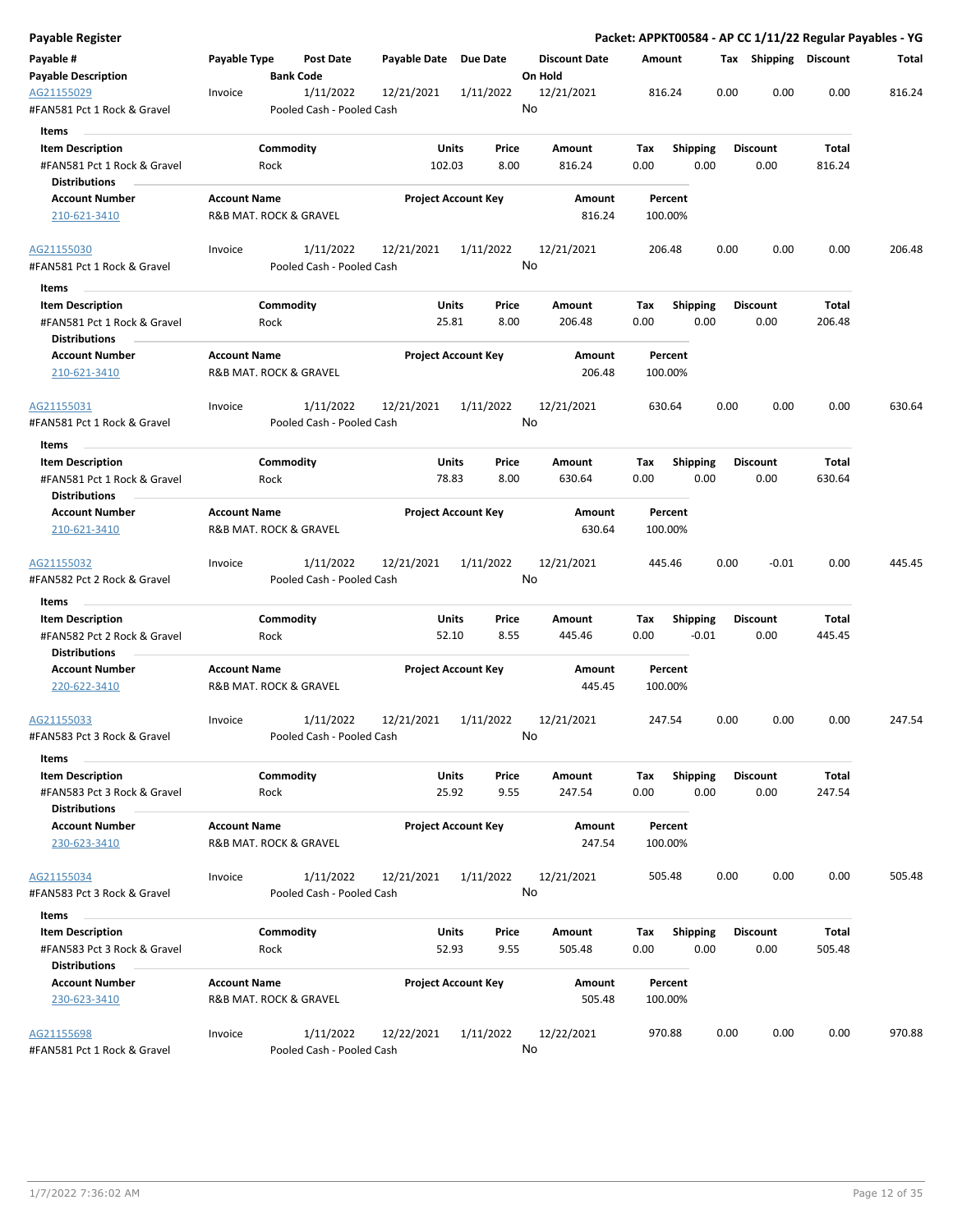| <b>Payable Register</b>                                                                 |                                               |                                                      |                                        |                                 | Packet: APPKT00584 - AP CC 1/11/22 Regular Payables - YG |                         |                        |        |
|-----------------------------------------------------------------------------------------|-----------------------------------------------|------------------------------------------------------|----------------------------------------|---------------------------------|----------------------------------------------------------|-------------------------|------------------------|--------|
| Payable #<br><b>Payable Description</b>                                                 | <b>Payable Type</b><br><b>Bank Code</b>       | <b>Post Date</b><br>Payable Date Due Date            |                                        | <b>Discount Date</b><br>On Hold | Amount                                                   |                         | Tax Shipping Discount  | Total  |
| Items<br><b>Item Description</b><br>#FAN581 Pct 1 Rock & Gravel<br><b>Distributions</b> | Commodity<br>Rock                             | 121.36                                               | Units<br>Price<br>8.00                 | Amount<br>970.88                | Tax<br><b>Shipping</b><br>0.00<br>0.00                   | <b>Discount</b><br>0.00 | Total<br>970.88        |        |
| <b>Account Number</b><br>210-621-3410                                                   | <b>Account Name</b><br>R&B MAT. ROCK & GRAVEL |                                                      | <b>Project Account Key</b>             | Amount<br>970.88                | Percent<br>100.00%                                       |                         |                        |        |
| AG21155699<br>#FAN581 Pct 1 Rock & Gravel                                               | Invoice                                       | 1/11/2022<br>12/22/2021<br>Pooled Cash - Pooled Cash | 1/11/2022                              | 12/22/2021<br>No                | 209.28                                                   | 0.00<br>0.00            | 0.00                   | 209.28 |
| Items                                                                                   |                                               |                                                      |                                        |                                 |                                                          |                         |                        |        |
| <b>Item Description</b><br>#FAN581 Pct 1 Rock & Gravel<br><b>Distributions</b>          | Commodity<br>Rock                             |                                                      | Units<br>Price<br>26.16<br>8.00        | Amount<br>209.28                | <b>Shipping</b><br>Tax<br>0.00<br>0.00                   | <b>Discount</b><br>0.00 | Total<br>209.28        |        |
| <b>Account Number</b><br>210-621-3410                                                   | <b>Account Name</b><br>R&B MAT. ROCK & GRAVEL |                                                      | <b>Project Account Key</b>             | Amount<br>209.28                | Percent<br>100.00%                                       |                         |                        |        |
| AG21155700<br>#FAN582 Pct 2 Rock & Gravel                                               | Invoice                                       | 1/11/2022<br>12/22/2021<br>Pooled Cash - Pooled Cash | 1/11/2022                              | 12/22/2021<br>No                | 432.80                                                   | 0.00<br>0.00            | 0.00                   | 432.80 |
| Items<br><b>Item Description</b><br>#FAN582 Pct 2 Rock & Gravel<br><b>Distributions</b> | Commodity<br>Rock                             |                                                      | Units<br>Price<br>50.62<br>8.55        | Amount<br>432.80                | <b>Shipping</b><br>Tax<br>0.00<br>0.00                   | <b>Discount</b><br>0.00 | Total<br>432.80        |        |
| <b>Account Number</b><br>220-622-3410                                                   | <b>Account Name</b><br>R&B MAT. ROCK & GRAVEL |                                                      | <b>Project Account Key</b>             | Amount<br>432.80                | Percent<br>100.00%                                       |                         |                        |        |
| AG21155701<br>#FAN583 Pct 3 Rock & Gravel                                               | Invoice                                       | 1/11/2022<br>12/22/2021<br>Pooled Cash - Pooled Cash | 1/11/2022                              | 12/22/2021<br>No                | 503.09                                                   | 0.00<br>0.00            | 0.00                   | 503.09 |
| Items                                                                                   |                                               |                                                      |                                        |                                 |                                                          |                         |                        |        |
| <b>Item Description</b>                                                                 | Commodity                                     |                                                      | <b>Units</b><br>Price                  | Amount                          | <b>Shipping</b><br>Tax                                   | <b>Discount</b>         | Total                  |        |
| #FAN583 Pct 3 Rock & Gravel<br><b>Distributions</b>                                     | Rock                                          |                                                      | 52.68<br>9.55                          | 503.09                          | 0.00<br>0.00                                             | 0.00                    | 503.09                 |        |
| <b>Account Number</b><br>230-623-3410                                                   | <b>Account Name</b><br>R&B MAT. ROCK & GRAVEL |                                                      | <b>Project Account Key</b>             | Amount<br>503.09                | Percent<br>100.00%                                       |                         |                        |        |
| AG21156248<br>#FAN581 Pct 1 Rock & Gravel                                               | Invoice                                       | 1/11/2022<br>12/27/2021<br>Pooled Cash - Pooled Cash | 1/11/2022                              | 12/27/2021<br>No                | 212.40                                                   | 0.00<br>0.00            | 0.00                   | 212.40 |
| Items                                                                                   | Commodity                                     |                                                      |                                        |                                 |                                                          | <b>Discount</b>         |                        |        |
| <b>Item Description</b><br>#FAN581 Pct 1 Rock & Gravel<br><b>Distributions</b>          | Rock                                          |                                                      | Units<br>Price<br>26.55<br>8.00        | Amount<br>212.40                | Shipping<br>Tax<br>0.00<br>0.00                          | 0.00                    | <b>Total</b><br>212.40 |        |
| <b>Account Number</b><br>210-621-3410                                                   | <b>Account Name</b><br>R&B MAT. ROCK & GRAVEL |                                                      | <b>Project Account Key</b>             | Amount<br>212.40                | Percent<br>100.00%                                       |                         |                        |        |
| AG21156249<br>#FAN584 Pct 4 Rock & Gravel                                               | Invoice                                       | 1/11/2022<br>12/27/2021<br>Pooled Cash - Pooled Cash | 1/11/2022                              | 12/27/2021<br>No                | 427.44                                                   | 0.00<br>0.00            | 0.00                   | 427.44 |
| Items                                                                                   |                                               |                                                      |                                        |                                 |                                                          |                         |                        |        |
| <b>Item Description</b><br>#FAN584 Pct 4 Rock & Gravel<br><b>Distributions</b>          | Commodity<br>Rock                             |                                                      | <b>Units</b><br>Price<br>53.43<br>8.00 | Amount<br>427.44                | <b>Shipping</b><br>Тах<br>0.00<br>0.00                   | <b>Discount</b><br>0.00 | Total<br>427.44        |        |
| <b>Account Number</b><br>240-624-3410                                                   | <b>Account Name</b><br>R&B MAT. ROCK & GRAVEL |                                                      | <b>Project Account Key</b>             | Amount<br>427.44                | Percent<br>100.00%                                       |                         |                        |        |
| AG21156764<br>#FAN582 Pct 2 Rock & Gravel                                               | Invoice                                       | 1/11/2022<br>12/28/2021<br>Pooled Cash - Pooled Cash | 1/11/2022                              | 12/28/2021<br>No                | 440.41                                                   | 0.00<br>0.00            | 0.00                   | 440.41 |
| Items                                                                                   |                                               |                                                      |                                        |                                 |                                                          |                         |                        |        |
| <b>Item Description</b><br>#FAN582 Pct 2 Rock & Gravel<br><b>Distributions</b>          | Commodity<br>Rock                             |                                                      | Units<br>Price<br>51.51<br>8.55        | Amount<br>440.41                | Tax<br><b>Shipping</b><br>0.00<br>0.00                   | <b>Discount</b><br>0.00 | Total<br>440.41        |        |
| <b>Account Number</b><br>220-622-3410                                                   | <b>Account Name</b><br>R&B MAT. ROCK & GRAVEL |                                                      | <b>Project Account Key</b>             | Amount<br>440.41                | Percent<br>100.00%                                       |                         |                        |        |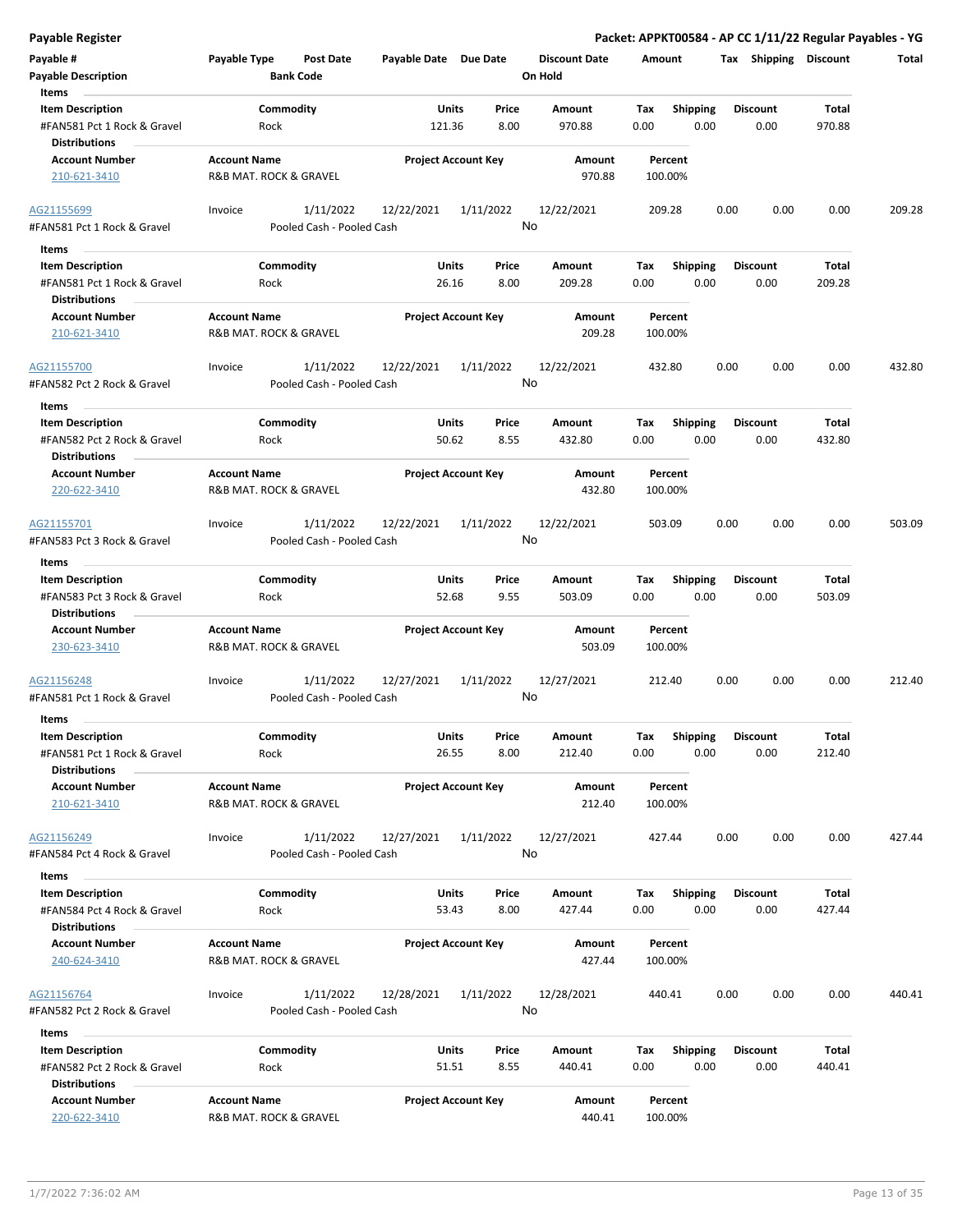| Payable Register                                        |                     |                                        |                       |                            |                                 |             |                         |      |                         | Packet: APPKT00584 - AP CC 1/11/22 Regular Payables - YG |           |
|---------------------------------------------------------|---------------------|----------------------------------------|-----------------------|----------------------------|---------------------------------|-------------|-------------------------|------|-------------------------|----------------------------------------------------------|-----------|
| Payable #<br><b>Payable Description</b>                 | Payable Type        | Post Date<br><b>Bank Code</b>          | Payable Date Due Date |                            | <b>Discount Date</b><br>On Hold | Amount      |                         |      | Tax Shipping Discount   |                                                          | Total     |
| AG21156765<br>#FAN584 Pct 4 Rock & Gravel               | Invoice             | 1/11/2022<br>Pooled Cash - Pooled Cash | 12/28/2021            | 1/11/2022                  | 12/28/2021<br>No                | 1,022.72    |                         | 0.00 | 0.00                    | 0.00                                                     | 1,022.72  |
| Items                                                   |                     |                                        |                       |                            |                                 |             |                         |      |                         |                                                          |           |
| <b>Item Description</b><br>#FAN584 Pct 4 Rock & Gravel  |                     | Commodity<br>Rock                      | Units<br>127.84       | Price<br>8.00              | Amount<br>1,022.72              | Tax<br>0.00 | <b>Shipping</b><br>0.00 |      | <b>Discount</b><br>0.00 | Total<br>1,022.72                                        |           |
| <b>Distributions</b>                                    |                     |                                        |                       |                            |                                 |             |                         |      |                         |                                                          |           |
| <b>Account Number</b><br>240-624-3410                   | <b>Account Name</b> | R&B MAT. ROCK & GRAVEL                 |                       | <b>Project Account Key</b> | Amount<br>1,022.72              | 100.00%     | Percent                 |      |                         |                                                          |           |
| AG21157250<br>#FAN581 Pct 1 Rock & Gravel               | Invoice             | 1/11/2022<br>Pooled Cash - Pooled Cash | 12/29/2021            | 1/11/2022                  | 12/29/2021<br>No                | 422.08      |                         | 0.00 | 0.00                    | 0.00                                                     | 422.08    |
| Items                                                   |                     |                                        |                       |                            |                                 |             |                         |      |                         |                                                          |           |
| <b>Item Description</b><br>#FAN581 Pct 1 Rock & Gravel  |                     | Commodity<br>Rock                      | Units<br>52.76        | Price<br>8.00              | Amount<br>422.08                | Tax<br>0.00 | <b>Shipping</b><br>0.00 |      | <b>Discount</b><br>0.00 | Total<br>422.08                                          |           |
| <b>Distributions</b>                                    |                     |                                        |                       |                            |                                 |             |                         |      |                         |                                                          |           |
| <b>Account Number</b><br>210-621-3410                   | <b>Account Name</b> | R&B MAT. ROCK & GRAVEL                 |                       | <b>Project Account Key</b> | Amount<br>422.08                | 100.00%     | Percent                 |      |                         |                                                          |           |
| AG21157251<br>#FAN581 Pct 1 Rock & Gravel               | Invoice             | 1/11/2022<br>Pooled Cash - Pooled Cash | 12/29/2021            | 1/11/2022                  | 12/29/2021<br>No                | 408.08      |                         | 0.00 | 0.00                    | 0.00                                                     | 408.08    |
| Items                                                   |                     |                                        |                       |                            |                                 |             |                         |      |                         |                                                          |           |
| <b>Item Description</b>                                 |                     | Commodity                              | Units                 | Price                      | Amount                          | Tax         | <b>Shipping</b>         |      | <b>Discount</b>         | Total                                                    |           |
| #FAN581 Pct 1 Rock & Gravel<br><b>Distributions</b>     |                     | Rock                                   | 51.01                 | 8.00                       | 408.08                          | 0.00        | 0.00                    |      | 0.00                    | 408.08                                                   |           |
| <b>Account Number</b>                                   | <b>Account Name</b> |                                        |                       | <b>Project Account Key</b> | Amount                          |             | Percent                 |      |                         |                                                          |           |
| 210-621-3410                                            |                     | R&B MAT. ROCK & GRAVEL                 |                       |                            | 408.08                          | 100.00%     |                         |      |                         |                                                          |           |
| AG21157252<br>#FAN584 Pct 4 Rock & Gravel               | Invoice             | 1/11/2022<br>Pooled Cash - Pooled Cash | 12/29/2021            | 1/11/2022                  | 12/29/2021<br>No                | 995.28      |                         | 0.00 | 0.00                    | 0.00                                                     | 995.28    |
| Items                                                   |                     |                                        |                       |                            |                                 |             |                         |      |                         |                                                          |           |
| <b>Item Description</b>                                 |                     | Commodity                              | Units                 | Price                      | Amount                          | Tax         | Shipping                |      | <b>Discount</b>         | Total                                                    |           |
| #FAN584 Pct 4 Rock & Gravel<br><b>Distributions</b>     |                     | Rock                                   | 124.41                | 8.00                       | 995.28                          | 0.00        | 0.00                    |      | 0.00                    | 995.28                                                   |           |
| <b>Account Number</b><br>240-624-3410                   | <b>Account Name</b> | R&B MAT. ROCK & GRAVEL                 |                       | <b>Project Account Key</b> | Amount<br>995.28                | 100.00%     | Percent                 |      |                         |                                                          |           |
| AG21157724<br>#FAN584 Pct 4 Rock & Gravel               | Invoice             | 1/11/2022<br>Pooled Cash - Pooled Cash | 12/30/2021            | 1/11/2022                  | 12/30/2021<br>No                | 194.72      |                         | 0.00 | 0.00                    | 0.00                                                     | 194.72    |
| Items                                                   |                     |                                        |                       |                            |                                 |             |                         |      |                         |                                                          |           |
| <b>Item Description</b><br>#FAN584 Pct 4 Rock & Gravel  |                     | Commodity<br>Rock                      | Units<br>24.34        | Price<br>8.00              | Amount<br>194.72                | Tax<br>0.00 | <b>Shipping</b><br>0.00 |      | <b>Discount</b><br>0.00 | Total<br>194.72                                          |           |
| Distributions<br><b>Account Number</b><br>240-624-3410  | <b>Account Name</b> | R&B MAT. ROCK & GRAVEL                 |                       | <b>Project Account Key</b> | Amount<br>194.72                | 100.00%     | Percent                 |      |                         |                                                          |           |
| AGCM211367<br>#FAN584 Pct 4 Rock & Gravel               | Credit Memo         | 1/11/2022<br>Pooled Cash - Pooled Cash | 12/31/2021            | 12/31/2021                 | 12/31/2021<br>No                | -427.44     |                         | 0.00 | 0.00                    | 0.00                                                     | $-427.44$ |
| Items                                                   |                     |                                        |                       |                            |                                 |             |                         |      |                         |                                                          |           |
| <b>Item Description</b><br>#FAN584 Pct 4 Rock & Gravel  |                     | Commodity<br>Rock                      | Units<br>$-53.43$     | Price<br>8.00              | Amount<br>$-427.44$             | Tax<br>0.00 | Shipping<br>0.00        |      | <b>Discount</b><br>0.00 | Total<br>$-427.44$                                       |           |
| <b>Distributions</b>                                    |                     |                                        |                       |                            |                                 |             |                         |      |                         |                                                          |           |
| <b>Account Number</b><br>240-624-3410                   | <b>Account Name</b> | R&B MAT. ROCK & GRAVEL                 |                       | <b>Project Account Key</b> | Amount<br>$-427.44$             | 100.00%     | Percent                 |      |                         |                                                          |           |
| <b>Vendor:</b> VEN02315 - Fannin County Adult Probation |                     |                                        |                       |                            |                                 |             |                         |      |                         | <b>Vendor Total:</b>                                     | 5,788.83  |
| <b>INV0004089</b>                                       | Invoice             | 1/11/2022                              | 1/4/2022              | 1/11/2022                  | 1/4/2022                        | 5,788.83    |                         | 0.00 | 0.00                    | 0.00                                                     | 5,788.83  |
| Jan 2022 bond supervision support                       |                     | Pooled Cash - Pooled Cash              |                       |                            | No                              |             |                         |      |                         |                                                          |           |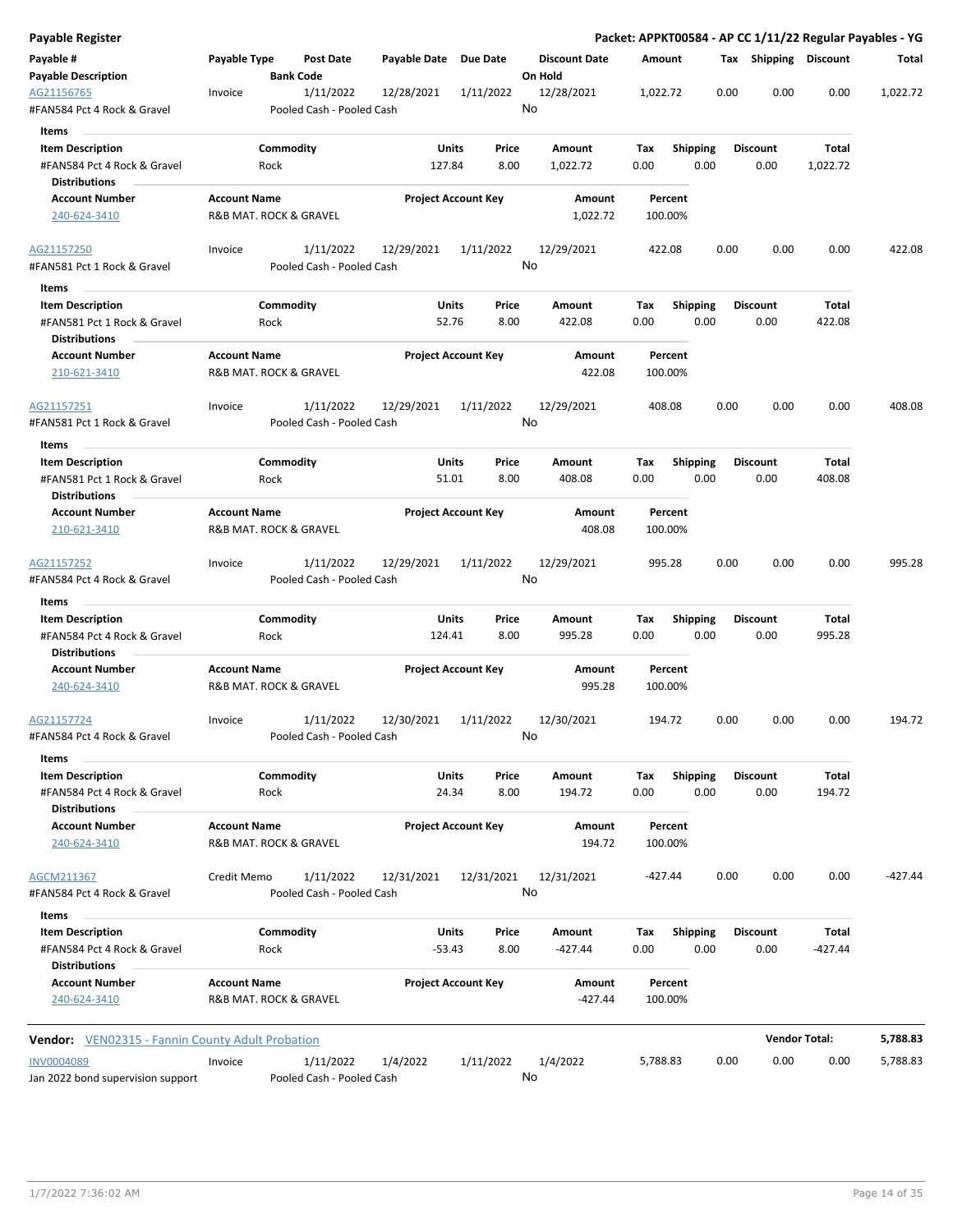| <b>Payable Register</b>                                                         |                                               |                                        |                       |                            |                                 |             |                         |      |                         |                            | Packet: APPKT00584 - AP CC 1/11/22 Regular Payables - YG |
|---------------------------------------------------------------------------------|-----------------------------------------------|----------------------------------------|-----------------------|----------------------------|---------------------------------|-------------|-------------------------|------|-------------------------|----------------------------|----------------------------------------------------------|
| Payable #<br><b>Payable Description</b>                                         | Payable Type                                  | <b>Post Date</b><br><b>Bank Code</b>   | Payable Date Due Date |                            | <b>Discount Date</b><br>On Hold | Amount      |                         |      |                         | Tax Shipping Discount      | Total                                                    |
| Items<br><b>Item Description</b>                                                | Commodity                                     |                                        | Units                 | Price                      | Amount                          | Tax         | <b>Shipping</b>         |      | <b>Discount</b>         | Total                      |                                                          |
| Jan 2022 bond supervision support<br><b>Distributions</b>                       | NA                                            |                                        | 0.00                  | 0.00                       | 5,788.83                        | 0.00        | 0.00                    |      | 0.00                    | 5,788.83                   |                                                          |
| <b>Account Number</b>                                                           | <b>Account Name</b>                           |                                        |                       | <b>Project Account Key</b> | Amount                          | Percent     |                         |      |                         |                            |                                                          |
| 100-573-4811                                                                    | <b>FUNDING CSCD</b>                           |                                        |                       |                            | 5,788.83                        | 100.00%     |                         |      |                         |                            |                                                          |
| <b>Vendor: 00215 - FIRST UNITED METHODIST CHURCH</b>                            |                                               |                                        |                       |                            |                                 |             |                         |      |                         | <b>Vendor Total:</b>       | 2,890.37                                                 |
| 62<br>Utilities 200 W 8th Dec 2021                                              | Invoice                                       | 1/11/2022<br>Pooled Cash - Pooled Cash | 12/31/2021            | 1/11/2022                  | 12/31/2021<br>No                | 540.37      |                         | 0.00 | 0.00                    | 0.00                       | 540.37                                                   |
| Items                                                                           |                                               |                                        |                       |                            |                                 |             |                         |      |                         |                            |                                                          |
| <b>Item Description</b><br>Utilities 200 W 8th Dec 2021<br><b>Distributions</b> | Commodity<br>NA                               |                                        | Units<br>0.00         | Price<br>0.00              | Amount<br>540.37                | Tax<br>0.00 | <b>Shipping</b><br>0.00 |      | <b>Discount</b><br>0.00 | Total<br>540.37            |                                                          |
| <b>Account Number</b>                                                           | <b>Account Name</b>                           |                                        |                       | <b>Project Account Key</b> | Amount                          | Percent     |                         |      |                         |                            |                                                          |
| 100-518-4420                                                                    | UTILITIES WATER                               |                                        |                       |                            | 109.08                          | 20.19%      |                         |      |                         |                            |                                                          |
| 100-518-4430                                                                    | <b>TRASH PICKUP SERVICE</b>                   |                                        |                       |                            | 67.99                           | 12.58%      |                         |      |                         |                            |                                                          |
| 100-518-4410                                                                    | UTILITIES GAS                                 |                                        |                       |                            | 170.58                          | 31.57%      |                         |      |                         |                            |                                                          |
| 100-518-4400                                                                    | UTILITIES ELECTRICITY                         |                                        |                       |                            | 192.72                          | 35.66%      |                         |      |                         |                            |                                                          |
| INV0004115<br>1/15-2/14/22 200 W 8th lease                                      | Invoice                                       | 1/11/2022<br>Pooled Cash - Pooled Cash | 1/6/2022              | 1/11/2022                  | 1/6/2022<br>No                  | 2,350.00    |                         | 0.00 | 0.00                    | 0.00                       | 2,350.00                                                 |
| Items                                                                           |                                               |                                        |                       |                            |                                 |             |                         |      |                         |                            |                                                          |
| <b>Item Description</b><br>1/15-2/14/22 200 W 8th lease                         | Commodity<br>NA                               |                                        | Units<br>0.00         | Price<br>0.00              | Amount<br>2,350.00              | Tax<br>0.00 | <b>Shipping</b><br>0.00 |      | <b>Discount</b><br>0.00 | Total<br>2,350.00          |                                                          |
| <b>Distributions</b><br><b>Account Number</b>                                   | <b>Account Name</b>                           |                                        |                       | <b>Project Account Key</b> | Amount                          | Percent     |                         |      |                         |                            |                                                          |
| 100-518-4700                                                                    | OFFICE SPACE LEASE                            |                                        |                       |                            | 2,350.00                        | 100.00%     |                         |      |                         |                            |                                                          |
| <b>Vendor: 00236 - FUNCTION 4, LLC</b>                                          |                                               |                                        |                       |                            |                                 |             |                         |      |                         | <b>Vendor Total:</b>       | 119.25                                                   |
| INV911741                                                                       |                                               |                                        |                       |                            | 1/3/2022                        | 119.25      |                         | 0.00 | 0.00                    | 0.00                       | 119.25                                                   |
|                                                                                 | Invoice                                       |                                        |                       |                            |                                 |             |                         |      |                         |                            |                                                          |
| Copies-12/4/21-1/3/22                                                           |                                               | 1/11/2022<br>Pooled Cash - Pooled Cash | 1/3/2022              | 1/11/2022                  | No                              |             |                         |      |                         |                            |                                                          |
| Items                                                                           |                                               |                                        |                       |                            |                                 |             |                         |      |                         |                            |                                                          |
| <b>Item Description</b>                                                         | Commodity                                     |                                        | Units                 | Price                      | Amount                          | Tax         | <b>Shipping</b>         |      | <b>Discount</b>         | Total                      |                                                          |
| Copies-12/4/21-1/3/22                                                           | NA                                            |                                        |                       | 0.00<br>0.00               | 119.25                          | 0.00        | 0.00                    |      | 0.00                    | 119.25                     |                                                          |
| <b>Distributions</b>                                                            |                                               |                                        |                       |                            |                                 |             |                         |      |                         |                            |                                                          |
| <b>Account Number</b>                                                           | <b>Account Name</b>                           |                                        |                       | <b>Project Account Key</b> | Amount                          | Percent     |                         |      |                         |                            |                                                          |
| 100-665-3150                                                                    | <b>COPIER RENTAL</b>                          |                                        |                       |                            | 17.86                           | 14.98%      |                         |      |                         |                            |                                                          |
| 100-499-3150                                                                    | <b>COPIER EXPENSE</b>                         |                                        |                       |                            | 6.18                            |             | 5.18%                   |      |                         |                            |                                                          |
| 100-510-3150                                                                    | <b>COPIER RENTAL</b>                          |                                        |                       |                            | 71.00                           | 59.54%      |                         |      |                         |                            |                                                          |
| 100-513-3150                                                                    | <b>COPIER RENTAL</b>                          |                                        |                       |                            | 10.87                           |             | 9.12%                   |      |                         |                            |                                                          |
| 100-590-3150                                                                    | <b>COPIER RENTAL</b>                          |                                        |                       |                            | 3.36                            |             | 2.82%                   |      |                         |                            |                                                          |
| 100-575-3150                                                                    | <b>COPIER RENTAL</b>                          |                                        |                       |                            | 3.28                            |             | 2.75%                   |      |                         |                            |                                                          |
| 100-475-3150<br>160-452-3150                                                    | <b>COPIER EXPENSE</b><br><b>COPIER RENTAL</b> |                                        |                       |                            | 4.90<br>1.80                    |             | 4.11%<br>1.51%          |      |                         |                            |                                                          |
| Vendor: 00528 - GALLANT SERVICES, LLC                                           |                                               |                                        |                       |                            |                                 |             |                         |      |                         | <b>Vendor Total:</b>       | 140,477.26                                               |
| 11                                                                              | Invoice                                       | 1/11/2022                              | 12/31/2021            | 1/11/2022                  | 12/31/2021                      | 140,477.26  |                         | 0.00 | 0.00                    | 0.00                       | 140,477.26                                               |
| Courthouse construction                                                         |                                               | Pooled Cash - Pooled Cash              |                       |                            | No                              |             |                         |      |                         |                            |                                                          |
| Items                                                                           |                                               |                                        |                       |                            |                                 |             |                         |      |                         |                            |                                                          |
| <b>Item Description</b><br>Courthouse construction                              | Commodity<br>ΝA                               |                                        | Units<br>0.00         | Price<br>0.00              | Amount<br>140,477.26            | Tax<br>0.00 | <b>Shipping</b><br>0.00 |      | Discount<br>0.00        | <b>Total</b><br>140,477.26 |                                                          |
| <b>Distributions</b>                                                            |                                               |                                        |                       |                            |                                 |             |                         |      |                         |                            |                                                          |
| <b>Account Number</b>                                                           | <b>Account Name</b>                           |                                        |                       | <b>Project Account Key</b> | Amount                          | Percent     |                         |      |                         |                            |                                                          |
| 670-670-1650                                                                    | <b>CONSTRUCTION</b>                           |                                        |                       |                            | 140,477.26                      | 100.00%     |                         |      |                         |                            |                                                          |
| <b>Vendor:</b> VEN02980 - Green Hills Landscaping & Construction Co.            |                                               |                                        |                       |                            |                                 |             |                         |      |                         | <b>Vendor Total:</b>       | 13,741.75                                                |
| 1                                                                               | Invoice                                       | 1/11/2022                              | 12/30/2021            | 1/11/2022                  | 12/30/2021                      | 13,741.75   |                         | 0.00 | 0.00                    | 0.00                       | 13,741.75                                                |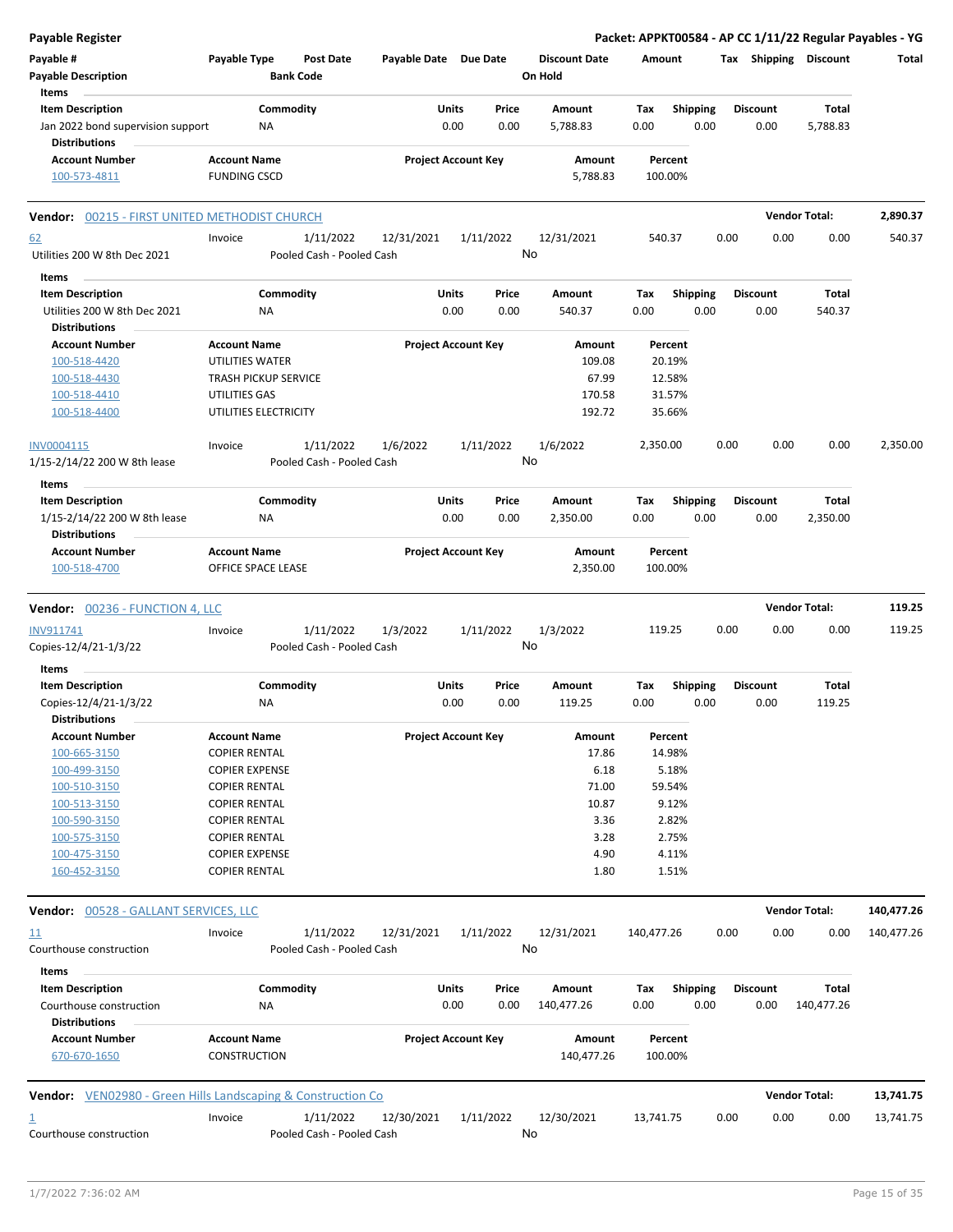| Payable Register                                                          |                                                      |                                        |                            |                            |               |                                 |                    |                         |                         | Packet: APPKT00584 - AP CC 1/11/22 Regular Payables - YG |           |
|---------------------------------------------------------------------------|------------------------------------------------------|----------------------------------------|----------------------------|----------------------------|---------------|---------------------------------|--------------------|-------------------------|-------------------------|----------------------------------------------------------|-----------|
| Payable #<br><b>Payable Description</b>                                   | Payable Type<br><b>Bank Code</b>                     | <b>Post Date</b>                       | Payable Date Due Date      |                            |               | <b>Discount Date</b><br>On Hold | Amount             |                         | Tax Shipping Discount   |                                                          | Total     |
| Items<br><b>Item Description</b>                                          | Commodity                                            |                                        |                            | Units                      | Price         | Amount                          | Tax                | <b>Shipping</b>         | <b>Discount</b>         | Total                                                    |           |
| Courthouse construction<br><b>Distributions</b>                           | NA                                                   |                                        |                            | 0.00                       | 0.00          | 13,741.75                       | 0.00               | 0.00                    | 0.00                    | 13,741.75                                                |           |
| <b>Account Number</b><br>670-670-1685                                     | <b>Account Name</b><br>LANDSCAPING                   |                                        | <b>Project Account Key</b> |                            |               | Amount<br>13,741.75             | Percent<br>100.00% |                         |                         |                                                          |           |
| <b>Vendor:</b> 00507 - H & G SYSTEMS, L.P.                                |                                                      |                                        |                            |                            |               |                                 |                    |                         |                         | <b>Vendor Total:</b>                                     | 70,305.85 |
| 1458                                                                      | Invoice                                              | 1/11/2022                              | 12/20/2021                 | 1/11/2022                  |               | 12/20/2021                      | 70,305.85          |                         | 0.00<br>0.00            | 0.00                                                     | 70,305.85 |
| Courthouse construction                                                   |                                                      | Pooled Cash - Pooled Cash              |                            |                            |               | No                              |                    |                         |                         |                                                          |           |
| Items                                                                     |                                                      |                                        |                            |                            |               |                                 |                    |                         |                         |                                                          |           |
| <b>Item Description</b>                                                   | Commodity                                            |                                        |                            | Units<br>0.00              | Price<br>0.00 | Amount                          | Tax<br>0.00        | <b>Shipping</b><br>0.00 | <b>Discount</b><br>0.00 | Total                                                    |           |
| Courthouse construction<br><b>Distributions</b>                           | ΝA                                                   |                                        |                            |                            |               | 70,305.85                       |                    |                         |                         | 70,305.85                                                |           |
| <b>Account Number</b><br>670-670-1650                                     | <b>Account Name</b><br>CONSTRUCTION                  |                                        | <b>Project Account Key</b> |                            |               | Amount<br>70,305.85             | Percent<br>100.00% |                         |                         |                                                          |           |
| Vendor: 00796 - INDIGENT HEALTHCARE SOLUTIONS, LTD                        |                                                      |                                        |                            |                            |               |                                 |                    |                         |                         | <b>Vendor Total:</b>                                     | 1,059.00  |
| 72978<br>Feb 2022 software support                                        | Invoice                                              | 1/11/2022<br>Pooled Cash - Pooled Cash | 1/1/2022                   | 1/11/2022                  |               | 1/1/2022<br>No                  | 1,059.00           |                         | 0.00<br>0.00            | 0.00                                                     | 1,059.00  |
| Items                                                                     |                                                      |                                        |                            |                            |               |                                 |                    |                         |                         |                                                          |           |
| <b>Item Description</b><br>Feb 2022 software support                      | Commodity<br>ΝA                                      |                                        |                            | Units<br>0.00              | Price<br>0.00 | Amount<br>1,059.00              | Tax<br>0.00        | <b>Shipping</b><br>0.00 | <b>Discount</b><br>0.00 | Total<br>1,059.00                                        |           |
| <b>Distributions</b><br><b>Account Number</b><br>100-645-4530             | <b>Account Name</b><br><b>COMPUTER SOFTWARE</b>      |                                        |                            | <b>Project Account Key</b> |               | Amount<br>1,059.00              | Percent<br>100.00% |                         |                         |                                                          |           |
| Vendor: 00444 - KONICA MINOLTA PREMIER FINANCE                            |                                                      |                                        |                            |                            |               |                                 |                    |                         |                         | <b>Vendor Total:</b>                                     | 114.68    |
| 74936851<br>Jan 2022 copier lease 108 Sam Rayburn                         | Invoice                                              | 1/11/2022<br>Pooled Cash - Pooled Cash | 12/27/2021                 | 2/1/2022                   |               | 12/27/2021<br>No                | 114.68             |                         | 0.00<br>0.00            | 0.00                                                     | 114.68    |
| Items                                                                     |                                                      |                                        |                            |                            |               |                                 |                    |                         |                         |                                                          |           |
| <b>Item Description</b><br>Jan 2022 copier lease 108 Sam Rayburn          | Commodity<br>ΝA                                      |                                        |                            | Units<br>0.00              | Price<br>0.00 | Amount<br>114.68                | Tax<br>0.00        | <b>Shipping</b><br>0.00 | <b>Discount</b><br>0.00 | Total<br>114.68                                          |           |
| <b>Distributions</b><br><b>Account Number</b><br>100-510-3150             | <b>Account Name</b><br><b>COPIER RENTAL</b>          |                                        |                            | <b>Project Account Key</b> |               | Amount<br>114.68                | Percent<br>100.00% |                         |                         |                                                          |           |
| Vendor: 00649 - LAW OFFICE OF MYLES PORTER, P.C.                          |                                                      |                                        |                            |                            |               |                                 |                    |                         |                         | <b>Vendor Total:</b>                                     | 300.00    |
| INV0004114<br>50773 Palmer Co Ct@Law                                      | Invoice                                              | 1/11/2022<br>Pooled Cash - Pooled Cash | 1/5/2022                   | 1/11/2022                  |               | 1/5/2022<br>No                  | 300.00             |                         | 0.00<br>0.00            | 0.00                                                     | 300.00    |
| Items                                                                     |                                                      |                                        |                            |                            |               |                                 |                    |                         |                         |                                                          |           |
| <b>Item Description</b><br>50773 Palmer Co Ct@Law<br><b>Distributions</b> | Commodity<br>NA                                      |                                        |                            | Units<br>0.00              | Price<br>0.00 | Amount<br>300.00                | Tax<br>0.00        | <b>Shipping</b><br>0.00 | <b>Discount</b><br>0.00 | Total<br>300.00                                          |           |
| <b>Account Number</b><br>100-410-4240                                     | <b>Account Name</b><br><b>INDIGENT ATTORNEY FEES</b> |                                        | <b>Project Account Key</b> |                            |               | <b>Amount</b><br>300.00         | Percent<br>100.00% |                         |                         |                                                          |           |
| Vendor: 00048 - LEONARD, CITY OF                                          |                                                      |                                        |                            |                            |               |                                 |                    |                         |                         | <b>Vendor Total:</b>                                     | 89.00     |
| INV0004104<br>Pct 2 water 11/15-12/15/21                                  | Invoice                                              | 1/11/2022<br>Pooled Cash - Pooled Cash | 12/15/2021                 | 1/15/2022                  |               | 12/15/2021<br>No                | 89.00              |                         | 0.00<br>0.00            | 0.00                                                     | 89.00     |
| Items<br><b>Item Description</b><br>Pct 2 water 11/15-12/15/21            | Commodity<br>NA                                      |                                        |                            | Units<br>0.00              | Price<br>0.00 | Amount<br>89.00                 | Tax<br>0.00        | <b>Shipping</b><br>0.00 | <b>Discount</b><br>0.00 | Total<br>89.00                                           |           |
| <b>Distributions</b><br><b>Account Number</b><br>220-622-4420             | <b>Account Name</b><br>UTILITY WATER                 |                                        | <b>Project Account Key</b> |                            |               | Amount<br>89.00                 | Percent<br>100.00% |                         |                         |                                                          |           |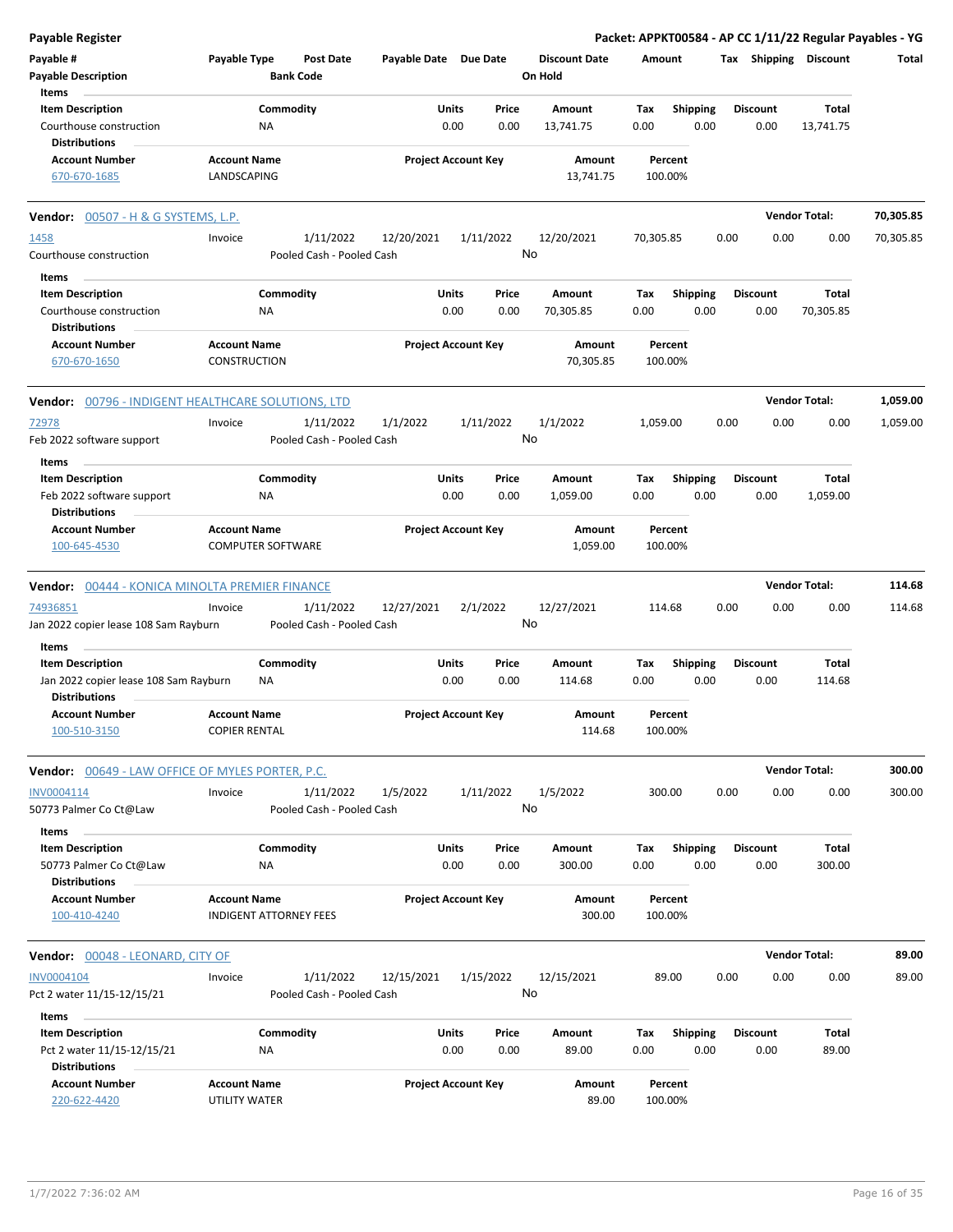| Payable Register                                                               |                                                |                                        |                        |                            |                                 |                    |                         | Packet: APPKT00584 - AP CC 1/11/22 Regular Payables - YG |                      |           |
|--------------------------------------------------------------------------------|------------------------------------------------|----------------------------------------|------------------------|----------------------------|---------------------------------|--------------------|-------------------------|----------------------------------------------------------|----------------------|-----------|
| Payable #<br><b>Payable Description</b>                                        | Payable Type                                   | <b>Post Date</b><br><b>Bank Code</b>   | Payable Date Due Date  |                            | <b>Discount Date</b><br>On Hold | Amount             |                         | Tax Shipping Discount                                    |                      | Total     |
| <b>Vendor:</b> 00031 - LEXISNEXIS                                              |                                                |                                        |                        |                            |                                 |                    |                         |                                                          | <b>Vendor Total:</b> | 384.00    |
| 3093616540<br>Dec 2021 DA online research<br>Items                             | Invoice                                        | 1/11/2022<br>Pooled Cash - Pooled Cash | 12/31/2021             | 1/11/2022                  | 12/31/2021<br>No                | 384.00             |                         | 0.00<br>0.00                                             | 0.00                 | 384.00    |
| <b>Item Description</b><br>Dec 2021 DA online research<br><b>Distributions</b> | ΝA                                             | Commodity                              | <b>Units</b><br>0.00   | Price<br>0.00              | Amount<br>384.00                | Tax<br>0.00        | <b>Shipping</b><br>0.00 | <b>Discount</b><br>0.00                                  | Total<br>384.00      |           |
| <b>Account Number</b><br>100-475-5910                                          | <b>Account Name</b><br><b>ONLINE RESEARCH</b>  |                                        |                        | <b>Project Account Key</b> | Amount<br>384.00                | Percent<br>100.00% |                         |                                                          |                      |           |
| Vendor: 00111 - MCCRAW OIL CO.                                                 |                                                |                                        |                        |                            |                                 |                    |                         |                                                          | <b>Vendor Total:</b> | 24,387.67 |
| 515260<br>#23040023 Pct 1 oil                                                  | Invoice                                        | 1/11/2022<br>Pooled Cash - Pooled Cash | 12/9/2021              | 1/11/2022                  | 12/9/2021<br>No                 | 2,635.50           |                         | 0.00<br>0.00                                             | 0.00                 | 2,635.50  |
| Items<br><b>Item Description</b><br>#23040023 Pct 1 oil                        | Fuel-O                                         | Commodity                              | <b>Units</b><br>150.00 | Price<br>17.57             | Amount<br>2,635.50              | Tax<br>0.00        | <b>Shipping</b><br>0.00 | <b>Discount</b><br>0.00                                  | Total<br>2,635.50    |           |
| <b>Distributions</b><br><b>Account Number</b><br>210-621-4570                  | <b>Account Name</b><br>R&M MACHINERY GAS & OIL |                                        |                        | <b>Project Account Key</b> | Amount<br>2,635.50              | Percent<br>100.00% |                         |                                                          |                      |           |
| 517952<br>#23040034 Pct 3 oil                                                  | Invoice                                        | 1/11/2022<br>Pooled Cash - Pooled Cash | 12/22/2021             | 1/11/2022                  | 12/22/2021<br>No                | 287.98             |                         | 0.00<br>0.00                                             | 0.00                 | 287.98    |
| Items<br><b>Item Description</b>                                               |                                                | Commodity                              | Units                  | Price                      | Amount                          | Tax                | <b>Shipping</b>         | <b>Discount</b>                                          | Total                |           |
| #23040034 Pct 3 oil<br>Distributions                                           | Fuel-O                                         |                                        |                        | 2.00<br>143.99             | 287.98                          | 0.00               | 0.00                    | 0.00                                                     | 287.98               |           |
| <b>Account Number</b><br>230-623-4570                                          | <b>Account Name</b><br>R&M MACHINERY GAS & OIL |                                        |                        | <b>Project Account Key</b> | Amount<br>287.98                | Percent<br>100.00% |                         |                                                          |                      |           |
| P40103<br>#23040045 Sheriff auto gas                                           | Invoice                                        | 1/11/2022<br>Pooled Cash - Pooled Cash | 12/2/2021              | 1/11/2022                  | 12/2/2021<br>No                 | 976.16             |                         | 0.00<br>0.00                                             | 0.00                 | 976.16    |
| Items                                                                          |                                                |                                        |                        |                            |                                 |                    |                         |                                                          |                      |           |
| <b>Item Description</b><br>#23040045 Sheriff auto gas<br>Distributions         | Fuel                                           | Commodity                              | Units<br>395.00        | Price<br>2.47              | Amount<br>976.16                | Tax<br>0.00        | <b>Shipping</b><br>0.00 | <b>Discount</b><br>0.00                                  | Total<br>976.16      |           |
| <b>Account Number</b><br>100-560-3300                                          | <b>Account Name</b><br>AUTO EXPENSE GAS & OIL  |                                        |                        | <b>Project Account Key</b> | <b>Amount</b><br>976.16         | Percent<br>100.00% |                         |                                                          |                      |           |
| P40141<br>#23040045 Sheriff auto gas                                           | Invoice                                        | 1/11/2022<br>Pooled Cash - Pooled Cash | 12/9/2021              | 1/11/2022                  | 12/9/2021<br>No                 | 2,171.36           |                         | 0.00<br>0.00                                             | 0.00                 | 2,171.36  |
| Items                                                                          |                                                |                                        |                        |                            |                                 |                    |                         |                                                          |                      |           |
| <b>Item Description</b><br>#23040045 Sheriff auto gas<br><b>Distributions</b>  | Fuel                                           | Commodity                              | <b>Units</b><br>820.00 | Price<br>2.65              | Amount<br>2,171.36              | Tax<br>0.00        | Shipping<br>0.00        | <b>Discount</b><br>0.00                                  | Total<br>2,171.36    |           |
| <b>Account Number</b><br>100-560-3300                                          | <b>Account Name</b><br>AUTO EXPENSE GAS & OIL  |                                        |                        | <b>Project Account Key</b> | Amount<br>2,171.36              | Percent<br>100.00% |                         |                                                          |                      |           |
| P40210<br>#23040034 Pct 3 gas/diesel                                           | Invoice                                        | 1/11/2022<br>Pooled Cash - Pooled Cash | 12/20/2021             | 1/11/2022                  | 12/20/2021<br>No                | 6,119.99           |                         | 0.00<br>0.00                                             | 0.00                 | 6,119.99  |
| Items                                                                          |                                                |                                        |                        |                            |                                 |                    |                         |                                                          |                      |           |
| <b>Item Description</b><br>#23040034 Pct 3 gas<br><b>Distributions</b>         | Fuel                                           | Commodity                              | <b>Units</b><br>235.00 | Price<br>2.49              | Amount<br>584.96                | Tax<br>0.00        | <b>Shipping</b><br>0.00 | <b>Discount</b><br>0.00                                  | Total<br>584.96      |           |
| <b>Account Number</b><br>230-623-4570                                          | <b>Account Name</b><br>R&M MACHINERY GAS & OIL |                                        |                        | <b>Project Account Key</b> | Amount<br>584.96                | Percent<br>100.00% |                         |                                                          |                      |           |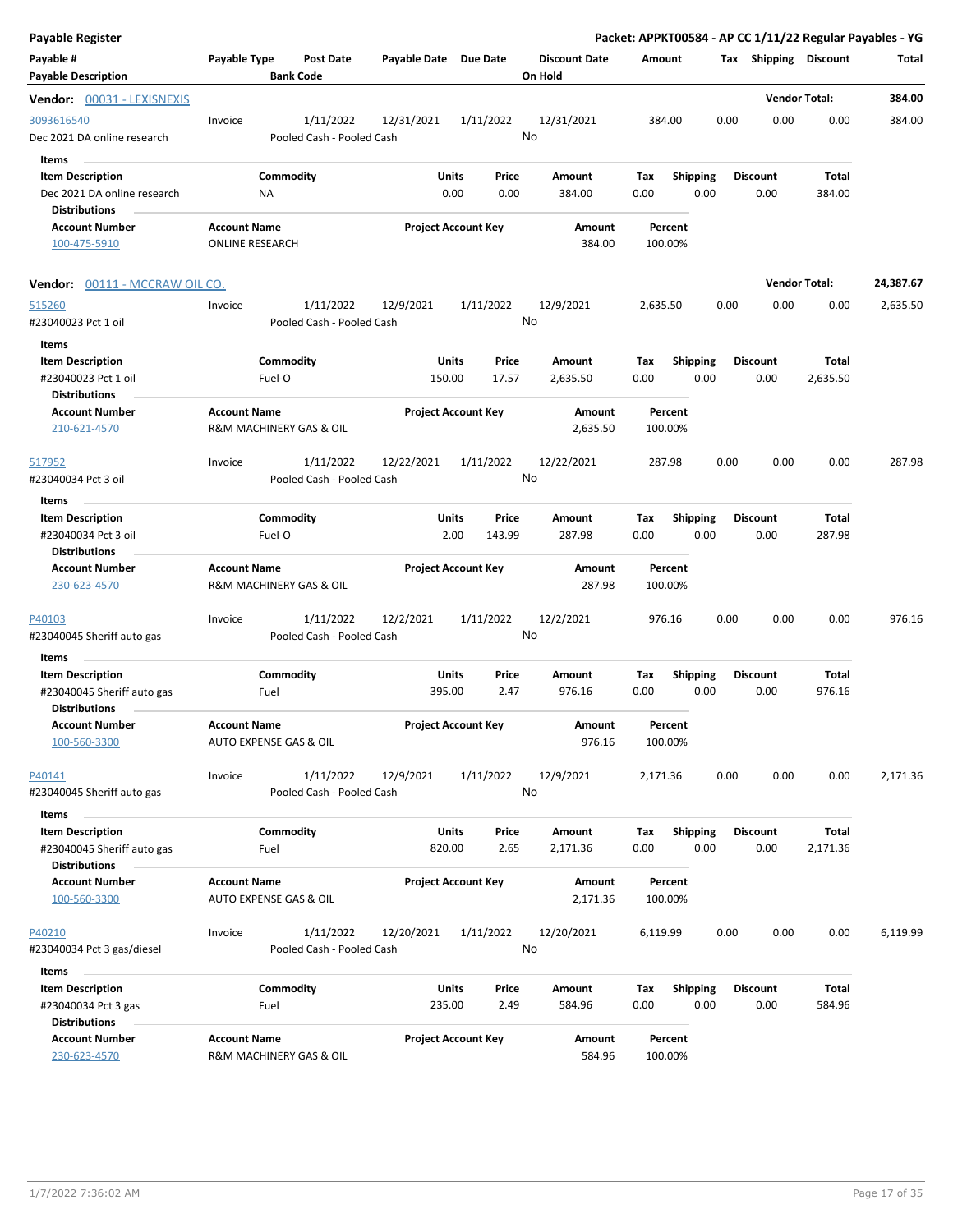| <b>Payable Register</b>                                                         |                                                |                                        |                       |                                 |                                 |                    |                         | Packet: APPKT00584 - AP CC 1/11/22 Regular Payables - YG |                   |          |
|---------------------------------------------------------------------------------|------------------------------------------------|----------------------------------------|-----------------------|---------------------------------|---------------------------------|--------------------|-------------------------|----------------------------------------------------------|-------------------|----------|
| Payable #<br><b>Payable Description</b>                                         | Payable Type                                   | <b>Post Date</b><br><b>Bank Code</b>   | Payable Date Due Date |                                 | <b>Discount Date</b><br>On Hold | Amount             |                         | Tax Shipping Discount                                    |                   | Total    |
| Items<br><b>Item Description</b><br>#23040034 Pct 3 diesel clear                | Fuel                                           | Commodity                              | 1,479.00              | Price<br>Units<br>2.55          | Amount<br>3,769.68              | Tax<br>0.00        | Shipping<br>0.00        | <b>Discount</b><br>0.00                                  | Total<br>3,769.68 |          |
| <b>Distributions</b><br><b>Account Number</b><br>230-623-4570                   | <b>Account Name</b><br>R&M MACHINERY GAS & OIL |                                        |                       | <b>Project Account Key</b>      | Amount<br>3,769.68              | Percent<br>100.00% |                         |                                                          |                   |          |
| Items                                                                           |                                                |                                        |                       |                                 |                                 |                    |                         |                                                          |                   |          |
| <b>Item Description</b><br>#23040034 Pct 3 diesel dyed<br><b>Distributions</b>  | Fuel                                           | Commodity                              | 750.00                | Units<br>Price<br>2.35          | Amount<br>1,765.35              | Tax<br>0.00        | <b>Shipping</b><br>0.00 | <b>Discount</b><br>0.00                                  | Total<br>1,765.35 |          |
| <b>Account Number</b><br>230-623-4570                                           | <b>Account Name</b><br>R&M MACHINERY GAS & OIL |                                        |                       | <b>Project Account Key</b>      | Amount<br>1,765.35              | Percent<br>100.00% |                         |                                                          |                   |          |
| P42637<br>#23040025 Pct 2 gas/diesel                                            | Invoice                                        | 1/11/2022<br>Pooled Cash - Pooled Cash | 12/22/2021            | 1/11/2022                       | 12/22/2021<br>No                | 7,010.17           |                         | 0.00<br>0.00                                             | 0.00              | 7,010.17 |
| Items                                                                           |                                                |                                        |                       |                                 |                                 |                    |                         |                                                          |                   |          |
| <b>Item Description</b><br>#23040025 Pct 2 gas                                  | Fuel                                           | Commodity                              |                       | Units<br>Price<br>96.00<br>2.53 | Amount<br>243.03                | Tax<br>0.00        | <b>Shipping</b><br>0.00 | <b>Discount</b><br>0.00                                  | Total<br>243.03   |          |
| <b>Distributions</b><br><b>Account Number</b><br>220-622-4570                   | <b>Account Name</b><br>R&M MACHINERY GAS & OIL |                                        |                       | <b>Project Account Key</b>      | Amount<br>243.03                | Percent<br>100.00% |                         |                                                          |                   |          |
| Items                                                                           |                                                |                                        |                       |                                 |                                 |                    |                         |                                                          |                   |          |
| <b>Item Description</b><br>#23040025 Pct 2 diesel-dyed                          | Fuel                                           | Commodity                              | 1,156.00              | Units<br>Price<br>2.40          | Amount<br>2,769.54              | Tax<br>0.00        | <b>Shipping</b><br>0.00 | <b>Discount</b><br>0.00                                  | Total<br>2,769.54 |          |
| <b>Distributions</b>                                                            |                                                |                                        |                       |                                 |                                 |                    |                         |                                                          |                   |          |
| <b>Account Number</b><br>220-622-4570                                           | <b>Account Name</b><br>R&M MACHINERY GAS & OIL |                                        |                       | <b>Project Account Key</b>      | Amount<br>2,769.54              | Percent<br>100.00% |                         |                                                          |                   |          |
| Items                                                                           |                                                |                                        |                       |                                 |                                 |                    |                         |                                                          |                   |          |
| <b>Item Description</b><br>#23040025 Pct 2 diesel-clear<br><b>Distributions</b> | Fuel                                           | Commodity                              | 1,543.00              | Units<br>Price<br>2.59          | Amount<br>3,997.60              | Tax<br>0.00        | <b>Shipping</b><br>0.00 | <b>Discount</b><br>0.00                                  | Total<br>3,997.60 |          |
| <b>Account Number</b>                                                           | <b>Account Name</b>                            |                                        |                       | <b>Project Account Key</b>      | Amount                          | Percent            |                         |                                                          |                   |          |
| 220-622-4570                                                                    | R&M MACHINERY GAS & OIL                        |                                        |                       |                                 | 3,997.60                        | 100.00%            |                         |                                                          |                   |          |
| P49951                                                                          | Invoice                                        | 1/11/2022                              | 12/16/2021            | 1/11/2022                       | 12/16/2021                      | 1,103.32           |                         | 0.00<br>0.00                                             | 0.00              | 1,103.32 |
| #23040045 Sheriff auto gas<br>Items                                             |                                                | Pooled Cash - Pooled Cash              |                       |                                 | No                              |                    |                         |                                                          |                   |          |
| <b>Item Description</b>                                                         |                                                | Commodity                              |                       | Units<br>Price                  | Amount                          | Tax                | Shipping                | <b>Discount</b>                                          | Total             |          |
| #23040045 Sheriff auto gas<br><b>Distributions</b>                              | Fuel                                           |                                        | 431.00                | 2.56                            | 1,103.32                        | 0.00               | 0.00                    | 0.00                                                     | 1,103.32          |          |
| <b>Account Number</b><br>100-560-3300                                           | <b>Account Name</b><br>AUTO EXPENSE GAS & OIL  |                                        |                       | <b>Project Account Key</b>      | Amount<br>1,103.32              | Percent<br>100.00% |                         |                                                          |                   |          |
| P49962<br>#23040034 Pct 3 gas/diesel                                            | Invoice                                        | 1/11/2022<br>Pooled Cash - Pooled Cash | 12/23/2021            | 1/11/2022                       | 12/23/2021<br>No                | 1,297.29           |                         | 0.00<br>$-0.01$                                          | 0.00              | 1,297.28 |
| Items                                                                           |                                                |                                        |                       |                                 |                                 |                    |                         |                                                          |                   |          |
| <b>Item Description</b><br>#23040034 Pct 3 gas/diesel                           | Fuel                                           | Commodity                              | 515.00                | Units<br>Price<br>2.52          | Amount<br>1,297.29              | Tax<br>0.00        | Shipping<br>$-0.01$     | <b>Discount</b><br>0.00                                  | Total<br>1,297.28 |          |
| <b>Distributions</b><br><b>Account Number</b><br>230-623-4570                   | <b>Account Name</b><br>R&M MACHINERY GAS & OIL |                                        |                       | <b>Project Account Key</b>      | Amount<br>1,297.28              | Percent<br>100.00% |                         |                                                          |                   |          |
| P49967<br>#23040045 Sheriff auto gas                                            | Invoice                                        | 1/11/2022<br>Pooled Cash - Pooled Cash | 12/23/2021            | 1/11/2022                       | 12/23/2021<br>No                | 2,005.12           |                         | 0.00<br>0.00                                             | 0.00              | 2,005.12 |
| Items                                                                           |                                                |                                        |                       |                                 |                                 |                    |                         |                                                          |                   |          |
| <b>Item Description</b><br>#23040045 Sheriff auto gas<br><b>Distributions</b>   | Fuel                                           | Commodity                              | 796.00                | Units<br>Price<br>2.52          | Amount<br>2,005.12              | Tax<br>0.00        | <b>Shipping</b><br>0.00 | <b>Discount</b><br>0.00                                  | Total<br>2,005.12 |          |
| <b>Account Number</b><br>100-560-3300                                           | <b>Account Name</b><br>AUTO EXPENSE GAS & OIL  |                                        |                       | <b>Project Account Key</b>      | Amount<br>2,005.12              | Percent<br>100.00% |                         |                                                          |                   |          |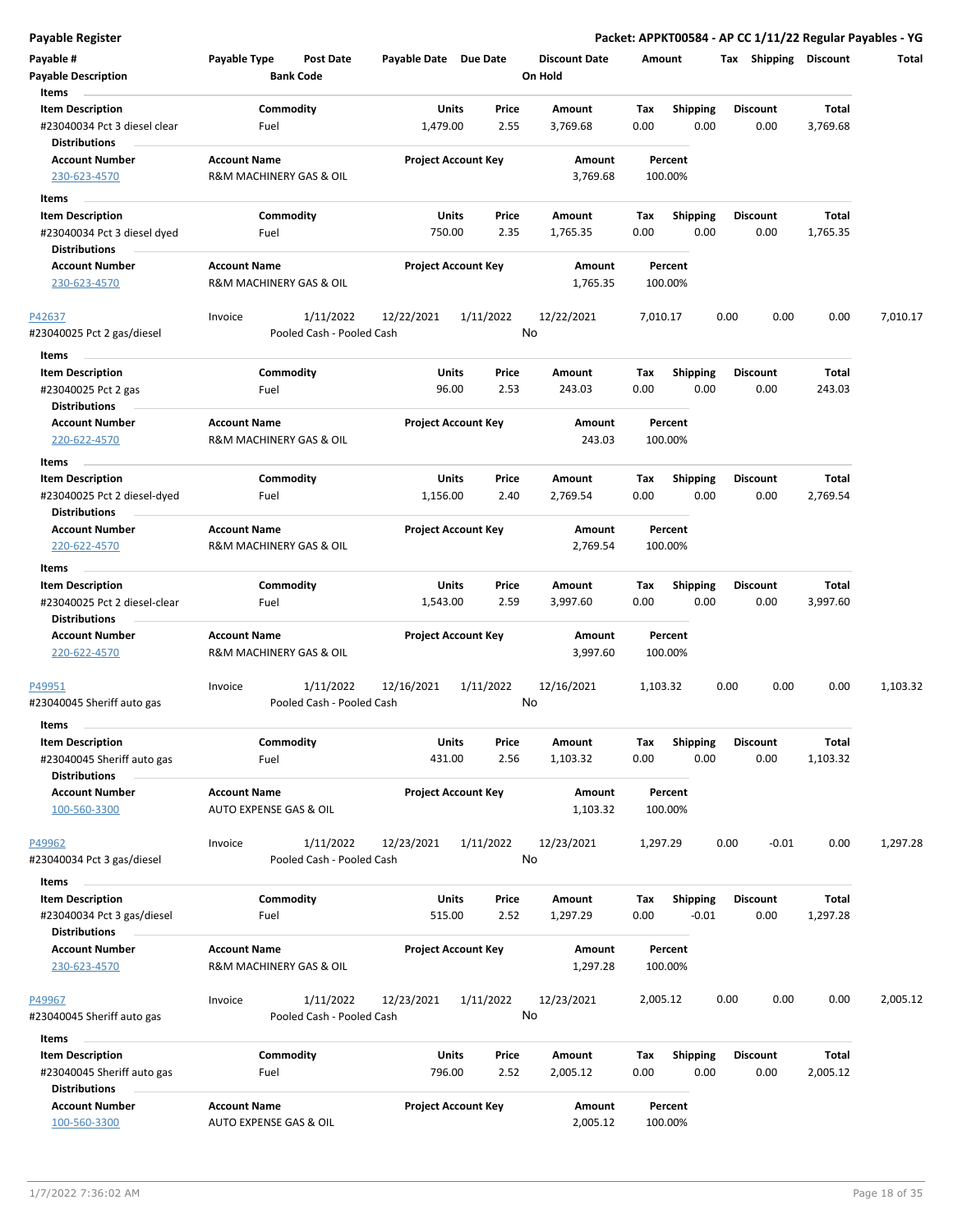| Payable Register                                                              |                                            |                                        |                       |                            |                                 |                    |                         |      |                         | Packet: APPKT00584 - AP CC 1/11/22 Regular Payables - YG |        |
|-------------------------------------------------------------------------------|--------------------------------------------|----------------------------------------|-----------------------|----------------------------|---------------------------------|--------------------|-------------------------|------|-------------------------|----------------------------------------------------------|--------|
| Payable #<br><b>Payable Description</b>                                       | Payable Type<br><b>Bank Code</b>           | <b>Post Date</b>                       | Payable Date Due Date |                            | <b>Discount Date</b><br>On Hold | Amount             |                         |      | Tax Shipping Discount   |                                                          | Total  |
| P49983<br>#23040045 Sheriff auto gas                                          | Invoice                                    | 1/11/2022<br>Pooled Cash - Pooled Cash | 12/30/2021            | 1/11/2022                  | 12/30/2021<br>No                | 780.79             |                         | 0.00 | 0.00                    | 0.00                                                     | 780.79 |
|                                                                               |                                            |                                        |                       |                            |                                 |                    |                         |      |                         |                                                          |        |
| Items                                                                         |                                            |                                        |                       |                            |                                 |                    |                         |      |                         |                                                          |        |
| <b>Item Description</b><br>#23040045 Sheriff auto gas<br><b>Distributions</b> | Commodity<br>Fuel                          |                                        | Units<br>301.00       | Price<br>2.59              | Amount<br>780.79                | Tax<br>0.00        | <b>Shipping</b><br>0.00 |      | <b>Discount</b><br>0.00 | <b>Total</b><br>780.79                                   |        |
| <b>Account Number</b>                                                         | <b>Account Name</b>                        |                                        |                       | <b>Project Account Key</b> | Amount                          | Percent            |                         |      |                         |                                                          |        |
| 100-560-3300                                                                  | AUTO EXPENSE GAS & OIL                     |                                        |                       |                            | 780.79                          | 100.00%            |                         |      |                         |                                                          |        |
| Vendor: VEN02793 - Merryman, Thomas Wayne                                     |                                            |                                        |                       |                            |                                 |                    |                         |      |                         | <b>Vendor Total:</b>                                     | 48.00  |
| <b>INV0004086</b>                                                             | Invoice                                    | 1/11/2022                              | 1/5/2022              | 1/11/2022                  | 1/5/2022                        | 24.00              |                         | 0.00 | 0.00                    | 0.00                                                     | 24.00  |
| 1/4/22 transport meals                                                        |                                            | Pooled Cash - Pooled Cash              |                       |                            | No                              |                    |                         |      |                         |                                                          |        |
|                                                                               |                                            |                                        |                       |                            |                                 |                    |                         |      |                         |                                                          |        |
| Items<br><b>Item Description</b>                                              | Commodity                                  |                                        | <b>Units</b>          | Price                      |                                 |                    |                         |      | <b>Discount</b>         | Total                                                    |        |
|                                                                               |                                            |                                        | 0.00                  | 0.00                       | Amount<br>24.00                 | Tax<br>0.00        | <b>Shipping</b><br>0.00 |      |                         | 24.00                                                    |        |
| 1/4/22 transport meals<br><b>Distributions</b>                                | ΝA                                         |                                        |                       |                            |                                 |                    |                         |      | 0.00                    |                                                          |        |
| <b>Account Number</b><br>100-560-4280                                         | <b>Account Name</b><br>PRISONER TRANSPORT  |                                        |                       | <b>Project Account Key</b> | Amount<br>24.00                 | Percent<br>100.00% |                         |      |                         |                                                          |        |
|                                                                               |                                            |                                        |                       |                            |                                 |                    |                         |      |                         |                                                          |        |
| INV0004087<br>12/27/21 transport meals                                        | Invoice                                    | 1/11/2022<br>Pooled Cash - Pooled Cash | 1/5/2022              | 1/11/2022                  | 1/5/2022<br>No                  | 24.00              |                         | 0.00 | 0.00                    | 0.00                                                     | 24.00  |
| Items                                                                         |                                            |                                        |                       |                            |                                 |                    |                         |      |                         |                                                          |        |
| <b>Item Description</b>                                                       | Commodity                                  |                                        | Units                 | Price                      | Amount                          | Tax                | <b>Shipping</b>         |      | <b>Discount</b>         | Total                                                    |        |
| 12/27/21 transport meals                                                      | ΝA                                         |                                        | 0.00                  | 0.00                       | 24.00                           | 0.00               | 0.00                    |      | 0.00                    | 24.00                                                    |        |
| <b>Distributions</b>                                                          |                                            |                                        |                       |                            |                                 |                    |                         |      |                         |                                                          |        |
| <b>Account Number</b>                                                         | <b>Account Name</b>                        |                                        |                       | <b>Project Account Key</b> | Amount                          | Percent            |                         |      |                         |                                                          |        |
| 100-560-4280                                                                  | PRISONER TRANSPORT                         |                                        |                       |                            | 24.00                           | 100.00%            |                         |      |                         |                                                          |        |
|                                                                               |                                            |                                        |                       |                            |                                 |                    |                         |      |                         |                                                          |        |
| <b>Vendor:</b> VEN02740 - North Texas Pest Management                         |                                            |                                        |                       |                            |                                 |                    |                         |      |                         | <b>Vendor Total:</b>                                     | 590.00 |
| 9754                                                                          | Invoice                                    | 1/11/2022                              | 12/30/2021            | 1/14/2022                  | 12/30/2021                      | 450.00             |                         | 0.00 | 0.00                    | 0.00                                                     | 450.00 |
| Courthouse rodent service                                                     |                                            | Pooled Cash - Pooled Cash              |                       |                            | No                              |                    |                         |      |                         |                                                          |        |
| Items                                                                         |                                            |                                        |                       |                            |                                 |                    |                         |      |                         |                                                          |        |
| <b>Item Description</b>                                                       | Commodity                                  |                                        | Units                 | Price                      | Amount                          | Tax                | <b>Shipping</b>         |      | <b>Discount</b>         | Total                                                    |        |
| Courthouse rodent service                                                     | ΝA                                         |                                        | 0.00                  | 0.00                       | 450.00                          | 0.00               | 0.00                    |      | 0.00                    | 450.00                                                   |        |
| <b>Distributions</b>                                                          |                                            |                                        |                       |                            |                                 |                    |                         |      |                         |                                                          |        |
| <b>Account Number</b>                                                         | <b>Account Name</b>                        |                                        |                       | <b>Project Account Key</b> | Amount                          | Percent            |                         |      |                         |                                                          |        |
| 100-518-4501                                                                  | PEST CONTROL                               |                                        |                       |                            | 450.00                          | 100.00%            |                         |      |                         |                                                          |        |
| <u>9755</u>                                                                   | Invoice                                    | 1/11/2022                              | 12/30/2021            | 1/14/2022                  | 12/30/2021                      | 140.00             |                         | 0.00 | 0.00                    | 0.00                                                     | 140.00 |
| Courthouse bait stations                                                      |                                            | Pooled Cash - Pooled Cash              |                       |                            | No                              |                    |                         |      |                         |                                                          |        |
| <b>Items</b>                                                                  |                                            |                                        |                       |                            |                                 |                    |                         |      |                         |                                                          |        |
| <b>Item Description</b>                                                       | Commodity                                  |                                        | <b>Units</b>          | Price                      | Amount                          | Tax                | <b>Shipping</b>         |      | <b>Discount</b>         | Total                                                    |        |
| Courthouse bait stations                                                      | Goods                                      |                                        | 7.00                  | 20.00                      | 140.00                          | 0.00               | 0.00                    |      | 0.00                    | 140.00                                                   |        |
| <b>Distributions</b>                                                          |                                            |                                        |                       |                            |                                 |                    |                         |      |                         |                                                          |        |
| <b>Account Number</b><br>100-518-4501                                         | <b>Account Name</b><br><b>PEST CONTROL</b> |                                        |                       | <b>Project Account Key</b> | <b>Amount</b><br>140.00         | Percent<br>100.00% |                         |      |                         |                                                          |        |
|                                                                               |                                            |                                        |                       |                            |                                 |                    |                         |      |                         | <b>Vendor Total:</b>                                     | 31.23  |
| <b>Vendor:</b> 00034 - NORTH TEXAS TOLLWAY AUTHORITY                          |                                            |                                        |                       |                            |                                 |                    |                         |      |                         |                                                          |        |
| <b>INV0004091</b><br>#810250731 Pct 2 tolls                                   | Invoice                                    | 1/11/2022<br>Pooled Cash - Pooled Cash | 12/20/2021            | 1/20/2022                  | 12/20/2021<br>No                | 26.90              |                         | 0.00 | 0.00                    | 0.00                                                     | 26.90  |
| Items                                                                         |                                            |                                        |                       |                            |                                 |                    |                         |      |                         |                                                          |        |
| <b>Item Description</b>                                                       | Commodity                                  |                                        | <b>Units</b>          | Price                      | Amount                          | Tax                | <b>Shipping</b>         |      | <b>Discount</b>         | Total                                                    |        |
| #810250731 Pct 2 tolls                                                        | ΝA                                         |                                        | 0.00                  | 0.00                       | 26.90                           | 0.00               | 0.00                    |      | 0.00                    | 26.90                                                    |        |
| <b>Distributions</b>                                                          |                                            |                                        |                       |                            |                                 |                    |                         |      |                         |                                                          |        |
| <b>Account Number</b>                                                         | <b>Account Name</b>                        |                                        |                       | <b>Project Account Key</b> | Amount                          | Percent            |                         |      |                         |                                                          |        |
| 220-622-4270                                                                  | OUT OF COUNTY TRAVEL/TRAINING              |                                        |                       |                            | 26.90                           | 100.00%            |                         |      |                         |                                                          |        |
| <b>INV0004092</b>                                                             |                                            | 1/11/2022                              |                       |                            |                                 |                    |                         | 0.00 | 0.00                    | 0.00                                                     | 4.33   |
|                                                                               | Invoice                                    |                                        | 12/20/2022            | 1/20/2022                  | 12/20/2022<br>No                | 4.33               |                         |      |                         |                                                          |        |
| #2011496280 Pct 2 tolls                                                       |                                            | Pooled Cash - Pooled Cash              |                       |                            |                                 |                    |                         |      |                         |                                                          |        |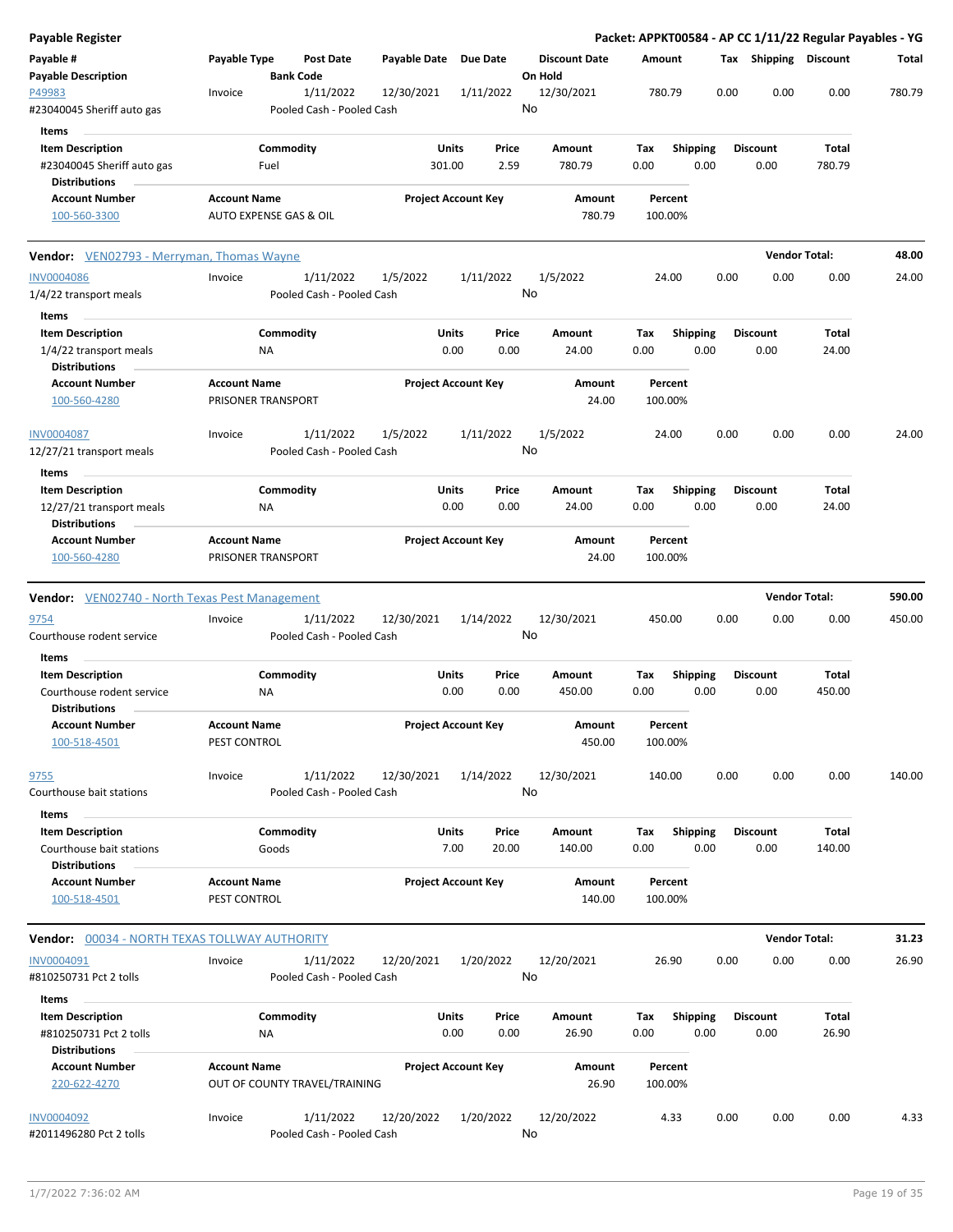| Payable Register                                                                  |                                                       |                                        |                            |                  |                |                                 |             |                         |      |                         | Packet: APPKT00584 - AP CC 1/11/22 Regular Payables - YG |          |
|-----------------------------------------------------------------------------------|-------------------------------------------------------|----------------------------------------|----------------------------|------------------|----------------|---------------------------------|-------------|-------------------------|------|-------------------------|----------------------------------------------------------|----------|
| Payable #<br><b>Payable Description</b><br>Items                                  | Payable Type                                          | <b>Post Date</b><br><b>Bank Code</b>   | Payable Date Due Date      |                  |                | <b>Discount Date</b><br>On Hold | Amount      |                         |      | Tax Shipping Discount   |                                                          | Total    |
| <b>Item Description</b><br>#2011496280 Pct 2 tolls                                | Commodity<br><b>NA</b>                                |                                        |                            | Units<br>0.00    | Price<br>0.00  | Amount<br>4.33                  | Tax<br>0.00 | <b>Shipping</b><br>0.00 |      | <b>Discount</b><br>0.00 | Total<br>4.33                                            |          |
| <b>Distributions</b><br><b>Account Number</b><br>220-622-4270                     | <b>Account Name</b><br>OUT OF COUNTY TRAVEL/TRAINING  |                                        | <b>Project Account Key</b> |                  |                | Amount<br>4.33                  |             | Percent<br>100.00%      |      |                         |                                                          |          |
| <b>Vendor:</b> 00440 - O'REILLY AUTOMOTIVE, INC.                                  |                                                       |                                        |                            |                  |                |                                 |             |                         |      |                         | <b>Vendor Total:</b>                                     | 772.33   |
| 0361-403704<br>#152888 Pct 1 blue DEF                                             | Invoice                                               | 1/11/2022<br>Pooled Cash - Pooled Cash | 11/29/2021                 | 1/11/2022        |                | 11/29/2021<br>No                |             | 32.97                   | 0.00 | 0.00                    | 0.00                                                     | 32.97    |
| Items<br><b>Item Description</b>                                                  | Commodity                                             |                                        |                            | Units            | Price          | Amount                          | Тах         | <b>Shipping</b>         |      | <b>Discount</b>         | Total                                                    |          |
| #152888 Pct 1 blue DEF<br><b>Distributions</b>                                    | Goods                                                 |                                        |                            | 2.00             | 12.99          | 25.98                           | 0.00        | 0.00                    |      | 0.00                    | 25.98                                                    |          |
| <b>Account Number</b><br>210-621-4580<br>Items                                    | <b>Account Name</b><br><b>R&amp;M MACHINERY PARTS</b> |                                        | <b>Project Account Key</b> |                  |                | Amount<br>25.98                 |             | Percent<br>100.00%      |      |                         |                                                          |          |
| <b>Item Description</b><br>#152888 Pct 1 air freshners<br><b>Distributions</b>    | Commodity<br>Goods                                    |                                        |                            | Units<br>1.00    | Price<br>6.99  | Amount<br>6.99                  | Tax<br>0.00 | <b>Shipping</b><br>0.00 |      | <b>Discount</b><br>0.00 | Total<br>6.99                                            |          |
| <b>Account Number</b><br>210-621-3400                                             | <b>Account Name</b><br><b>SHOP SUPPLIES</b>           |                                        | <b>Project Account Key</b> |                  |                | Amount<br>6.99                  |             | Percent<br>100.00%      |      |                         |                                                          |          |
| 0361-404097<br>#163525 Pct 4 air filters                                          | Credit Memo                                           | 1/11/2022<br>Pooled Cash - Pooled Cash | 12/1/2021                  | 1/11/2022        |                | 12/1/2021<br>No                 |             | $-20.76$                | 0.00 | 0.00                    | 0.00                                                     | $-20.76$ |
| Items<br><b>Item Description</b>                                                  | Commodity                                             |                                        |                            | Units            | Price          | Amount                          | Tax         | <b>Shipping</b>         |      | <b>Discount</b>         | Total                                                    |          |
| #163525 Pct 4 air filters<br><b>Distributions</b>                                 | Goods                                                 |                                        |                            | $-1.00$          | $-41.86$       | 41.86                           | 0.00        | 0.00                    |      | 0.00                    | 41.86                                                    |          |
| <b>Account Number</b><br>240-624-4580                                             | <b>Account Name</b><br><b>R&amp;M MACHINERY PARTS</b> |                                        | <b>Project Account Key</b> |                  |                | Amount<br>41.86                 |             | Percent<br>100.00%      |      |                         |                                                          |          |
| Items                                                                             |                                                       |                                        |                            |                  |                |                                 |             |                         |      |                         |                                                          |          |
| <b>Item Description</b><br>#163525 Pct 4 air filters<br><b>Distributions</b>      | Commodity<br>Goods                                    |                                        |                            | Units<br>$-1.00$ | Price<br>62.62 | Amount<br>$-62.62$              | Tax<br>0.00 | <b>Shipping</b><br>0.00 |      | <b>Discount</b><br>0.00 | Total<br>$-62.62$                                        |          |
| <b>Account Number</b><br>240-624-4580                                             | <b>Account Name</b><br>R&M MACHINERY PARTS            |                                        | <b>Project Account Key</b> |                  |                | Amount<br>$-62.62$              |             | Percent<br>100.00%      |      |                         |                                                          |          |
| 0361-404099<br>#163525 Pct 4 antifreeze                                           | Invoice                                               | 1/11/2022<br>Pooled Cash - Pooled Cash | 12/1/2021                  | 1/11/2022        |                | 12/1/2021<br>No                 |             | 89.94                   | 0.00 | 0.00                    | 0.00                                                     | 89.94    |
| Items                                                                             |                                                       |                                        |                            |                  |                |                                 |             |                         |      |                         |                                                          |          |
| <b>Item Description</b><br>#163525 Pct 4 antifreeze                               | Commodity<br>Goods                                    |                                        |                            | Units<br>6.00    | Price<br>14.99 | Amount<br>89.94                 | Tax<br>0.00 | <b>Shipping</b><br>0.00 |      | <b>Discount</b><br>0.00 | Total<br>89.94                                           |          |
| <b>Distributions</b><br><b>Account Number</b><br>240-624-4580                     | <b>Account Name</b><br><b>R&amp;M MACHINERY PARTS</b> |                                        | <b>Project Account Key</b> |                  |                | Amount<br>89.94                 |             | Percent<br>100.00%      |      |                         |                                                          |          |
| 0361-404991<br>#163525 Pct 4 oil/fuel filters                                     | Invoice                                               | 1/11/2022<br>Pooled Cash - Pooled Cash | 12/6/2021                  | 1/11/2022        |                | 12/6/2021<br>No                 |             | 142.99                  | 0.00 | 0.00                    | 0.00                                                     | 142.99   |
| Items                                                                             |                                                       |                                        |                            |                  |                |                                 |             |                         |      |                         |                                                          |          |
| <b>Item Description</b><br>#163525 Pct 4 oil/fuel filters<br><b>Distributions</b> | Commodity<br><b>NA</b>                                |                                        |                            | Units<br>0.00    | Price<br>0.00  | Amount<br>142.99                | Tax<br>0.00 | <b>Shipping</b><br>0.00 |      | <b>Discount</b><br>0.00 | Total<br>142.99                                          |          |
| <b>Account Number</b><br>240-624-4580                                             | <b>Account Name</b><br><b>R&amp;M MACHINERY PARTS</b> |                                        | <b>Project Account Key</b> |                  |                | Amount<br>142.99                |             | Percent<br>100.00%      |      |                         |                                                          |          |
| 0361-405185<br>#163525 Pct 4 battery                                              | Invoice                                               | 1/11/2022<br>Pooled Cash - Pooled Cash | 12/7/2021                  | 1/11/2022        |                | 12/7/2021<br>No                 |             | 140.27                  | 0.00 | 0.00                    | 0.00                                                     | 140.27   |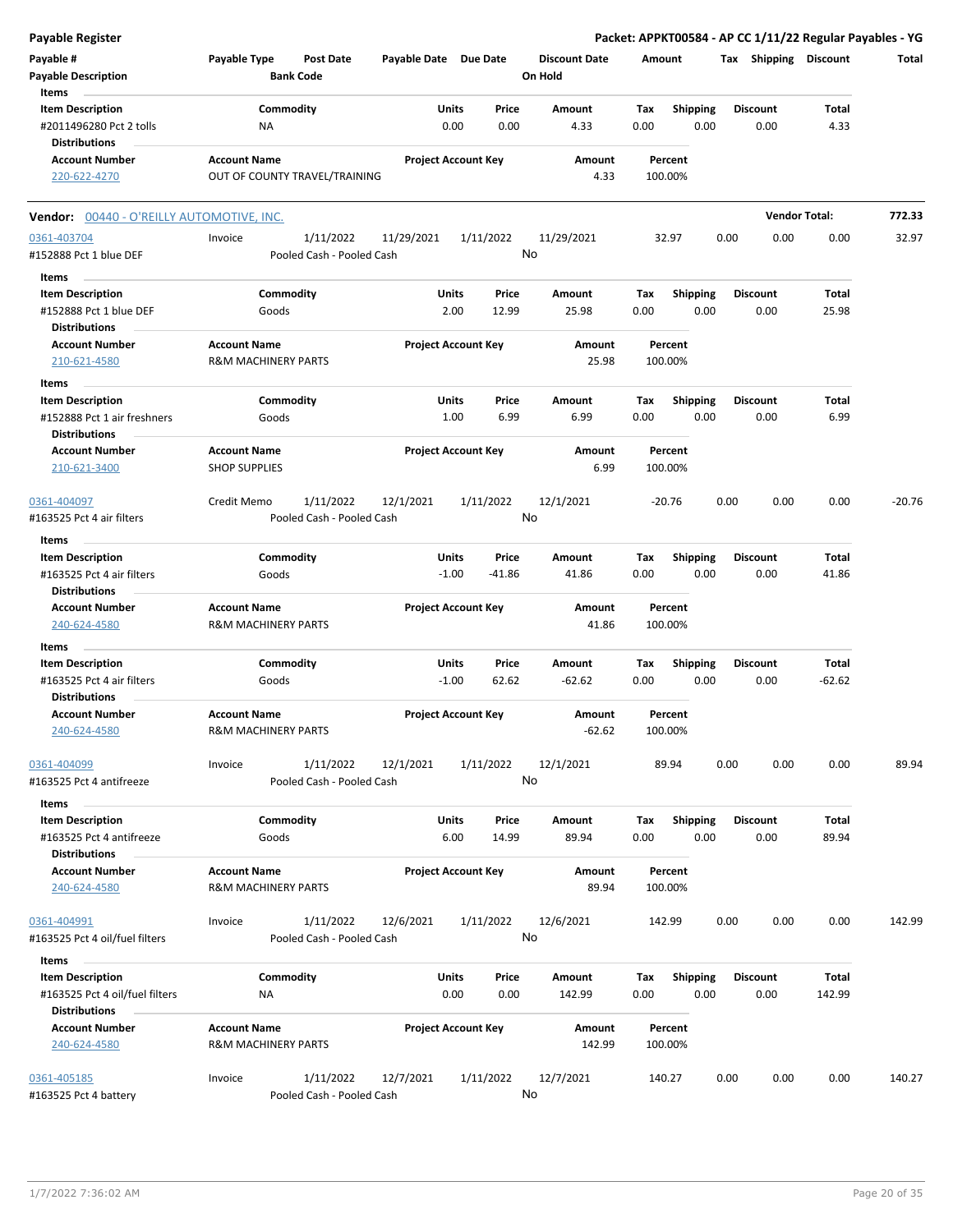| <b>Payable Register</b>                                                |                                                       |                                        |                       |                            |                                 | Packet: APPKT00584 - AP CC 1/11/22 Regular Payables - YG |                         |                |       |
|------------------------------------------------------------------------|-------------------------------------------------------|----------------------------------------|-----------------------|----------------------------|---------------------------------|----------------------------------------------------------|-------------------------|----------------|-------|
| Payable #<br><b>Payable Description</b>                                | Payable Type                                          | <b>Post Date</b><br><b>Bank Code</b>   | Payable Date Due Date |                            | <b>Discount Date</b><br>On Hold | Amount                                                   | Tax Shipping Discount   |                | Total |
| Items<br><b>Item Description</b>                                       |                                                       | Commodity                              | Units                 | Price                      | Amount                          |                                                          | <b>Discount</b>         | Total          |       |
| #163525 Pct 4 battery                                                  | Goods                                                 |                                        | 1.00                  | 140.27                     | 140.27                          | <b>Shipping</b><br>Tax<br>0.00<br>0.00                   | 0.00                    | 140.27         |       |
| <b>Distributions</b>                                                   |                                                       |                                        |                       |                            |                                 |                                                          |                         |                |       |
| <b>Account Number</b>                                                  | <b>Account Name</b>                                   |                                        |                       | <b>Project Account Key</b> | Amount                          | Percent                                                  |                         |                |       |
| 240-624-4580                                                           | <b>R&amp;M MACHINERY PARTS</b>                        |                                        |                       |                            | 140.27                          | 100.00%                                                  |                         |                |       |
| 0361-405421                                                            | Invoice                                               | 1/11/2022                              | 12/8/2021             | 1/11/2022                  | 12/8/2021                       | 54.90                                                    | 0.00<br>0.00            | 0.00           | 54.90 |
| #152888 Pct 1 filter/wipes/freshners                                   |                                                       | Pooled Cash - Pooled Cash              |                       |                            | No                              |                                                          |                         |                |       |
| Items                                                                  |                                                       |                                        |                       |                            |                                 |                                                          |                         |                |       |
| <b>Item Description</b>                                                |                                                       | Commodity                              | Units                 | Price                      | Amount                          | Shipping<br>Tax                                          | <b>Discount</b>         | Total          |       |
| #152888 Pct 1 filter                                                   | Goods                                                 |                                        | 4.00                  | 10.48                      | 41.92                           | 0.00<br>0.00                                             | 0.00                    | 41.92          |       |
| <b>Distributions</b>                                                   |                                                       |                                        |                       |                            |                                 |                                                          |                         |                |       |
| <b>Account Number</b><br>210-621-4580                                  | <b>Account Name</b><br><b>R&amp;M MACHINERY PARTS</b> |                                        |                       | <b>Project Account Key</b> | Amount<br>41.92                 | Percent<br>100.00%                                       |                         |                |       |
| Items                                                                  |                                                       |                                        |                       |                            |                                 |                                                          |                         |                |       |
| <b>Item Description</b>                                                |                                                       | Commodity                              | Units                 | Price                      | Amount                          | <b>Shipping</b><br>Tax                                   | <b>Discount</b>         | Total          |       |
| #152888 Pct 1 wipes/freshners<br><b>Distributions</b>                  | Goods                                                 |                                        | 1.00                  | 12.98                      | 12.98                           | 0.00<br>0.00                                             | 0.00                    | 12.98          |       |
| <b>Account Number</b><br>210-621-3400                                  | <b>Account Name</b><br><b>SHOP SUPPLIES</b>           |                                        |                       | <b>Project Account Key</b> | Amount<br>12.98                 | Percent<br>100.00%                                       |                         |                |       |
|                                                                        |                                                       |                                        |                       |                            |                                 |                                                          |                         |                |       |
| 0361-405735<br>#163525 Pct 4 oil filter/wipers                         | Invoice                                               | 1/11/2022<br>Pooled Cash - Pooled Cash | 12/10/2021            | 1/11/2022                  | 12/10/2021<br>No                | 9.95                                                     | 0.00<br>0.00            | 0.00           | 9.95  |
| Items                                                                  |                                                       |                                        |                       |                            |                                 |                                                          |                         |                |       |
| <b>Item Description</b>                                                |                                                       | Commodity                              | Units                 | Price                      | Amount                          | <b>Shipping</b><br>Tax                                   | <b>Discount</b>         | Total          |       |
| #163525 Pct 4 oil filter/wipers<br><b>Distributions</b>                | ΝA                                                    |                                        | 0.00                  | 0.00                       | 9.95                            | 0.00<br>0.00                                             | 0.00                    | 9.95           |       |
| <b>Account Number</b><br>240-624-4580                                  | <b>Account Name</b><br><b>R&amp;M MACHINERY PARTS</b> |                                        |                       | <b>Project Account Key</b> | Amount<br>9.95                  | Percent<br>100.00%                                       |                         |                |       |
|                                                                        |                                                       |                                        |                       |                            |                                 |                                                          |                         |                |       |
| 0361-406819<br>#163525 Pct 4 oil/fuel/air filters                      | Invoice                                               | 1/11/2022<br>Pooled Cash - Pooled Cash | 12/16/2021            | 1/11/2022                  | 12/16/2021<br>No                | 82.32                                                    | 0.00<br>0.00            | 0.00           | 82.32 |
| Items                                                                  |                                                       |                                        |                       |                            |                                 |                                                          |                         |                |       |
| <b>Item Description</b><br>#163525 Pct 4 oil/fuel/air filters          | ΝA                                                    | Commodity                              | Units<br>0.00         | Price<br>0.00              | Amount<br>82.32                 | Tax<br><b>Shipping</b><br>0.00<br>0.00                   | <b>Discount</b><br>0.00 | Total<br>82.32 |       |
| <b>Distributions</b><br><b>Account Number</b><br>240-624-4580          | <b>Account Name</b><br><b>R&amp;M MACHINERY PARTS</b> |                                        |                       | <b>Project Account Key</b> | Amount<br>82.32                 | Percent<br>100.00%                                       |                         |                |       |
|                                                                        |                                                       |                                        |                       |                            |                                 |                                                          |                         |                |       |
| 0361-407031<br>#163525 Pct 4 glass cleaner/freon                       | Invoice                                               | 1/11/2022<br>Pooled Cash - Pooled Cash | 12/17/2021            | 1/11/2022                  | 12/17/2021<br>No                | 93.86                                                    | 0.00<br>0.00            | 0.00           | 93.86 |
| Items                                                                  |                                                       |                                        |                       |                            |                                 |                                                          |                         |                |       |
| <b>Item Description</b>                                                |                                                       | Commodity                              | Units                 | Price                      | Amount                          | <b>Shipping</b><br>Tax                                   | <b>Discount</b>         | Total          |       |
| #163525 Pct 4 glass cleaner                                            | Goods                                                 |                                        | 2.00                  | 4.99                       | 9.98                            | 0.00<br>0.00                                             | 0.00                    | 9.98           |       |
| <b>Distributions</b>                                                   |                                                       |                                        |                       |                            |                                 |                                                          |                         |                |       |
| <b>Account Number</b><br>240-624-3400                                  | <b>Account Name</b><br><b>SHOP SUPPLIES</b>           |                                        |                       | <b>Project Account Key</b> | Amount<br>9.98                  | Percent<br>100.00%                                       |                         |                |       |
|                                                                        |                                                       |                                        |                       |                            |                                 |                                                          |                         |                |       |
| Items                                                                  |                                                       |                                        |                       |                            |                                 |                                                          |                         |                |       |
| <b>Item Description</b><br>#163525 Pct 4 freon<br><b>Distributions</b> | Goods                                                 | Commodity                              | Units<br>12.00        | Price<br>6.99              | Amount<br>83.88                 | <b>Shipping</b><br>Tax<br>0.00<br>0.00                   | <b>Discount</b><br>0.00 | Total<br>83.88 |       |
| <b>Account Number</b>                                                  | <b>Account Name</b>                                   |                                        |                       | <b>Project Account Key</b> | Amount                          | Percent                                                  |                         |                |       |
| 240-624-4580                                                           | <b>R&amp;M MACHINERY PARTS</b>                        |                                        |                       |                            | 83.88                           | 100.00%                                                  |                         |                |       |
| 0361-407057<br>#163525 Pct 4 V-belt/hand cleaner                       | Invoice                                               | 1/11/2022<br>Pooled Cash - Pooled Cash | 12/17/2021            | 1/11/2022                  | 12/17/2021<br>No                | 27.78                                                    | 0.00<br>0.00            | 0.00           | 27.78 |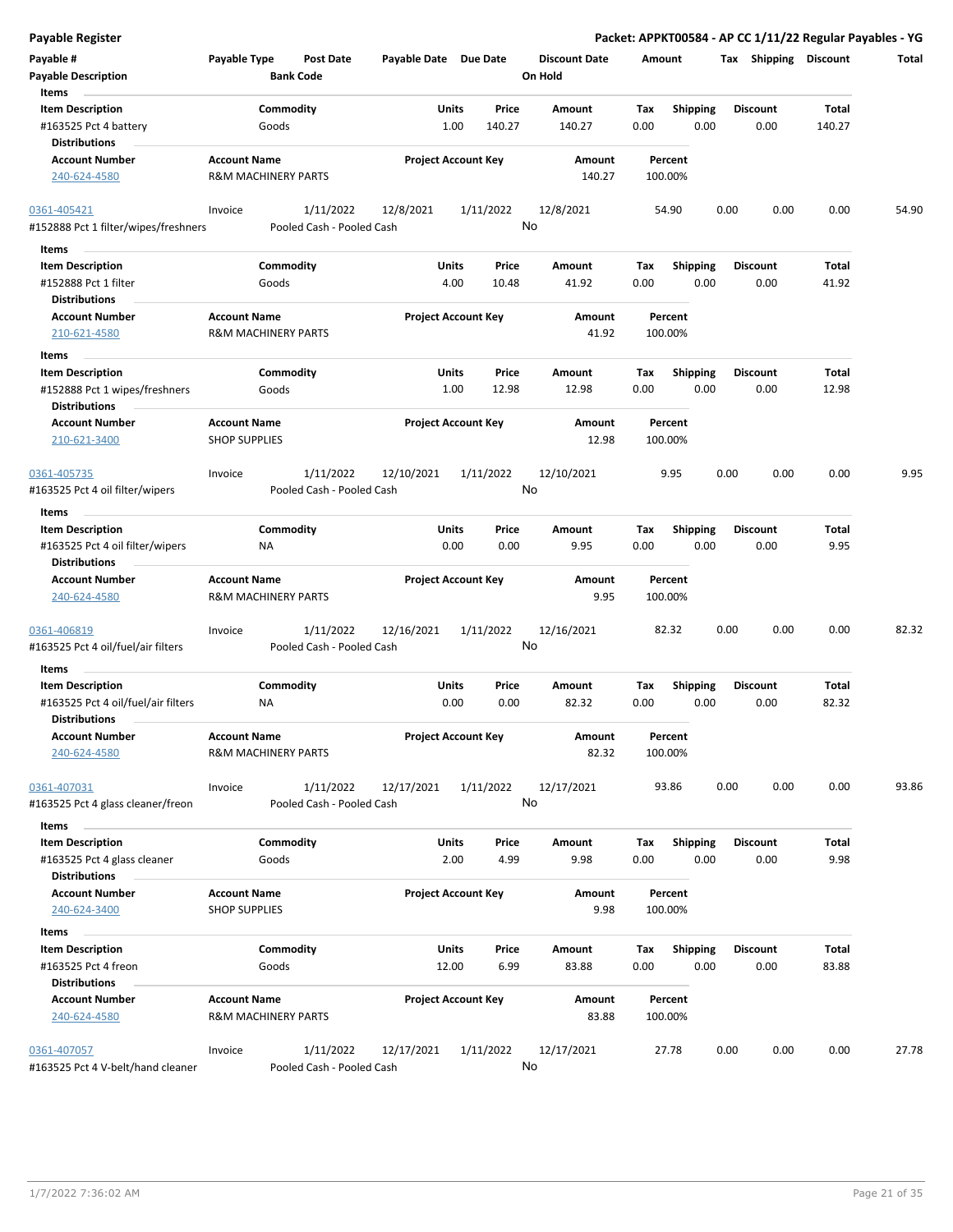| Payable #<br><b>Payable Description</b><br>Items  | Payable Type                                          | Post Date<br><b>Bank Code</b>          | Payable Date Due Date |                            | <b>Discount Date</b><br>On Hold | Amount             |                 |      | Tax Shipping         | <b>Discount</b> | Total  |
|---------------------------------------------------|-------------------------------------------------------|----------------------------------------|-----------------------|----------------------------|---------------------------------|--------------------|-----------------|------|----------------------|-----------------|--------|
| <b>Item Description</b>                           |                                                       | Commodity                              |                       | Units<br>Price             | Amount                          | Tax                | <b>Shipping</b> |      | <b>Discount</b>      | Total           |        |
| #163525 Pct 4 V-belt<br>Distributions             | Goods                                                 |                                        |                       | 1.00<br>12.79              | 12.79                           | 0.00               | 0.00            |      | 0.00                 | 12.79           |        |
| <b>Account Number</b><br>240-624-4580             | <b>Account Name</b><br><b>R&amp;M MACHINERY PARTS</b> |                                        |                       | <b>Project Account Key</b> | Amount<br>12.79                 | Percent<br>100.00% |                 |      |                      |                 |        |
| Items                                             |                                                       |                                        |                       |                            |                                 |                    |                 |      |                      |                 |        |
| <b>Item Description</b>                           |                                                       | Commodity                              |                       | Units<br>Price             | <b>Amount</b>                   | Tax                | <b>Shipping</b> |      | <b>Discount</b>      | Total           |        |
| #163525 Pct 4 hand cleaner                        | Goods                                                 |                                        |                       | 1.00<br>14.99              | 14.99                           | 0.00               | 0.00            |      | 0.00                 | 14.99           |        |
| <b>Distributions</b>                              |                                                       |                                        |                       |                            |                                 |                    |                 |      |                      |                 |        |
| <b>Account Number</b><br>240-624-3400             | <b>Account Name</b><br><b>SHOP SUPPLIES</b>           |                                        |                       | <b>Project Account Key</b> | Amount<br>14.99                 | Percent<br>100.00% |                 |      |                      |                 |        |
| 0361-407504                                       | Invoice                                               | 1/11/2022                              | 12/20/2021            | 1/11/2022                  | 12/20/2021                      | 47.88              |                 | 0.00 | 0.00                 | 0.00            | 47.88  |
| #152888 Pct 1 De-Icer                             |                                                       | Pooled Cash - Pooled Cash              |                       |                            | No                              |                    |                 |      |                      |                 |        |
| Items                                             |                                                       |                                        |                       |                            |                                 |                    |                 |      |                      |                 |        |
| <b>Item Description</b>                           |                                                       | Commodity                              |                       | Units<br>Price             | Amount                          | Tax                | <b>Shipping</b> |      | <b>Discount</b>      | Total           |        |
| #152888 Pct 1 De-Icer                             | Goods                                                 |                                        |                       | 12.00<br>3.99              | 47.88                           | 0.00               | 0.00            |      | 0.00                 | 47.88           |        |
| <b>Distributions</b>                              |                                                       |                                        |                       |                            |                                 |                    |                 |      |                      |                 |        |
| <b>Account Number</b><br>210-621-3400             | <b>Account Name</b><br><b>SHOP SUPPLIES</b>           |                                        |                       | <b>Project Account Key</b> | Amount<br>47.88                 | Percent<br>100.00% |                 |      |                      |                 |        |
| 0361-407535<br>#152888 Pct 1 anitfreez/towels     | Invoice                                               | 1/11/2022<br>Pooled Cash - Pooled Cash | 12/20/2021            | 1/11/2022                  | 12/20/2021<br>No                | 33.97              |                 | 0.00 | 0.00                 | 0.00            | 33.97  |
|                                                   |                                                       |                                        |                       |                            |                                 |                    |                 |      |                      |                 |        |
| Items                                             |                                                       |                                        |                       |                            |                                 |                    |                 |      |                      |                 |        |
| <b>Item Description</b>                           |                                                       | Commodity                              |                       | Units<br>Price             | Amount                          | Tax                | <b>Shipping</b> |      | <b>Discount</b>      | Total           |        |
| #152888 Pct 1 anitfreeze<br>Distributions         | Goods                                                 |                                        |                       | 2.00<br>7.49               | 14.98                           | 0.00               | 0.00            |      | 0.00                 | 14.98           |        |
| <b>Account Number</b><br>210-621-4580             | <b>Account Name</b><br><b>R&amp;M MACHINERY PARTS</b> |                                        |                       | <b>Project Account Key</b> | Amount<br>14.98                 | Percent<br>100.00% |                 |      |                      |                 |        |
| Items                                             |                                                       |                                        |                       |                            |                                 |                    |                 |      |                      |                 |        |
| <b>Item Description</b>                           |                                                       | Commodity                              |                       | Units<br>Price             | Amount                          | Tax                | Shipping        |      | <b>Discount</b>      | Total           |        |
| #152888 Pct 1 shop towels<br><b>Distributions</b> | Goods                                                 |                                        |                       | 1.00<br>18.99              | 18.99                           | 0.00               | 0.00            |      | 0.00                 | 18.99           |        |
| <b>Account Number</b>                             | <b>Account Name</b>                                   |                                        |                       | <b>Project Account Key</b> | Amount                          | Percent            |                 |      |                      |                 |        |
| 210-621-3400                                      | <b>SHOP SUPPLIES</b>                                  |                                        |                       |                            | 18.99                           | 100.00%            |                 |      |                      |                 |        |
| 0361-408047                                       | Invoice                                               | 1/11/2022                              | 12/23/2021            | 1/11/2022                  | 12/23/2021                      | 36.26              |                 | 0.00 | 0.00                 | 0.00            | 36.26  |
| #163525 Pct 4 door handle                         |                                                       | Pooled Cash - Pooled Cash              |                       |                            | No                              |                    |                 |      |                      |                 |        |
| <b>Items</b>                                      |                                                       |                                        |                       |                            |                                 |                    |                 |      |                      |                 |        |
| <b>Item Description</b>                           |                                                       | Commodity                              |                       | Units<br>Price             | Amount                          | Tax                | <b>Shipping</b> |      | <b>Discount</b>      | Total           |        |
| #163525 Pct 4 door handle<br><b>Distributions</b> | Goods                                                 |                                        |                       | 1.00<br>36.26              | 36.26                           | 0.00               | 0.00            |      | 0.00                 | 36.26           |        |
| <b>Account Number</b>                             | <b>Account Name</b>                                   |                                        |                       | <b>Project Account Key</b> | Amount                          | Percent            |                 |      |                      |                 |        |
| 240-624-4580                                      | <b>R&amp;M MACHINERY PARTS</b>                        |                                        |                       |                            | 36.26                           | 100.00%            |                 |      |                      |                 |        |
| <b>Vendor:</b> 00006 - PARKER TIRE                |                                                       |                                        |                       |                            |                                 |                    |                 |      | <b>Vendor Total:</b> |                 | 625.00 |
| 13853                                             | Invoice                                               | 1/11/2022                              | 12/16/2021            | 1/11/2022                  | 12/16/2021                      | 400.00             |                 | 0.00 | 0.00                 | 0.00            | 400.00 |
| Pct 4 road grader tire change out                 |                                                       | Pooled Cash - Pooled Cash              |                       |                            | No                              |                    |                 |      |                      |                 |        |
| Items                                             |                                                       |                                        |                       |                            |                                 |                    |                 |      |                      |                 |        |
| <b>Item Description</b>                           |                                                       | Commodity                              |                       | Units<br>Price             | Amount                          | Tax                | <b>Shipping</b> |      | <b>Discount</b>      | Total           |        |
| Pct 4 road grader tire change out                 | Goods                                                 |                                        |                       | 4.00<br>100.00             | 400.00                          | 0.00               | 0.00            |      | 0.00                 | 400.00          |        |
| <b>Distributions</b>                              |                                                       |                                        |                       |                            |                                 |                    |                 |      |                      |                 |        |
| <b>Account Number</b><br>240-624-4590             | <b>Account Name</b><br>R&M MACH. TIRES & TUBES        |                                        |                       | <b>Project Account Key</b> | Amount<br>400.00                | Percent<br>100.00% |                 |      |                      |                 |        |
| 13878                                             | Invoice                                               | 1/11/2022                              | 12/21/2021            | 1/11/2022                  | 12/21/2021                      | 125.00             |                 | 0.00 | 0.00                 | 0.00            | 125.00 |
| Pct 4 backhoe tire repairs                        |                                                       | Pooled Cash - Pooled Cash              |                       |                            | No                              |                    |                 |      |                      |                 |        |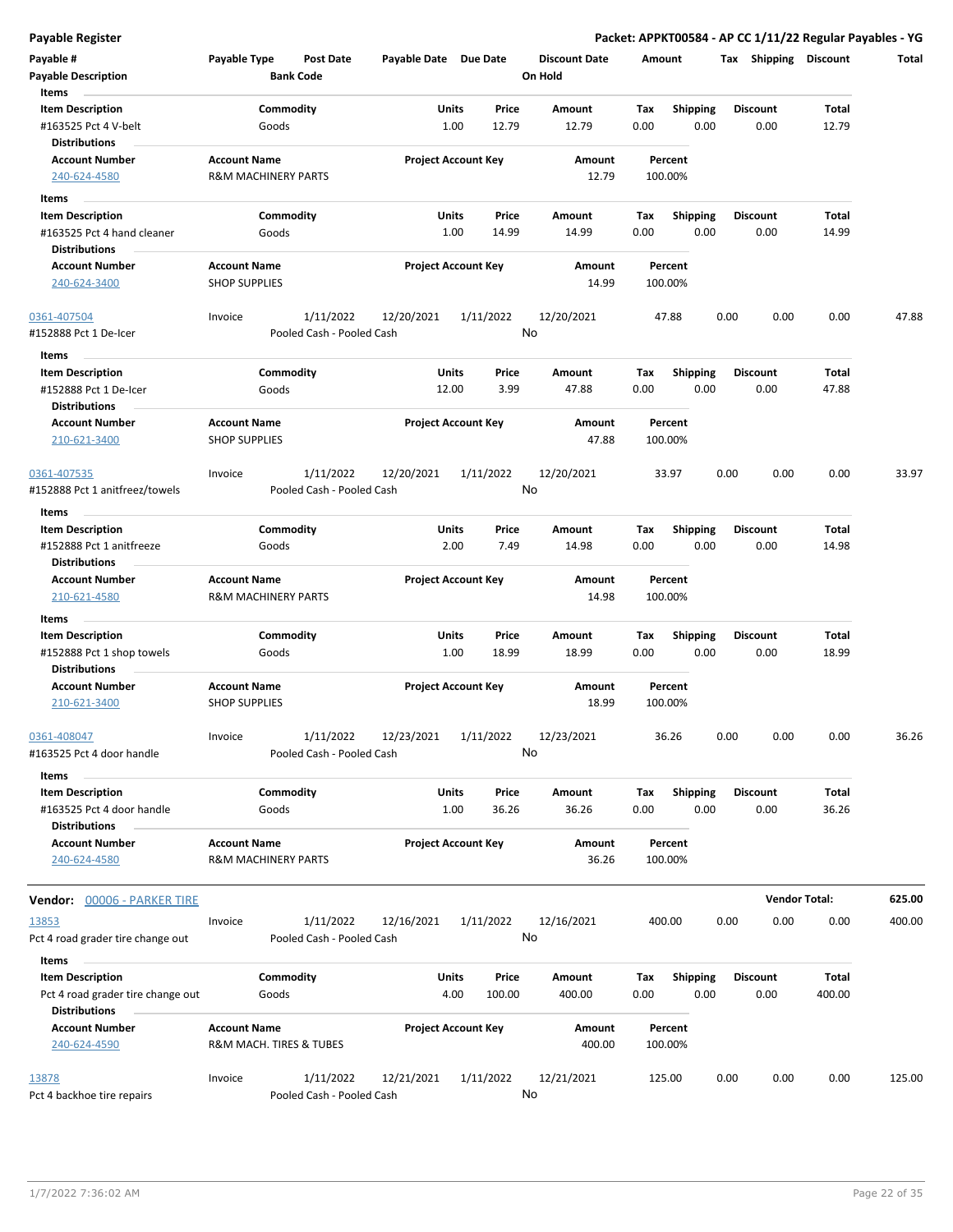| Payable Register                                          |                                            |                         |                                        |                            |              |                 |                                 |             |                         |      |                       |                      | Packet: APPKT00584 - AP CC 1/11/22 Regular Payables - YG |
|-----------------------------------------------------------|--------------------------------------------|-------------------------|----------------------------------------|----------------------------|--------------|-----------------|---------------------------------|-------------|-------------------------|------|-----------------------|----------------------|----------------------------------------------------------|
| Payable #<br><b>Payable Description</b>                   | Payable Type                               | <b>Bank Code</b>        | <b>Post Date</b>                       | Payable Date Due Date      |              |                 | <b>Discount Date</b><br>On Hold | Amount      |                         |      | Tax Shipping Discount |                      | Total                                                    |
| Items                                                     |                                            |                         |                                        |                            |              |                 |                                 |             |                         |      |                       |                      |                                                          |
| <b>Item Description</b>                                   |                                            | Commodity               |                                        |                            | Units        | Price           | Amount                          | Tax         | <b>Shipping</b>         |      | <b>Discount</b>       | Total                |                                                          |
| Pct 4 backhoe tire repairs<br><b>Distributions</b>        |                                            | ΝA                      |                                        |                            | 0.00         | 0.00            | 125.00                          | 0.00        | 0.00                    |      | 0.00                  | 125.00               |                                                          |
| <b>Account Number</b>                                     | <b>Account Name</b>                        |                         |                                        | <b>Project Account Key</b> |              |                 | Amount                          |             | Percent                 |      |                       |                      |                                                          |
| 240-624-4590                                              |                                            | R&M MACH. TIRES & TUBES |                                        |                            |              |                 | 125.00                          |             | 100.00%                 |      |                       |                      |                                                          |
| 13896                                                     | Invoice                                    |                         | 1/11/2022                              | 12/29/2021                 |              | 1/11/2022       | 12/29/2021                      |             | 100.00                  | 0.00 | 0.00                  | 0.00                 | 100.00                                                   |
| Pct 1 tire repair                                         |                                            |                         | Pooled Cash - Pooled Cash              |                            |              | No              |                                 |             |                         |      |                       |                      |                                                          |
| Items                                                     |                                            |                         |                                        |                            |              |                 |                                 |             |                         |      |                       |                      |                                                          |
| <b>Item Description</b>                                   |                                            | Commodity               |                                        |                            | Units        | Price           | Amount                          | Tax         | <b>Shipping</b>         |      | <b>Discount</b>       | Total                |                                                          |
| Pct 1 tire repair                                         |                                            | ΝA                      |                                        |                            | 0.00         | 0.00            | 100.00                          | 0.00        | 0.00                    |      | 0.00                  | 100.00               |                                                          |
| <b>Distributions</b>                                      |                                            |                         |                                        |                            |              |                 |                                 |             |                         |      |                       |                      |                                                          |
| <b>Account Number</b>                                     | <b>Account Name</b>                        |                         |                                        | <b>Project Account Key</b> |              |                 | Amount                          |             | Percent                 |      |                       |                      |                                                          |
| 210-621-4590                                              |                                            | R&M MACH. TIRES & TUBES |                                        |                            |              |                 | 100.00                          |             | 100.00%                 |      |                       |                      |                                                          |
| <b>Vendor: 00469 - PAT'S PUMP SERVICE</b>                 |                                            |                         |                                        |                            |              |                 |                                 |             |                         |      |                       | <b>Vendor Total:</b> | 1,110.00                                                 |
| 3436                                                      | Invoice                                    |                         | 1/11/2022                              | 12/15/2021                 |              | 1/11/2022       | 12/15/2021                      | 1,110.00    |                         | 0.00 | 0.00                  | 0.00                 | 1,110.00                                                 |
| Courthouse porta-potty                                    |                                            |                         | Pooled Cash - Pooled Cash              |                            |              | No              |                                 |             |                         |      |                       |                      |                                                          |
| Items                                                     |                                            |                         |                                        |                            |              |                 |                                 |             |                         |      |                       |                      |                                                          |
| <b>Item Description</b>                                   |                                            | Commodity               |                                        |                            | Units        | Price           | Amount                          | Tax         | <b>Shipping</b>         |      | <b>Discount</b>       | Total                |                                                          |
| Courthouse porta-potty                                    |                                            | ΝA                      |                                        |                            | 0.00         | 0.00            | 1,110.00                        | 0.00        | 0.00                    |      | 0.00                  | 1,110.00             |                                                          |
| <b>Distributions</b>                                      |                                            |                         |                                        |                            |              |                 |                                 |             |                         |      |                       |                      |                                                          |
| <b>Account Number</b><br>670-670-1650                     | <b>Account Name</b><br><b>CONSTRUCTION</b> |                         |                                        | <b>Project Account Key</b> |              |                 | Amount<br>1,110.00              |             | Percent<br>100.00%      |      |                       |                      |                                                          |
|                                                           |                                            |                         |                                        |                            |              |                 |                                 |             |                         |      |                       | <b>Vendor Total:</b> | 243.01                                                   |
| Vendor: 00782 - QUADIENT LEASING USA, INC                 |                                            |                         |                                        |                            |              |                 |                                 |             |                         |      |                       |                      |                                                          |
| N9206961<br>Feb 2022 Courthouse postage lease             | Invoice                                    |                         | 1/11/2022<br>Pooled Cash - Pooled Cash | 1/2/2022                   |              | 1/11/2022<br>No | 1/2/2022                        |             | 165.26                  | 0.00 | 0.00                  | 0.00                 | 165.26                                                   |
| Items                                                     |                                            |                         |                                        |                            |              |                 |                                 |             |                         |      |                       |                      |                                                          |
| <b>Item Description</b>                                   |                                            | Commodity               |                                        |                            | Units        | Price           | Amount                          | Tax         | <b>Shipping</b>         |      | <b>Discount</b>       | Total                |                                                          |
| Feb 2022 Courthouse postage lease<br><b>Distributions</b> |                                            | <b>NA</b>               |                                        |                            | 0.00         | 0.00            | 165.26                          | 0.00        | 0.00                    |      | 0.00                  | 165.26               |                                                          |
| <b>Account Number</b>                                     | <b>Account Name</b>                        |                         |                                        | <b>Project Account Key</b> |              |                 | Amount                          |             | Percent                 |      |                       |                      |                                                          |
| 100-510-3110                                              | <b>POSTAGE</b>                             |                         |                                        |                            |              |                 | 165.26                          |             | 100.00%                 |      |                       |                      |                                                          |
| N9206962<br>Feb 2022 S Annex postage lease                | Invoice                                    |                         | 1/11/2022<br>Pooled Cash - Pooled Cash | 1/2/2022                   |              | 1/11/2022<br>No | 1/2/2022                        |             | 77.75                   | 0.00 | 0.00                  | 0.00                 | 77.75                                                    |
| Items                                                     |                                            |                         |                                        |                            |              |                 |                                 |             |                         |      |                       |                      |                                                          |
| <b>Item Description</b>                                   |                                            | Commodity               |                                        |                            | Units        | Price           | Amount                          | Tax         | <b>Shipping</b>         |      | <b>Discount</b>       | Total                |                                                          |
| Feb 2022 S Annex postage lease<br><b>Distributions</b>    |                                            | <b>NA</b>               |                                        |                            | 0.00         | 0.00            | 77.75                           | 0.00        | 0.00                    |      | 0.00                  | 77.75                |                                                          |
| <b>Account Number</b>                                     | <b>Account Name</b>                        |                         |                                        | <b>Project Account Key</b> |              |                 | Amount                          |             | Percent                 |      |                       |                      |                                                          |
| 100-513-3110                                              | POSTAGE                                    |                         |                                        |                            |              |                 | 77.75                           |             | 100.00%                 |      |                       |                      |                                                          |
| Vendor: 00638 - R.K. HALL, LLC                            |                                            |                         |                                        |                            |              |                 |                                 |             |                         |      |                       | <b>Vendor Total:</b> | 34,547.05                                                |
| 316837                                                    | Invoice                                    |                         | 1/11/2022                              | 11/29/2021                 |              | 1/11/2022       | 11/29/2021                      | 15,621.75   |                         | 0.00 | 0.00                  | 0.00                 | 15,621.75                                                |
| #1477 Pct 4 cold mix                                      |                                            |                         | Pooled Cash - Pooled Cash              |                            |              | No              |                                 |             |                         |      |                       |                      |                                                          |
| Items                                                     |                                            |                         |                                        |                            |              |                 |                                 |             |                         |      |                       |                      |                                                          |
| <b>Item Description</b>                                   |                                            |                         |                                        |                            | <b>Units</b> | Price           | Amount                          |             |                         |      | <b>Discount</b>       | Total                |                                                          |
| #1477 Pct 4 cold mix                                      |                                            | Commodity<br>ASPH-C     |                                        |                            | 208.29       | 66.00           |                                 | Tax<br>0.00 | <b>Shipping</b><br>0.00 |      | 0.00                  | 13,747.14            |                                                          |
| <b>Distributions</b>                                      |                                            |                         |                                        |                            |              |                 | 13,747.14                       |             |                         |      |                       |                      |                                                          |
| <b>Account Number</b>                                     | <b>Account Name</b>                        |                         |                                        | <b>Project Account Key</b> |              |                 | Amount                          |             | Percent                 |      |                       |                      |                                                          |
| 413-624-3440                                              |                                            | R&B MAT. ASPHALT/RD OIL |                                        |                            |              |                 | 13,747.14                       |             | 100.00%                 |      |                       |                      |                                                          |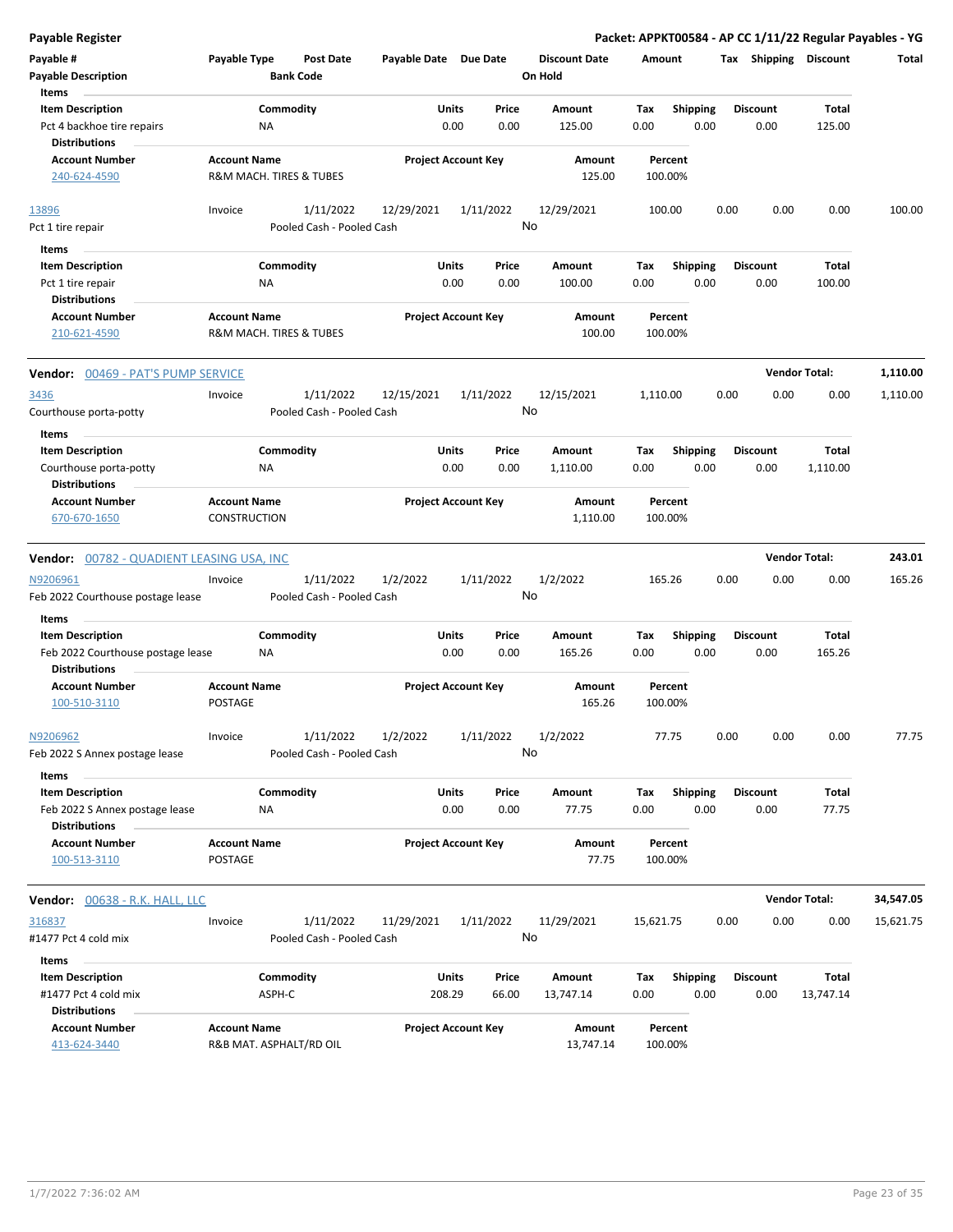| <b>Payable Register</b>                                                               |                                                      |                            |                |                                 | Packet: APPKT00584 - AP CC 1/11/22 Regular Payables - YG |                         |                          |          |
|---------------------------------------------------------------------------------------|------------------------------------------------------|----------------------------|----------------|---------------------------------|----------------------------------------------------------|-------------------------|--------------------------|----------|
| Payable #<br><b>Payable Description</b>                                               | Payable Type<br><b>Post Date</b><br><b>Bank Code</b> | Payable Date Due Date      |                | <b>Discount Date</b><br>On Hold | Amount                                                   | Tax Shipping Discount   |                          | Total    |
| Items<br><b>Item Description</b><br>#1477 Pct 4 cold mix<br><b>Distributions</b>      | Commodity<br>ASPH-C-H                                | Units<br>208.29            | Price<br>9.00  | Amount<br>1,874.61              | Tax<br><b>Shipping</b><br>0.00<br>0.00                   | <b>Discount</b><br>0.00 | <b>Total</b><br>1,874.61 |          |
| <b>Account Number</b><br>413-624-3440                                                 | <b>Account Name</b><br>R&B MAT. ASPHALT/RD OIL       | <b>Project Account Key</b> |                | Amount<br>1,874.61              | Percent<br>100.00%                                       |                         |                          |          |
| 316890<br>#1474 Pct 3 rock & gravel                                                   | 1/11/2022<br>Invoice<br>Pooled Cash - Pooled Cash    | 11/29/2021                 | 1/11/2022      | 11/29/2021<br>No                | 610.05                                                   | 0.00<br>0.01            | 0.00                     | 610.06   |
| Items                                                                                 |                                                      |                            |                |                                 |                                                          |                         |                          |          |
| <b>Item Description</b><br>#1474 Pct 3 rock & gravel<br><b>Distributions</b>          | Commodity<br>Rock                                    | <b>Units</b><br>71.77      | Price<br>8.50  | Amount<br>610.05                | <b>Shipping</b><br>Tax<br>0.01<br>0.00                   | <b>Discount</b><br>0.00 | Total<br>610.06          |          |
| <b>Account Number</b><br>230-623-3410                                                 | <b>Account Name</b><br>R&B MAT. ROCK & GRAVEL        | <b>Project Account Key</b> |                | Amount<br>610.06                | Percent<br>100.00%                                       |                         |                          |          |
| 316997<br>#1474 Pct 3 rock & gravel                                                   | 1/11/2022<br>Invoice<br>Pooled Cash - Pooled Cash    | 12/1/2021                  | 1/11/2022      | 12/1/2021<br>No                 | 615.49                                                   | 0.00<br>0.00            | 0.00                     | 615.49   |
| Items<br><b>Item Description</b><br>#1474 Pct 3 rock & gravel<br><b>Distributions</b> | Commodity<br>Rock                                    | Units<br>72.41             | Price<br>8.50  | Amount<br>615.49                | <b>Shipping</b><br>Tax<br>0.00<br>0.00                   | <b>Discount</b><br>0.00 | Total<br>615.49          |          |
| <b>Account Number</b><br>230-623-3410                                                 | <b>Account Name</b><br>R&B MAT. ROCK & GRAVEL        | <b>Project Account Key</b> |                | Amount<br>615.49                | Percent<br>100.00%                                       |                         |                          |          |
| 317275<br>#1474 Pct 3 rock & gravel                                                   | 1/11/2022<br>Invoice<br>Pooled Cash - Pooled Cash    | 12/2/2021                  | 1/11/2022      | 12/2/2021<br>No                 | 608.86                                                   | 0.00<br>0.00            | 0.00                     | 608.86   |
|                                                                                       |                                                      |                            |                |                                 |                                                          |                         |                          |          |
| Items<br><b>Item Description</b>                                                      | Commodity                                            | <b>Units</b>               | Price          | Amount                          | <b>Shipping</b><br>Tax                                   | <b>Discount</b>         | Total                    |          |
| #1474 Pct 3 rock & gravel<br><b>Distributions</b>                                     | Rock                                                 | 71.63                      | 8.50           | 608.86                          | 0.00<br>0.00                                             | 0.00                    | 608.86                   |          |
| <b>Account Number</b><br>230-623-3410                                                 | <b>Account Name</b><br>R&B MAT. ROCK & GRAVEL        | <b>Project Account Key</b> |                | <b>Amount</b><br>608.86         | Percent<br>100.00%                                       |                         |                          |          |
| 317567<br>#1477 Pct 4 cold mix                                                        | 1/11/2022<br>Invoice                                 | 12/3/2021                  | 1/11/2022      | 12/3/2021<br>No                 | 7,755.00                                                 | 0.00<br>0.00            | 0.00                     | 7,755.00 |
|                                                                                       | Pooled Cash - Pooled Cash                            |                            |                |                                 |                                                          |                         |                          |          |
| Items                                                                                 |                                                      |                            |                |                                 |                                                          |                         |                          |          |
| <b>Item Description</b><br>#1477 Pct 4 cold mix<br><b>Distributions</b>               | Commodity<br>ASPH-C                                  | Units<br>103.40            | Price<br>66.00 | Amount<br>6,824.40              | Tax<br>Shipping<br>0.00<br>0.00                          | <b>Discount</b><br>0.00 | <b>Total</b><br>6,824.40 |          |
| <b>Account Number</b><br>240-624-3440                                                 | <b>Account Name</b><br>R&B MAT. ASPHALT/RD OIL       | <b>Project Account Key</b> |                | Amount<br>6,824.40              | Percent<br>100.00%                                       |                         |                          |          |
| Items                                                                                 |                                                      |                            |                |                                 |                                                          |                         |                          |          |
| <b>Item Description</b><br>#1477 Pct 4 cold mix<br><b>Distributions</b>               | Commodity<br>ASPH-C-H                                | Units<br>103.40            | Price<br>9.00  | Amount<br>930.60                | Shipping<br>Tax<br>0.00<br>0.00                          | <b>Discount</b><br>0.00 | <b>Total</b><br>930.60   |          |
| <b>Account Number</b><br>240-624-3440                                                 | <b>Account Name</b><br>R&B MAT. ASPHALT/RD OIL       | <b>Project Account Key</b> |                | Amount<br>930.60                | Percent<br>100.00%                                       |                         |                          |          |
| 317748<br>#1474 Pct 3 rock & gravel                                                   | 1/11/2022<br>Invoice<br>Pooled Cash - Pooled Cash    | 12/6/2021                  | 1/11/2022      | 12/6/2021<br>No                 | 606.14                                                   | 0.00<br>0.00            | 0.00                     | 606.14   |
| Items                                                                                 |                                                      |                            |                |                                 |                                                          |                         |                          |          |
| <b>Item Description</b><br>#1474 Pct 3 rock & gravel<br><b>Distributions</b>          | Commodity<br>Rock                                    | Units<br>71.31             | Price<br>8.50  | Amount<br>606.14                | <b>Shipping</b><br>Tax<br>0.00<br>0.00                   | <b>Discount</b><br>0.00 | Total<br>606.14          |          |
| <b>Account Number</b><br>230-623-3410                                                 | <b>Account Name</b><br>R&B MAT. ROCK & GRAVEL        | <b>Project Account Key</b> |                | Amount<br>606.14                | Percent<br>100.00%                                       |                         |                          |          |
| 318314<br>#1474 Pct 3 rock & gravel                                                   | 1/11/2022<br>Invoice<br>Pooled Cash - Pooled Cash    | 12/9/2021                  | 1/11/2022      | 12/9/2021<br>No                 | 614.89                                                   | 0.00<br>0.00            | 0.00                     | 614.89   |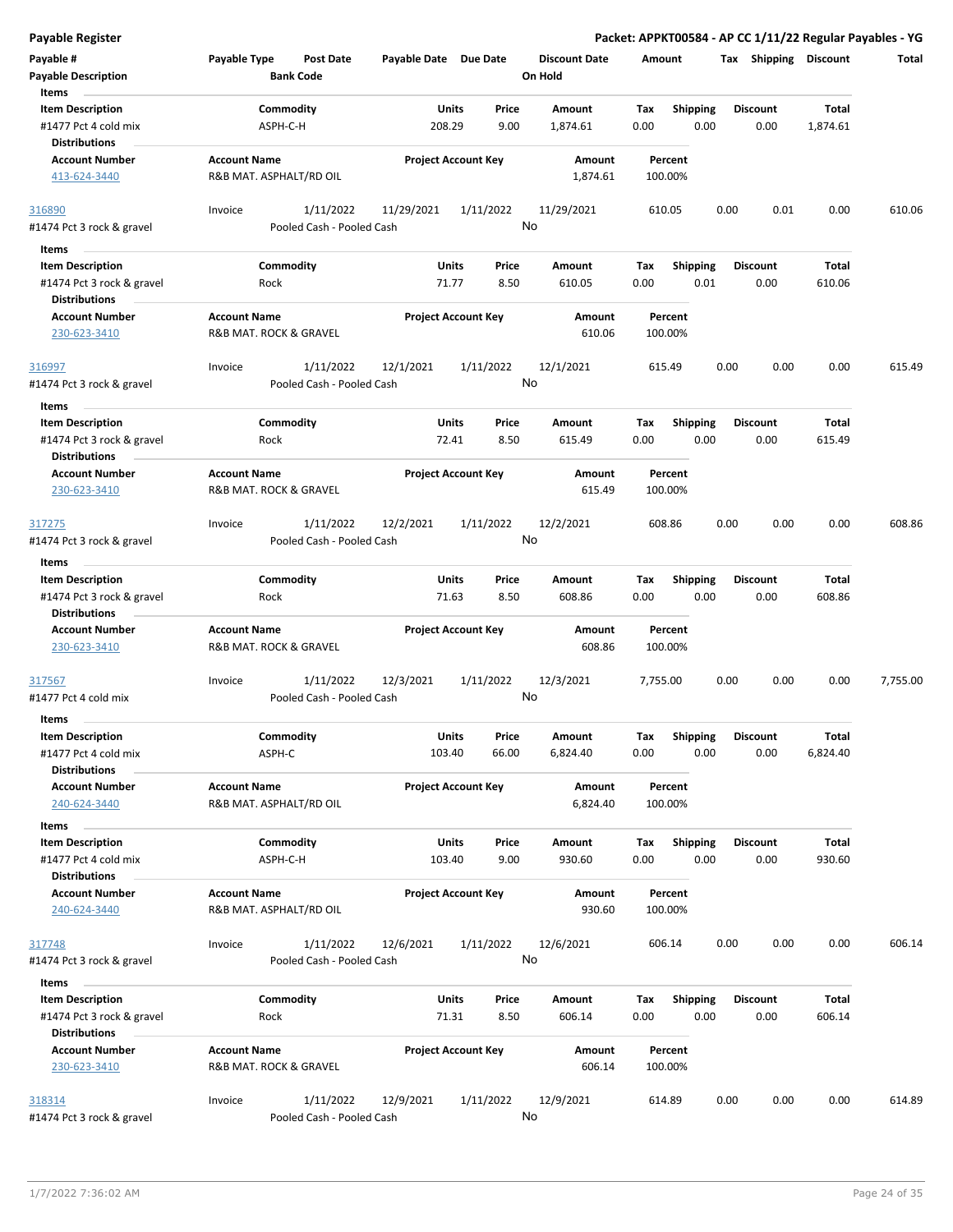| <b>Payable Register</b>                                                      |                     |                                        |                       |                                        |                                 |                    |                         |                         | Packet: APPKT00584 - AP CC 1/11/22 Regular Payables - YG |        |
|------------------------------------------------------------------------------|---------------------|----------------------------------------|-----------------------|----------------------------------------|---------------------------------|--------------------|-------------------------|-------------------------|----------------------------------------------------------|--------|
| Payable #<br><b>Payable Description</b>                                      | Payable Type        | <b>Post Date</b><br><b>Bank Code</b>   | Payable Date Due Date |                                        | <b>Discount Date</b><br>On Hold | Amount             |                         |                         | Tax Shipping Discount                                    | Total  |
| Items<br><b>Item Description</b><br>#1474 Pct 3 rock & gravel                | Rock                | Commodity                              | 72.34                 | Price<br>Units<br>8.50                 | Amount<br>614.89                | Tax<br>0.00        | <b>Shipping</b><br>0.00 | <b>Discount</b><br>0.00 | Total<br>614.89                                          |        |
| <b>Distributions</b><br><b>Account Number</b><br>230-623-3410                | <b>Account Name</b> | R&B MAT. ROCK & GRAVEL                 |                       | <b>Project Account Key</b>             | Amount<br>614.89                | Percent<br>100.00% |                         |                         |                                                          |        |
| 318810                                                                       | Invoice             | 1/11/2022                              | 12/13/2021            | 1/11/2022                              | 12/13/2021                      | 405.71             |                         | 0.00<br>0.00            | 0.00                                                     | 405.71 |
| #1474 Pct 3 rock & gravel                                                    |                     | Pooled Cash - Pooled Cash              |                       |                                        | No                              |                    |                         |                         |                                                          |        |
| Items                                                                        |                     |                                        |                       |                                        |                                 |                    |                         |                         |                                                          |        |
| <b>Item Description</b><br>#1474 Pct 3 rock & gravel<br><b>Distributions</b> | Rock                | Commodity                              |                       | <b>Units</b><br>Price<br>47.73<br>8.50 | Amount<br>405.71                | Tax<br>0.00        | Shipping<br>0.00        | <b>Discount</b><br>0.00 | Total<br>405.71                                          |        |
| <b>Account Number</b><br>230-623-3410                                        | <b>Account Name</b> | R&B MAT. ROCK & GRAVEL                 |                       | <b>Project Account Key</b>             | Amount<br>405.71                | Percent<br>100.00% |                         |                         |                                                          |        |
| 318939<br>#1474 Pct 3 rock & gravel                                          | Invoice             | 1/11/2022<br>Pooled Cash - Pooled Cash | 12/14/2021            | 1/11/2022                              | 12/14/2021<br>No                | 601.29             |                         | 0.00<br>0.01            | 0.00                                                     | 601.30 |
| Items<br><b>Item Description</b><br>#1474 Pct 3 rock & gravel                | Rock                | Commodity                              |                       | Units<br>Price<br>70.74<br>8.50        | Amount<br>601.29                | Tax<br>0.00        | <b>Shipping</b><br>0.01 | <b>Discount</b><br>0.00 | Total<br>601.30                                          |        |
| <b>Distributions</b>                                                         |                     |                                        |                       |                                        |                                 |                    |                         |                         |                                                          |        |
| <b>Account Number</b><br>230-623-3410                                        | <b>Account Name</b> | R&B MAT. ROCK & GRAVEL                 |                       | <b>Project Account Key</b>             | Amount<br>601.30                | Percent<br>100.00% |                         |                         |                                                          |        |
| 319215<br>#1474 Pct 3 rock & gravel                                          | Invoice             | 1/11/2022<br>Pooled Cash - Pooled Cash | 12/15/2021            | 1/11/2022                              | 12/15/2021<br>No                | 609.71             |                         | 0.00<br>0.01            | 0.00                                                     | 609.72 |
|                                                                              |                     |                                        |                       |                                        |                                 |                    |                         |                         |                                                          |        |
| Items<br><b>Item Description</b>                                             |                     | Commodity                              |                       | Units<br>Price                         | Amount                          | Tax                | <b>Shipping</b>         | <b>Discount</b>         | Total                                                    |        |
| #1474 Pct 3 rock & gravel<br><b>Distributions</b>                            | Rock                |                                        |                       | 71.73<br>8.50                          | 609.71                          | 0.00               | 0.01                    | 0.00                    | 609.72                                                   |        |
| <b>Account Number</b><br>230-623-3410                                        | <b>Account Name</b> | R&B MAT. ROCK & GRAVEL                 |                       | <b>Project Account Key</b>             | Amount<br>609.72                | Percent<br>100.00% |                         |                         |                                                          |        |
| 319529                                                                       | Invoice             | 1/11/2022                              | 12/16/2021            | 1/11/2022                              | 12/16/2021                      | 404.52             |                         | 0.00<br>0.00            | 0.00                                                     | 404.52 |
| #1474 Pct 3 rock & gravel                                                    |                     | Pooled Cash - Pooled Cash              |                       |                                        | No                              |                    |                         |                         |                                                          |        |
| Items                                                                        |                     |                                        |                       |                                        | Amount                          |                    |                         |                         |                                                          |        |
| <b>Item Description</b><br>#1474 Pct 3 rock & gravel<br><b>Distributions</b> | Rock                | Commodity                              |                       | <b>Units</b><br>Price<br>47.59<br>8.50 | 404.52                          | Tax<br>0.00        | Shipping<br>0.00        | <b>Discount</b><br>0.00 | Total<br>404.52                                          |        |
| <b>Account Number</b><br>230-623-3410                                        | <b>Account Name</b> | R&B MAT. ROCK & GRAVEL                 |                       | <b>Project Account Key</b>             | Amount<br>404.52                | Percent<br>100.00% |                         |                         |                                                          |        |
| 319724<br>#1474 Pct 3 rock & gravel                                          | Invoice             | 1/11/2022<br>Pooled Cash - Pooled Cash | 12/20/2021            | 1/11/2022                              | 12/20/2021<br>No                | 604.61             |                         | 0.00<br>0.00            | 0.00                                                     | 604.61 |
| Items                                                                        |                     |                                        |                       |                                        |                                 |                    |                         |                         |                                                          |        |
| <b>Item Description</b><br>#1474 Pct 3 rock & gravel                         | Rock                | Commodity                              | 71.13                 | <b>Units</b><br>Price<br>8.50          | Amount<br>604.61                | Tax<br>0.00        | <b>Shipping</b><br>0.00 | <b>Discount</b><br>0.00 | Total<br>604.61                                          |        |
| <b>Distributions</b><br><b>Account Number</b><br>230-623-3410                | <b>Account Name</b> | R&B MAT. ROCK & GRAVEL                 |                       | <b>Project Account Key</b>             | Amount<br>604.61                | Percent<br>100.00% |                         |                         |                                                          |        |
| 319762<br>#1474 Pct 3 rock & gravel                                          | Invoice             | 1/11/2022<br>Pooled Cash - Pooled Cash | 12/21/2021            | 1/11/2022                              | 12/21/2021<br>No                | 603.84             |                         | 0.00<br>0.01            | 0.00                                                     | 603.85 |
| Items                                                                        |                     |                                        |                       |                                        |                                 |                    |                         |                         |                                                          |        |
| <b>Item Description</b>                                                      |                     | Commodity                              |                       | <b>Units</b><br>Price                  | Amount                          | Tax                | <b>Shipping</b>         | <b>Discount</b>         | Total                                                    |        |
| #1474 Pct 3 rock & gravel<br><b>Distributions</b>                            | Rock                |                                        |                       | 71.04<br>8.50                          | 603.84                          | 0.00               | 0.01                    | 0.00                    | 603.85                                                   |        |
| <b>Account Number</b><br>230-623-3410                                        | <b>Account Name</b> | R&B MAT. ROCK & GRAVEL                 |                       | <b>Project Account Key</b>             | Amount<br>603.85                | Percent<br>100.00% |                         |                         |                                                          |        |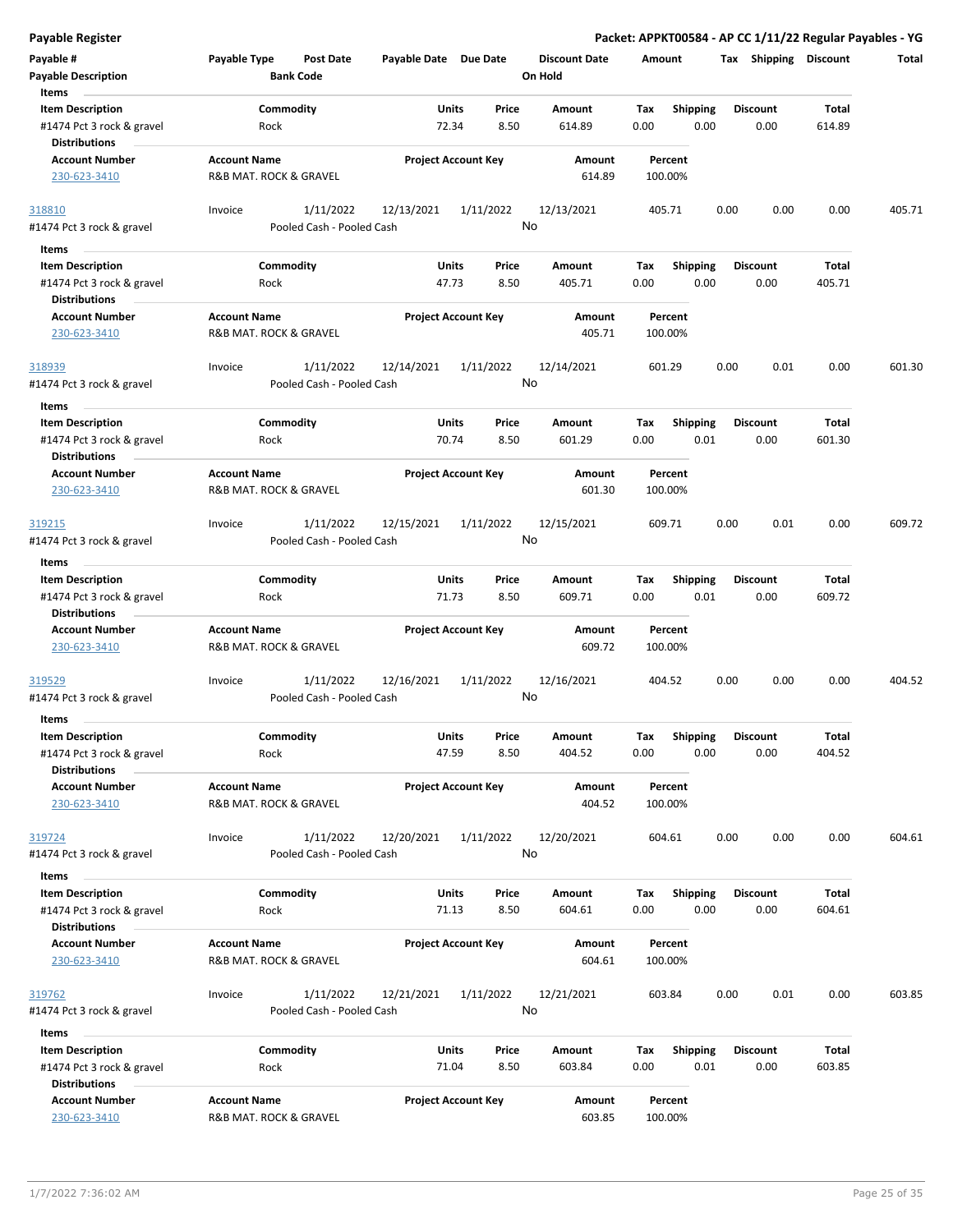| <b>Payable Register</b>                                                                   |                                                              |                                        |                       |                            |                                 |             |                         |      |                         | Packet: APPKT00584 - AP CC 1/11/22 Regular Payables - YG |          |
|-------------------------------------------------------------------------------------------|--------------------------------------------------------------|----------------------------------------|-----------------------|----------------------------|---------------------------------|-------------|-------------------------|------|-------------------------|----------------------------------------------------------|----------|
| Payable #<br><b>Payable Description</b>                                                   | Payable Type                                                 | <b>Post Date</b><br><b>Bank Code</b>   | Payable Date Due Date |                            | <b>Discount Date</b><br>On Hold | Amount      |                         |      | Tax Shipping Discount   |                                                          | Total    |
| 320019                                                                                    | Invoice                                                      | 1/11/2022                              | 12/22/2021            | 1/11/2022                  | 12/22/2021                      | 604.01      |                         | 0.00 | 0.01                    | 0.00                                                     | 604.02   |
| #1474 Pct 3 rock & gravel                                                                 |                                                              | Pooled Cash - Pooled Cash              |                       |                            | No                              |             |                         |      |                         |                                                          |          |
| Items                                                                                     |                                                              |                                        |                       |                            |                                 |             |                         |      |                         |                                                          |          |
| <b>Item Description</b><br>#1474 Pct 3 rock & gravel                                      | Rock                                                         | Commodity                              | Units<br>71.06        | Price<br>8.50              | Amount<br>604.01                | Tax<br>0.00 | Shipping<br>0.01        |      | <b>Discount</b><br>0.00 | Total<br>604.02                                          |          |
| <b>Distributions</b><br><b>Account Number</b>                                             | <b>Account Name</b>                                          |                                        |                       | <b>Project Account Key</b> | Amount                          |             | Percent                 |      |                         |                                                          |          |
| 230-623-3410                                                                              | R&B MAT. ROCK & GRAVEL                                       |                                        |                       |                            | 604.02                          | 100.00%     |                         |      |                         |                                                          |          |
| 320482<br>#1474 Pct 3 rock & gravel                                                       | Invoice                                                      | 1/11/2022<br>Pooled Cash - Pooled Cash | 12/28/2021            | 1/11/2022                  | 12/28/2021<br>No                | 572.56      |                         | 0.00 | 0.01                    | 0.00                                                     | 572.57   |
| Items                                                                                     |                                                              |                                        |                       |                            |                                 |             |                         |      |                         |                                                          |          |
| <b>Item Description</b>                                                                   |                                                              | Commodity                              | <b>Units</b>          | Price                      | Amount                          | Tax         | <b>Shipping</b>         |      | <b>Discount</b>         | Total                                                    |          |
| #1474 Pct 3 rock & gravel<br><b>Distributions</b>                                         | Rock                                                         |                                        | 67.36                 | 8.50                       | 572.56                          | 0.00        | 0.01                    |      | 0.00                    | 572.57                                                   |          |
| <b>Account Number</b><br>230-623-3410                                                     | <b>Account Name</b><br><b>R&amp;B MAT. ROCK &amp; GRAVEL</b> |                                        |                       | <b>Project Account Key</b> | Amount<br>572.57                | 100.00%     | Percent                 |      |                         |                                                          |          |
| 320568<br>#1474 Pct 3 rock & gravel                                                       | Invoice                                                      | 1/11/2022<br>Pooled Cash - Pooled Cash | 12/28/2021            | 1/11/2022                  | 12/28/2021<br>No                | 571.03      |                         | 0.00 | 0.01                    | 0.00                                                     | 571.04   |
| Items                                                                                     |                                                              |                                        |                       |                            |                                 |             |                         |      |                         |                                                          |          |
| <b>Item Description</b>                                                                   |                                                              | Commodity                              | <b>Units</b>          | Price                      | Amount                          | Tax         | <b>Shipping</b>         |      | <b>Discount</b>         | Total                                                    |          |
| #1474 Pct 3 rock & gravel<br><b>Distributions</b>                                         | Rock                                                         |                                        | 67.18                 | 8.50                       | 571.03                          | 0.00        | 0.01                    |      | 0.00                    | 571.04                                                   |          |
| <b>Account Number</b><br>230-623-3410                                                     | <b>Account Name</b><br>R&B MAT. ROCK & GRAVEL                |                                        |                       | <b>Project Account Key</b> | Amount<br>571.04                | 100.00%     | Percent                 |      |                         |                                                          |          |
| 320640<br>#1475 Pct 2 cold mix                                                            | Invoice                                                      | 1/11/2022<br>Pooled Cash - Pooled Cash | 12/29/2021            | 1/11/2022                  | 12/29/2021<br>No                | 3,137.52    |                         | 0.00 | 0.00                    | 0.00                                                     | 3,137.52 |
| Items                                                                                     |                                                              |                                        |                       |                            |                                 |             |                         |      |                         |                                                          |          |
| <b>Item Description</b><br>#1475 Pct 2 cold mix<br><b>Distributions</b>                   | ASPH-C                                                       | Commodity                              | Units<br>46.14        | Price<br>68.00             | Amount<br>3,137.52              | Tax<br>0.00 | <b>Shipping</b><br>0.00 |      | <b>Discount</b><br>0.00 | Total<br>3,137.52                                        |          |
| <b>Account Number</b><br>220-622-3440                                                     | <b>Account Name</b><br>R&B MAT. ASPHALT/RD OIL               |                                        |                       | <b>Project Account Key</b> | Amount<br>3,137.52              | 100.00%     | Percent                 |      |                         |                                                          |          |
| Vendor: 00317 - RELIANCE FASTENERS OF DENISON                                             |                                                              |                                        |                       |                            |                                 |             |                         |      |                         | <b>Vendor Total:</b>                                     | 95.41    |
| 141763<br>Pct 1 misc shop supplies                                                        | Invoice                                                      | 1/11/2022<br>Pooled Cash - Pooled Cash | 12/17/2021            | 1/11/2022                  | 12/17/2021<br>No                |             | 95.41                   | 0.00 | 0.00                    | 0.00                                                     | 95.41    |
| Items                                                                                     |                                                              |                                        |                       |                            |                                 |             |                         |      |                         |                                                          |          |
| <b>Item Description</b><br>Pct 1 misc shop supplies                                       | ΝA                                                           | Commodity                              | Units                 | Price<br>0.00<br>0.00      | Amount<br>95.41                 | Тах<br>0.00 | <b>Shipping</b><br>0.00 |      | <b>Discount</b><br>0.00 | Total<br>95.41                                           |          |
| <b>Distributions</b><br><b>Account Number</b>                                             | <b>Account Name</b>                                          |                                        |                       | <b>Project Account Key</b> | Amount                          |             | Percent                 |      |                         |                                                          |          |
| 210-621-3400                                                                              | <b>SHOP SUPPLIES</b>                                         |                                        |                       |                            | 95.41                           | 100.00%     |                         |      |                         |                                                          |          |
| <b>Vendor:</b> VEN02979 - Resource Management & Consulting Co                             |                                                              |                                        |                       |                            |                                 |             |                         |      |                         | <b>Vendor Total:</b>                                     | 6,200.00 |
| 7219149-3<br>#7219149 water project-financial management    Pooled Cash - Pooled Cash     | Invoice                                                      | 1/11/2022                              | 11/30/2021            | 1/11/2022                  | 11/30/2021<br>No                | 6,200.00    |                         | 0.00 | 0.00                    | 0.00                                                     | 6,200.00 |
| Items                                                                                     |                                                              |                                        |                       |                            |                                 |             |                         |      |                         |                                                          |          |
| <b>Item Description</b><br>#7219149 water project-financial manag<br><b>Distributions</b> | ΝA                                                           | Commodity                              | Units                 | Price<br>0.00<br>0.00      | Amount<br>6,200.00              | Тах<br>0.00 | <b>Shipping</b><br>0.00 |      | <b>Discount</b><br>0.00 | Total<br>6,200.00                                        |          |
| <b>Account Number</b><br>930-909-4140                                                     | <b>Account Name</b><br><b>GRANT ADMINISTRATION</b>           |                                        |                       | <b>Project Account Key</b> | Amount<br>6,200.00              | 100.00%     | Percent                 |      |                         |                                                          |          |
| Vendor: VEN02094 - Robinson, Laura                                                        |                                                              |                                        |                       |                            |                                 |             |                         |      |                         | <b>Vendor Total:</b>                                     | 67.20    |
| <b>INV0004085</b>                                                                         | Invoice                                                      | 1/11/2022                              | 1/4/2022              | 1/11/2022                  | 1/4/2022                        |             | 67.20                   | 0.00 | 0.00                    | 0.00                                                     | 67.20    |
| 8/31-12/3/21 miles-120                                                                    |                                                              | Pooled Cash - Pooled Cash              |                       |                            | No                              |             |                         |      |                         |                                                          |          |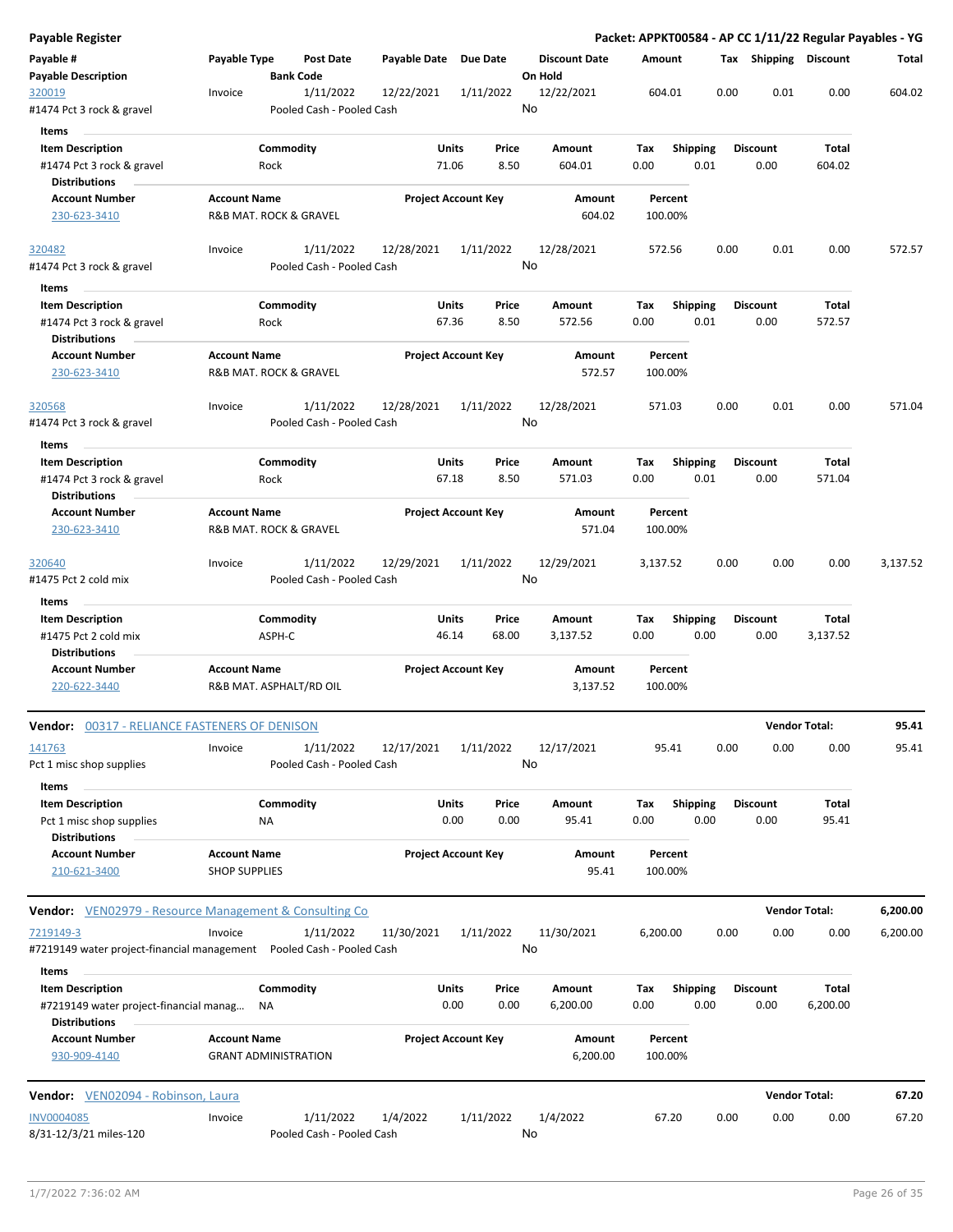| <b>Payable Register</b>                                        |                                                      |                                      |                       |                            |               |                                 |             |                         |      |                       | Packet: APPKT00584 - AP CC 1/11/22 Regular Payables - YG |          |
|----------------------------------------------------------------|------------------------------------------------------|--------------------------------------|-----------------------|----------------------------|---------------|---------------------------------|-------------|-------------------------|------|-----------------------|----------------------------------------------------------|----------|
| Payable #<br><b>Payable Description</b>                        | Payable Type                                         | <b>Post Date</b><br><b>Bank Code</b> | Payable Date Due Date |                            |               | <b>Discount Date</b><br>On Hold | Amount      |                         |      | Tax Shipping Discount |                                                          | Total    |
| Items                                                          |                                                      |                                      |                       |                            |               |                                 |             |                         |      |                       |                                                          |          |
| <b>Item Description</b>                                        | Commodity                                            |                                      |                       | Units                      | Price         | Amount                          | Tax         | <b>Shipping</b>         |      | <b>Discount</b>       | Total                                                    |          |
| 8/31-12/3/21 miles-120                                         | Mileage                                              |                                      | 120.00                |                            | 0.56          | 67.20                           | 0.00        | 0.00                    |      | 0.00                  | 67.20                                                    |          |
| <b>Distributions</b>                                           |                                                      |                                      |                       |                            |               |                                 |             |                         |      |                       |                                                          |          |
| <b>Account Number</b><br>100-403-4270                          | <b>Account Name</b><br>OUT OF COUNTY TRAVEL/TRAINING |                                      |                       | <b>Project Account Key</b> |               | Amount<br>67.20                 |             | Percent<br>100.00%      |      |                       |                                                          |          |
| <b>Vendor: 00349 - SANITATION SOLUTIONS, INC.</b>              |                                                      |                                      |                       |                            |               |                                 |             |                         |      |                       | <b>Vendor Total:</b>                                     | 2,644.03 |
| 4283838                                                        | Invoice                                              | 1/11/2022                            | 1/1/2022              | 1/22/2022                  |               | 1/1/2022                        | 2,644.03    |                         | 0.00 | 0.00                  | 0.00                                                     | 2,644.03 |
| #5200-50863 Courthouse trash Dec 2021                          |                                                      | Pooled Cash - Pooled Cash            |                       |                            | No            |                                 |             |                         |      |                       |                                                          |          |
| Items                                                          |                                                      |                                      |                       |                            |               |                                 |             |                         |      |                       |                                                          |          |
| <b>Item Description</b>                                        | Commodity                                            |                                      |                       | Units                      | Price         | Amount                          | Тах         | <b>Shipping</b>         |      | <b>Discount</b>       | Total                                                    |          |
| #5200-50863 Courthouse trash Dec 2021<br>Distributions         | NA.                                                  |                                      |                       | 0.00                       | 0.00          | 2,644.03                        | 0.00        | 0.00                    |      | 0.00                  | 2,644.03                                                 |          |
| <b>Account Number</b>                                          | <b>Account Name</b>                                  |                                      |                       | <b>Project Account Key</b> |               | Amount                          |             | Percent                 |      |                       |                                                          |          |
| 670-670-4430                                                   | <b>TRASH PICK UP</b>                                 |                                      |                       |                            |               | 2,644.03                        |             | 100.00%                 |      |                       |                                                          |          |
| <b>Vendor:</b> 00817 - SMITH, THOMAS SCOTT                     |                                                      |                                      |                       |                            |               |                                 |             |                         |      |                       | <b>Vendor Total:</b>                                     | 300.00   |
| INV0004113                                                     | Invoice                                              | 1/11/2022                            | 12/20/2021            | 1/11/2022                  |               | 12/20/2021                      | 300.00      |                         | 0.00 | 0.00                  | 0.00                                                     | 300.00   |
| 50550 Essary Co Ct@Law                                         |                                                      | Pooled Cash - Pooled Cash            |                       |                            | No            |                                 |             |                         |      |                       |                                                          |          |
| Items<br><b>Item Description</b>                               | Commodity                                            |                                      |                       | Units                      | Price         | Amount                          | Tax         | <b>Shipping</b>         |      | <b>Discount</b>       | Total                                                    |          |
| 50550 Essary Co Ct@Law<br><b>Distributions</b>                 | ΝA                                                   |                                      |                       | 0.00                       | 0.00          | 300.00                          | 0.00        | 0.00                    |      | 0.00                  | 300.00                                                   |          |
| <b>Account Number</b>                                          | <b>Account Name</b>                                  |                                      |                       | <b>Project Account Key</b> |               | Amount                          |             | Percent                 |      |                       |                                                          |          |
| 100-410-4240                                                   | <b>INDIGENT ATTORNEY FEES</b>                        |                                      |                       |                            |               | 300.00                          |             | 100.00%                 |      |                       |                                                          |          |
| Vendor: 00018 - SOUTHWEST FANNIN S.U.D.                        |                                                      |                                      |                       |                            |               |                                 |             |                         |      |                       | <b>Vendor Total:</b>                                     | 18.79    |
| <b>INV0004094</b>                                              | Invoice                                              | 1/11/2022                            | 12/20/2021            | 1/11/2022                  |               | 12/20/2021                      |             | 18.79                   | 0.00 | 0.00                  | 0.00                                                     | 18.79    |
| Pct 1 water 11/12-12/13/21                                     |                                                      | Pooled Cash - Pooled Cash            |                       |                            | No            |                                 |             |                         |      |                       |                                                          |          |
| Items                                                          |                                                      |                                      |                       |                            |               |                                 |             |                         |      |                       |                                                          |          |
| <b>Item Description</b>                                        | Commodity                                            |                                      |                       | Units                      | Price         | Amount                          | Tax         | Shipping                |      | <b>Discount</b>       | Total                                                    |          |
| Pct 1 water 11/12-12/13/21<br><b>Distributions</b>             | ΝA                                                   |                                      |                       | 0.00                       | 0.00          | 18.79                           | 0.00        | 0.00                    |      | 0.00                  | 18.79                                                    |          |
| Account Number<br>210-621-4420                                 | <b>Account Name</b><br>UTILITY WATER                 |                                      |                       | <b>Project Account Key</b> |               | Amount<br>18.79                 | 100.00%     | Percent                 |      |                       |                                                          |          |
| Vendor: 00520 - SUNBELT RENTALS, INC                           |                                                      |                                      |                       |                            |               |                                 |             |                         |      |                       | <b>Vendor Total:</b>                                     | 3,039.81 |
| 96597644-0037                                                  | Invoice                                              | 1/11/2022                            | 12/18/2021            | 1/11/2022                  |               | 12/18/2021                      | 3,039.81    |                         | 0.00 | 0.00                  | 0.00                                                     | 3,039.81 |
| Courthouse forklift rental Dec 2021                            |                                                      | Pooled Cash - Pooled Cash            |                       |                            | No            |                                 |             |                         |      |                       |                                                          |          |
| Items                                                          |                                                      |                                      |                       |                            |               |                                 |             |                         |      |                       |                                                          |          |
| <b>Item Description</b><br>Courthouse forklift rental Dec 2021 | Commodity<br>ΝA                                      |                                      |                       | Units<br>0.00              | Price<br>0.00 | Amount<br>3,039.81              | Tax<br>0.00 | <b>Shipping</b><br>0.00 |      | Discount<br>0.00      | Total<br>3,039.81                                        |          |
| <b>Distributions</b>                                           |                                                      |                                      |                       |                            |               |                                 |             |                         |      |                       |                                                          |          |
| <b>Account Number</b><br>670-670-1650                          | <b>Account Name</b><br><b>CONSTRUCTION</b>           |                                      |                       | <b>Project Account Key</b> |               | Amount<br>3,039.81              |             | Percent<br>100.00%      |      |                       |                                                          |          |
| <b>Vendor: 00202 - TEXAS ASSOCIATION OF COUNTIES</b>           |                                                      |                                      |                       |                            |               |                                 |             |                         |      |                       | <b>Vendor Total:</b>                                     | 217.00   |
| <b>INV0004088</b>                                              | Invoice                                              | 1/11/2022                            | 1/5/2022              | 1/11/2022                  |               | 1/5/2022                        | 175.00      |                         | 0.00 | 0.00                  | 0.00                                                     | 175.00   |
| 2022 CTAT dues- D Woodson                                      |                                                      | Pooled Cash - Pooled Cash            |                       |                            | No            |                                 |             |                         |      |                       |                                                          |          |
| Items                                                          |                                                      |                                      |                       |                            |               |                                 |             |                         |      |                       |                                                          |          |
| <b>Item Description</b>                                        | Commodity                                            |                                      |                       | Units                      | Price         | Amount                          | Tax         | <b>Shipping</b>         |      | <b>Discount</b>       | Total                                                    |          |
| 2022 CTAT dues- D Woodson                                      | NA                                                   |                                      |                       | 0.00                       | 0.00          | 175.00                          | 0.00        | 0.00                    |      | 0.00                  | 175.00                                                   |          |
| Distributions                                                  |                                                      |                                      |                       |                            |               |                                 |             |                         |      |                       |                                                          |          |
| <b>Account Number</b><br>100-497-4810                          | <b>Account Name</b><br><b>DUES</b>                   |                                      |                       | <b>Project Account Key</b> |               | Amount<br>175.00                |             | Percent<br>100.00%      |      |                       |                                                          |          |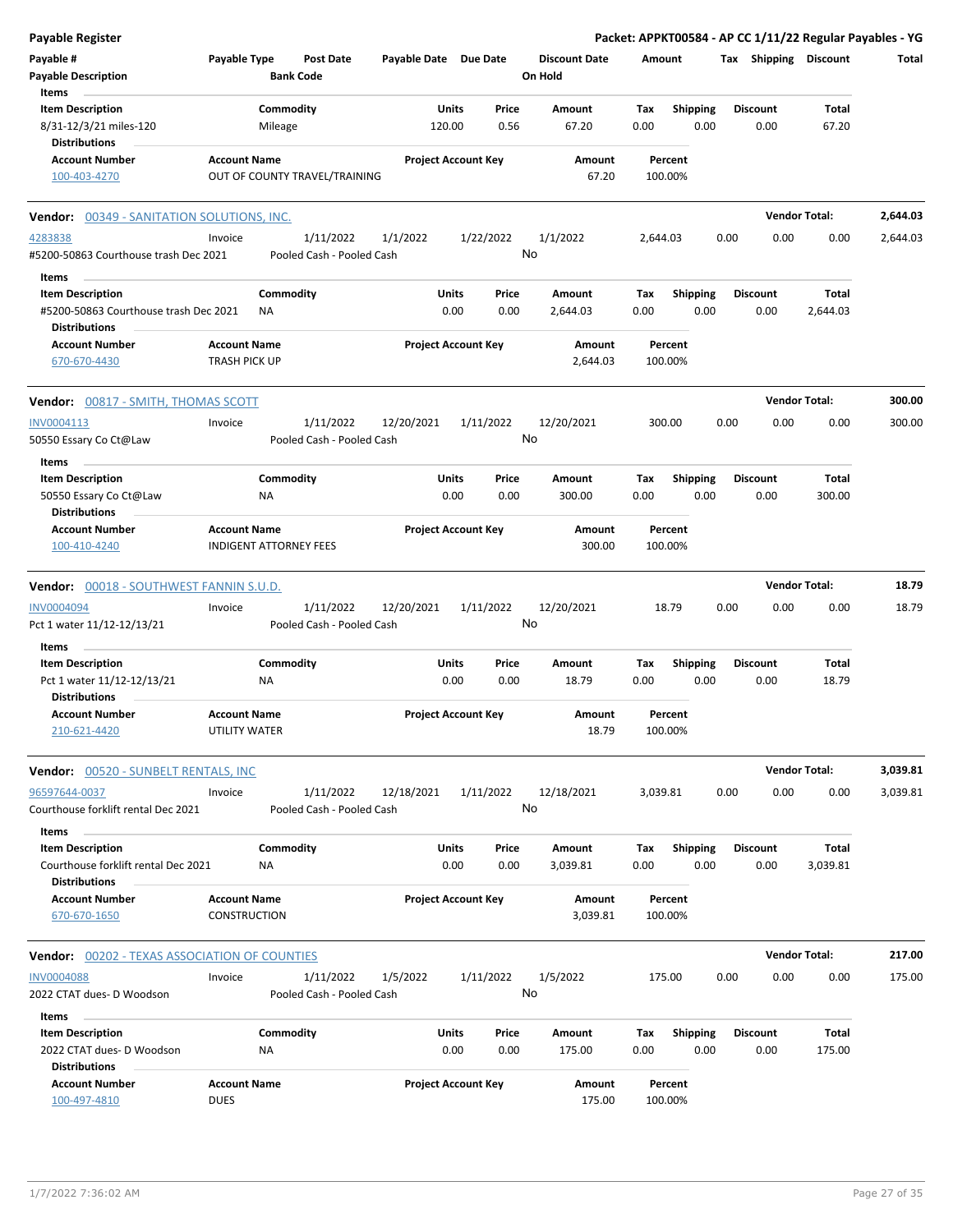| Payable Register                                                                                    |                                        |                           |                                        |                       |                            |         |                      |             |                         |      |                         | Packet: APPKT00584 - AP CC 1/11/22 Regular Payables - YG |          |
|-----------------------------------------------------------------------------------------------------|----------------------------------------|---------------------------|----------------------------------------|-----------------------|----------------------------|---------|----------------------|-------------|-------------------------|------|-------------------------|----------------------------------------------------------|----------|
| Payable #<br><b>Payable Description</b>                                                             | Payable Type                           | <b>Bank Code</b>          | Post Date                              | Payable Date Due Date |                            | On Hold | <b>Discount Date</b> | Amount      |                         |      | Tax Shipping Discount   |                                                          | Total    |
| NRDD-007503<br>Claim#LE20210326-1 Hoyas deductible                                                  | Invoice                                |                           | 1/11/2022<br>Pooled Cash - Pooled Cash | 12/17/2021            | 1/11/2022                  | No      | 12/17/2021           |             | 42.00                   | 0.00 | 0.00                    | 0.00                                                     | 42.00    |
| Items<br><b>Item Description</b><br>Claim#LE20210326-1 Hoyas deductible                             |                                        | Commodity<br>ΝA           |                                        | Units                 | Price<br>0.00<br>0.00      |         | Amount<br>42.00      | Tax<br>0.00 | <b>Shipping</b><br>0.00 |      | <b>Discount</b><br>0.00 | Total<br>42.00                                           |          |
| <b>Distributions</b><br><b>Account Number</b><br>100-409-3990                                       | <b>Account Name</b>                    | <b>CLAIMS SETTLEMENTS</b> |                                        |                       | <b>Project Account Key</b> |         | Amount<br>42.00      | 100.00%     | Percent                 |      |                         |                                                          |          |
| <b>Vendor:</b> 00265 - TEXHOMA LIMESTONE, INC.                                                      |                                        |                           |                                        |                       |                            |         |                      |             |                         |      |                         | <b>Vendor Total:</b>                                     | 5,209.20 |
| 8672<br>Pct 3 Rock & Gravel-hauling 12/20-25/21                                                     | Invoice                                |                           | 1/11/2022<br>Pooled Cash - Pooled Cash | 12/27/2021            | 1/11/2022                  | No      | 12/27/2021           | 2,338.13    |                         | 0.00 | 0.00                    | 0.00                                                     | 2,338.13 |
| Items<br><b>Item Description</b><br>Pct 3 Rock & Gravel-hauling 12/20-25/21<br><b>Distributions</b> |                                        | Commodity<br>Rock-H       |                                        | Units<br>183.96       | Price<br>12.71             |         | Amount<br>2,338.13   | Tax<br>0.00 | <b>Shipping</b><br>0.00 |      | <b>Discount</b><br>0.00 | Total<br>2,338.13                                        |          |
| <b>Account Number</b><br>230-623-3410                                                               | <b>Account Name</b>                    | R&B MAT. ROCK & GRAVEL    |                                        |                       | <b>Project Account Key</b> |         | Amount<br>2,338.13   | 100.00%     | Percent                 |      |                         |                                                          |          |
| 8675<br>Pct 4 Rock & Gravel - hauling 12/27-31/21<br>Items                                          | Invoice                                |                           | 1/11/2022<br>Pooled Cash - Pooled Cash | 1/4/2022              | 1/11/2022                  | No      | 1/4/2022             | 2,305.82    |                         | 0.00 | 0.00                    | 0.00                                                     | 2,305.82 |
| <b>Item Description</b><br>Pct 4 Rock & Gravel - hauling 12/27-31/21<br><b>Distributions</b>        |                                        | Commodity<br>Rock-H       |                                        | Units<br>205.51       | Price<br>11.22             |         | Amount<br>2,305.82   | Tax<br>0.00 | <b>Shipping</b><br>0.00 |      | <b>Discount</b><br>0.00 | Total<br>2,305.82                                        |          |
| <b>Account Number</b><br>240-624-3410                                                               | <b>Account Name</b>                    | R&B MAT. ROCK & GRAVEL    |                                        |                       | <b>Project Account Key</b> |         | Amount<br>2,305.82   | 100.00%     | Percent                 |      |                         |                                                          |          |
| 8676<br>Pct 3 Rock & Gravel-hauling 12/27-31/21                                                     | Invoice                                |                           | 1/11/2022<br>Pooled Cash - Pooled Cash | 1/4/2022              | 1/11/2022                  | No      | 1/4/2022             | 565.25      |                         | 0.00 | 0.00                    | 0.00                                                     | 565.25   |
| Items<br><b>Item Description</b><br>Pct 3 Rock & Gravel-hauling 12/27-31/21                         |                                        | Commodity<br>Rock-H       |                                        | Units<br>26.65        | Price<br>21.21             |         | Amount<br>565.25     | Tax<br>0.00 | <b>Shipping</b><br>0.00 |      | <b>Discount</b><br>0.00 | Total<br>565.25                                          |          |
| <b>Distributions</b><br><b>Account Number</b><br>230-623-3410                                       | <b>Account Name</b>                    | R&B MAT. ROCK & GRAVEL    |                                        |                       | <b>Project Account Key</b> |         | Amount<br>565.25     | 100.00%     | Percent                 |      |                         |                                                          |          |
| <b>Vendor:</b> VEN02981 - The University of TX Health Science Center at San Antonio                 |                                        |                           |                                        |                       |                            |         |                      |             |                         |      |                         | <b>Vendor Total:</b>                                     | 175.00   |
| 200<br>#505015 Proj ID 109031 Mathis case                                                           | Invoice                                |                           | 1/11/2022<br>Pooled Cash - Pooled Cash | 12/22/2021            | 1/11/2022                  | No      | 12/22/2021           | 175.00      |                         | 0.00 | 0.00                    | 0.00                                                     | 175.00   |
| Items<br><b>Item Description</b><br>#505015 Proj ID 109031 Mathis case<br><b>Distributions</b>      |                                        | Commodity<br>ΝA           |                                        | Units                 | Price<br>0.00<br>0.00      |         | Amount<br>175.00     | Tax<br>0.00 | <b>Shipping</b><br>0.00 |      | <b>Discount</b><br>0.00 | Total<br>175.00                                          |          |
| <b>Account Number</b><br>100-435-4391                                                               | <b>Account Name</b>                    | PROFESSIONAL SERVICES     |                                        |                       | <b>Project Account Key</b> |         | Amount<br>175.00     | 100.00%     | Percent                 |      |                         |                                                          |          |
| <b>Vendor:</b> 00498 - TOWN OF WINDOM                                                               |                                        |                           |                                        |                       |                            |         |                      |             |                         |      |                         | <b>Vendor Total:</b>                                     | 30.00    |
| <b>INV0004093</b><br>Windom late fee 11/15-12/15/21                                                 | Invoice                                |                           | 1/11/2022<br>Pooled Cash - Pooled Cash | 1/4/2022              | 1/11/2022                  | No      | 1/4/2022             |             | 30.00                   | 0.00 | 0.00                    | 0.00                                                     | 30.00    |
| Items<br><b>Item Description</b><br>Windom late fee 11/15-12/15/21<br><b>Distributions</b>          |                                        | Commodity<br>ΝA           |                                        | <b>Units</b>          | Price<br>0.00<br>0.00      |         | Amount<br>30.00      | Tax<br>0.00 | <b>Shipping</b><br>0.00 |      | <b>Discount</b><br>0.00 | Total<br>30.00                                           |          |
| <b>Account Number</b><br>100-515-4420                                                               | <b>Account Name</b><br>UTILITIES WATER |                           |                                        |                       | <b>Project Account Key</b> |         | Amount<br>30.00      | 100.00%     | Percent                 |      |                         |                                                          |          |

**Vendor:** 00578 - TRIANGLE PLASTERING, LTD **Vendor Total: 16,295.82**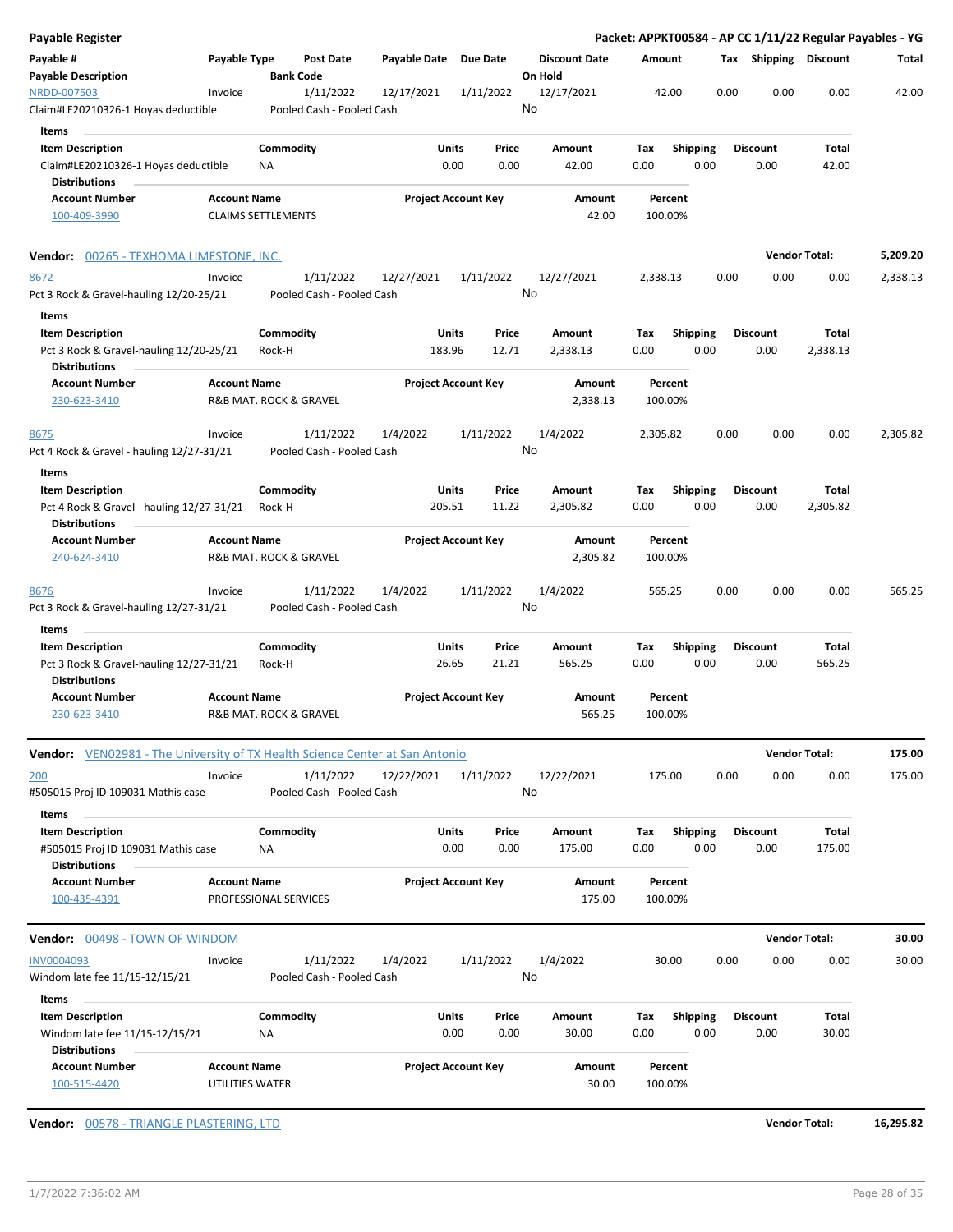| <b>Payable Register</b>                                                    |                                            |                                        |                       |                            |                                 |                    |                         |      |                         |                       | Packet: APPKT00584 - AP CC 1/11/22 Regular Payables - YG |
|----------------------------------------------------------------------------|--------------------------------------------|----------------------------------------|-----------------------|----------------------------|---------------------------------|--------------------|-------------------------|------|-------------------------|-----------------------|----------------------------------------------------------|
| Payable #<br><b>Payable Description</b>                                    | Payable Type                               | <b>Post Date</b><br><b>Bank Code</b>   | Payable Date Due Date |                            | <b>Discount Date</b><br>On Hold | Amount             |                         |      |                         | Tax Shipping Discount | Total                                                    |
| 44533<br>Courthouse construction                                           | Invoice                                    | 1/11/2022<br>Pooled Cash - Pooled Cash | 12/31/2021            | 1/11/2022                  | 12/31/2021<br>No                | 16,295.82          |                         | 0.00 | 0.00                    | 0.00                  | 16,295.82                                                |
| Items                                                                      |                                            |                                        |                       |                            |                                 |                    |                         |      |                         |                       |                                                          |
| <b>Item Description</b><br>Courthouse construction<br><b>Distributions</b> |                                            | Commodity<br><b>NA</b>                 | <b>Units</b>          | Price<br>0.00<br>0.00      | Amount<br>16,295.82             | Tax<br>0.00        | <b>Shipping</b><br>0.00 |      | <b>Discount</b><br>0.00 | Total<br>16,295.82    |                                                          |
| <b>Account Number</b><br>670-670-1650                                      | <b>Account Name</b><br><b>CONSTRUCTION</b> |                                        |                       | <b>Project Account Key</b> | Amount<br>16,295.82             | Percent<br>100.00% |                         |      |                         |                       |                                                          |
| <b>Vendor: 00167 - TRI-COUNTY GLASS</b>                                    |                                            |                                        |                       |                            |                                 |                    |                         |      |                         | <b>Vendor Total:</b>  | 239.00                                                   |
|                                                                            |                                            |                                        |                       |                            |                                 |                    |                         |      |                         |                       |                                                          |
| 42107<br>Pct 4 green lam.                                                  | Invoice                                    | 1/11/2022<br>Pooled Cash - Pooled Cash | 12/22/2021            | 1/11/2022                  | 12/22/2021<br>No                | 239.00             |                         | 0.00 | 0.00                    | 0.00                  | 239.00                                                   |
| Items                                                                      |                                            |                                        |                       |                            |                                 |                    |                         |      |                         |                       |                                                          |
| <b>Item Description</b><br>Pct 4 green lam.<br><b>Distributions</b>        |                                            | Commodity<br>ΝA                        | Units                 | Price<br>0.00<br>0.00      | Amount<br>239.00                | Tax<br>0.00        | <b>Shipping</b><br>0.00 |      | <b>Discount</b><br>0.00 | Total<br>239.00       |                                                          |
| <b>Account Number</b><br>240-624-4580                                      | <b>Account Name</b>                        | <b>R&amp;M MACHINERY PARTS</b>         |                       | <b>Project Account Key</b> | Amount<br>239.00                | Percent<br>100.00% |                         |      |                         |                       |                                                          |
| Vendor: 00539 - U.S. BANK CORPORATE TRUST                                  |                                            |                                        |                       |                            |                                 |                    |                         |      |                         | <b>Vendor Total:</b>  | 181,988.18                                               |
| FAN201003FCMJ-12-2021<br>Dec 2021 Main Jail housing                        | Invoice                                    | 1/11/2022<br>Pooled Cash - Pooled Cash | 1/4/2022              | 1/11/2022                  | 1/4/2022<br>No                  | 65,413.72          |                         | 0.00 | 0.00                    | 0.00                  | 65,413.72                                                |
| Items                                                                      |                                            |                                        |                       |                            |                                 |                    |                         |      |                         |                       |                                                          |
| <b>Item Description</b>                                                    |                                            | Commodity                              | Units                 | Price                      | Amount                          | Tax                | <b>Shipping</b>         |      | <b>Discount</b>         | Total                 |                                                          |
| Dec 2021 Main Jail housing<br><b>Distributions</b>                         |                                            | Goods                                  | 15.00                 | 25.00                      | 375.00                          | 0.00               | 0.00                    |      | 0.00                    | 375.00                |                                                          |
| <b>Account Number</b><br>100-565-3800                                      | <b>Account Name</b>                        | PRISONER HOUSING                       |                       | <b>Project Account Key</b> | Amount<br>375.00                | Percent<br>100.00% |                         |      |                         |                       |                                                          |
| Items                                                                      |                                            |                                        |                       |                            |                                 |                    |                         |      |                         |                       |                                                          |
| <b>Item Description</b>                                                    |                                            | Commodity                              | Units                 | Price                      | Amount                          | Tax                | <b>Shipping</b>         |      | <b>Discount</b>         | Total                 |                                                          |
| Dec 2021 Main Jail housing<br>Distributions                                |                                            | Goods                                  | 1,208.00              | 53.84                      | 65,038.72                       | 0.00               | 0.00                    |      | 0.00                    | 65,038.72             |                                                          |
| <b>Account Number</b><br>100-565-3800                                      | <b>Account Name</b>                        | PRISONER HOUSING                       |                       | <b>Project Account Key</b> | Amount<br>65,038.72             | Percent<br>100.00% |                         |      |                         |                       |                                                          |
| FAN201004FCSA-12-2021<br>Dec 2021 S Annex housing                          | Invoice                                    | 1/11/2022<br>Pooled Cash - Pooled Cash | 1/4/2022              | 1/11/2022                  | 1/4/2022<br>No                  | 116.319.40         |                         | 0.00 | 0.00                    | $0.00\,$              | 116,319.40                                               |
| Items                                                                      |                                            |                                        |                       |                            |                                 |                    |                         |      |                         |                       |                                                          |
| <b>Item Description</b><br>Dec 2021 S Annex housing                        |                                            | Commodity<br>Goods                     | Units                 | Price<br>1.00<br>25.00     | Amount<br>25.00                 | Tax<br>0.00        | <b>Shipping</b><br>0.00 |      | <b>Discount</b><br>0.00 | Total<br>25.00        |                                                          |
| <b>Distributions</b><br><b>Account Number</b><br>100-565-3800              | <b>Account Name</b>                        | PRISONER HOUSING                       |                       | <b>Project Account Key</b> | Amount<br>25.00                 | Percent<br>100.00% |                         |      |                         |                       |                                                          |
| Items                                                                      |                                            |                                        |                       |                            |                                 |                    |                         |      |                         |                       |                                                          |
| <b>Item Description</b>                                                    |                                            | Commodity                              | <b>Units</b>          | Price                      | Amount                          | Tax                | <b>Shipping</b>         |      | <b>Discount</b>         | <b>Total</b>          |                                                          |
| Dec 2021 S Annex housing<br><b>Distributions</b>                           |                                            | Goods                                  | 2,160.00              | 53.84                      | 116,294.40                      | 0.00               | 0.00                    |      | 0.00                    | 116,294.40            |                                                          |
| <b>Account Number</b>                                                      | <b>Account Name</b>                        |                                        |                       | <b>Project Account Key</b> | Amount                          | Percent            |                         |      |                         |                       |                                                          |
| 100-565-3800                                                               |                                            | PRISONER HOUSING                       |                       |                            | 116,294.40                      | 100.00%            |                         |      |                         |                       |                                                          |
| FAN211214FCMT<br>Dec 2021 Medical transport                                | Invoice                                    | 1/11/2022<br>Pooled Cash - Pooled Cash | 1/5/2022              | 1/11/2022                  | 1/5/2022<br>No                  | 112.56             |                         | 0.00 | 0.00                    | 0.00                  | 112.56                                                   |
| Items                                                                      |                                            |                                        |                       |                            |                                 |                    |                         |      |                         |                       |                                                          |
| <b>Item Description</b>                                                    |                                            | Commodity                              | Units                 | Price                      | Amount                          | Tax                | <b>Shipping</b>         |      | <b>Discount</b>         | Total                 |                                                          |
| Dec 2021 Medical transport<br><b>Distributions</b>                         |                                            | Mileage                                | 201.00                | 0.56                       | 112.56                          | 0.00               | 0.00                    |      | 0.00                    | 112.56                |                                                          |
| <b>Account Number</b><br>100-565-4000                                      | <b>Account Name</b>                        | PRISONER TRANSPORT/GUARD               |                       | <b>Project Account Key</b> | Amount<br>112.56                | 100.00%            | Percent                 |      |                         |                       |                                                          |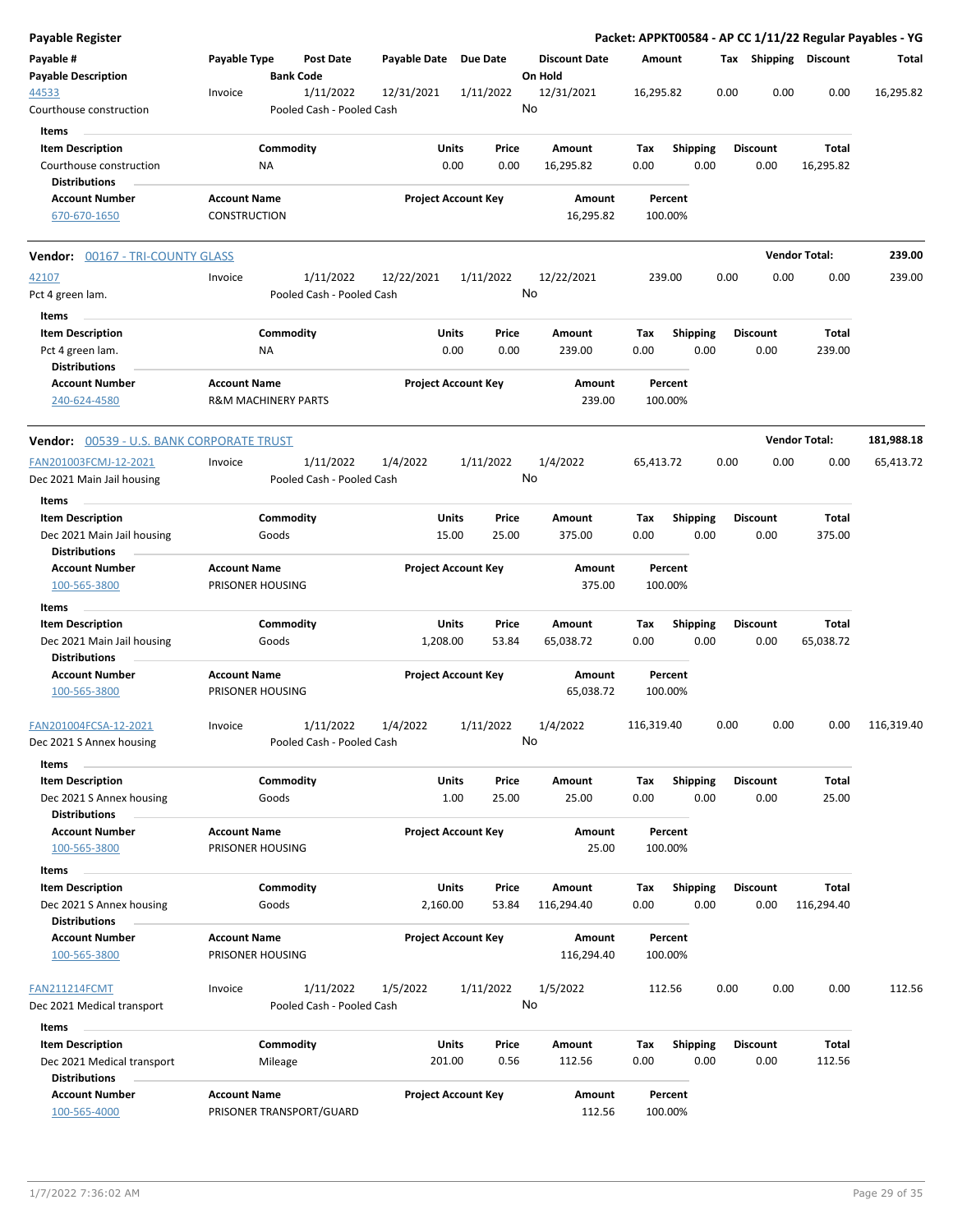| <b>Payable Register</b>                                                              |                                            |                 |                                        |                       |               |                            |         |                           |             |                             |                         |      |                         |                       | Packet: APPKT00584 - AP CC 1/11/22 Regular Payables - YG |
|--------------------------------------------------------------------------------------|--------------------------------------------|-----------------|----------------------------------------|-----------------------|---------------|----------------------------|---------|---------------------------|-------------|-----------------------------|-------------------------|------|-------------------------|-----------------------|----------------------------------------------------------|
| Payable #<br><b>Payable Description</b>                                              | Payable Type                               |                 | Post Date<br><b>Bank Code</b>          | Payable Date Due Date |               |                            | On Hold | <b>Discount Date</b>      | Amount      |                             |                         |      |                         | Tax Shipping Discount | Total                                                    |
| <b>FAN211215FCGT</b><br>Dec 2021 guard hours                                         | Invoice                                    |                 | 1/11/2022<br>Pooled Cash - Pooled Cash | 1/5/2022              |               | 1/11/2022                  | No      | 1/5/2022                  |             | 142.50                      |                         | 0.00 | 0.00                    | 0.00                  | 142.50                                                   |
| Items                                                                                |                                            |                 |                                        |                       |               |                            |         |                           |             |                             |                         |      |                         |                       |                                                          |
| <b>Item Description</b>                                                              |                                            | Commodity       |                                        |                       | Units         | Price                      |         | Amount                    | Tax         |                             | Shipping                |      | <b>Discount</b>         | Total                 |                                                          |
| Dec 2021 guard hours<br><b>Distributions</b>                                         |                                            | Goods           |                                        |                       | 9.50          | 15.00                      |         | 142.50                    | 0.00        |                             | 0.00                    |      | 0.00                    | 142.50                |                                                          |
| <b>Account Number</b><br>100-565-4000                                                | <b>Account Name</b>                        |                 | PRISONER TRANSPORT/GUARD               |                       |               | <b>Project Account Key</b> |         | Amount<br>142.50          |             | Percent<br>100.00%          |                         |      |                         |                       |                                                          |
| Vendor: 00521 - UPRIGHT INDUSTRIAL GROUP, INC                                        |                                            |                 |                                        |                       |               |                            |         |                           |             |                             |                         |      |                         | <b>Vendor Total:</b>  | 1,000.00                                                 |
| 4079                                                                                 | Invoice                                    |                 | 1/11/2022                              | 12/23/2021            |               | 1/22/2022                  |         | 12/23/2021                | 1,000.00    |                             |                         | 0.00 | 0.00                    | 0.00                  | 1,000.00                                                 |
| Scaffolding rental 11/26-12/23/21<br>Items                                           |                                            |                 | Pooled Cash - Pooled Cash              |                       |               |                            | No      |                           |             |                             |                         |      |                         |                       |                                                          |
| <b>Item Description</b><br>Scaffolding rental 11/26-12/23/21<br><b>Distributions</b> |                                            | Commodity<br>ΝA |                                        |                       | Units<br>0.00 | Price<br>0.00              |         | Amount<br>1,000.00        | Tax<br>0.00 |                             | <b>Shipping</b><br>0.00 |      | <b>Discount</b><br>0.00 | Total<br>1,000.00     |                                                          |
| <b>Account Number</b><br>670-670-1650                                                | <b>Account Name</b><br><b>CONSTRUCTION</b> |                 |                                        |                       |               | <b>Project Account Key</b> |         | Amount<br>1,000.00        |             | Percent<br>100.00%          |                         |      |                         |                       |                                                          |
| <b>Vendor:</b> VEN02208 - Vaden's Acoustics & Drywall, Inc                           |                                            |                 |                                        |                       |               |                            |         |                           |             |                             |                         |      |                         | <b>Vendor Total:</b>  | 107,176.51                                               |
| <u>و</u>                                                                             | Invoice                                    |                 | 1/11/2022                              | 11/20/2021            |               | 1/11/2022                  |         | 11/20/2021                | 107,176.51  |                             |                         | 0.00 | 0.00                    | 0.00                  | 107,176.51                                               |
| Courthouse construction<br>Items                                                     |                                            |                 | Pooled Cash - Pooled Cash              |                       |               |                            | No      |                           |             |                             |                         |      |                         |                       |                                                          |
| <b>Item Description</b>                                                              |                                            | Commodity       |                                        |                       | Units         | Price                      |         | Amount                    | Tax         |                             | <b>Shipping</b>         |      | <b>Discount</b>         | Total                 |                                                          |
| Courthouse construction<br><b>Distributions</b>                                      |                                            | ΝA              |                                        |                       | 0.00          | 0.00                       |         | 107,176.51                | 0.00        |                             | 0.00                    |      | 0.00                    | 107,176.51            |                                                          |
| <b>Account Number</b><br>670-670-1650                                                | <b>Account Name</b><br><b>CONSTRUCTION</b> |                 |                                        |                       |               | <b>Project Account Key</b> |         | Amount<br>107,176.51      |             | Percent<br>100.00%          |                         |      |                         |                       |                                                          |
| <b>Vendor:</b> VEN02554 - Waypoint Construction Services LLC                         |                                            |                 |                                        |                       |               |                            |         |                           |             |                             |                         |      |                         | <b>Vendor Total:</b>  | 24,656.31                                                |
| <u>5</u><br>Courthouse construction                                                  | Invoice                                    |                 | 1/11/2022<br>Pooled Cash - Pooled Cash | 12/31/2021            |               | 1/11/2022                  | No      | 12/31/2021                | 24,656.31   |                             |                         | 0.00 | 0.00                    | 0.00                  | 24,656.31                                                |
| Items<br><b>Item Description</b>                                                     |                                            | Commodity       |                                        |                       | Units         | Price                      |         | Amount                    | Tax         |                             | <b>Shipping</b>         |      | <b>Discount</b>         | Total                 |                                                          |
| Courthouse construction<br><b>Distributions</b>                                      |                                            | <b>NA</b>       |                                        |                       | 0.00          | 0.00                       |         | 24,656.31                 | 0.00        |                             | 0.00                    |      | 0.00                    | 24,656.31             |                                                          |
| <b>Account Number</b><br>670-670-1650                                                | <b>Account Name</b><br>CONSTRUCTION        |                 |                                        |                       |               | <b>Project Account Key</b> |         | Amount<br>24,656.31       |             | Percent<br>100.00%          |                         |      |                         |                       |                                                          |
| Vendor: 00104 - WEX BANK                                                             |                                            |                 |                                        |                       |               |                            |         |                           |             |                             |                         |      |                         | <b>Vendor Total:</b>  | 274.64                                                   |
| 77326712                                                                             | Invoice                                    |                 | 1/11/2022                              | 12/31/2021            |               | 1/11/2022                  |         | 12/31/2021                |             | 274.64                      |                         | 0.00 | 0.00                    | 0.00                  | 274.64                                                   |
| Dec 2021 Sheriff gas                                                                 |                                            |                 | Pooled Cash - Pooled Cash              |                       |               |                            | No      |                           |             |                             |                         |      |                         |                       |                                                          |
| Items<br><b>Item Description</b>                                                     |                                            | Commodity       |                                        |                       | Units         | Price                      |         | Amount                    | Tax         |                             | <b>Shipping</b>         |      | <b>Discount</b>         | Total                 |                                                          |
| Dec 2021 Sheriff gas<br><b>Distributions</b>                                         |                                            | NA              |                                        |                       | 0.00          | 0.00                       |         | 274.64                    | 0.00        |                             | 0.00                    |      | 0.00                    | 274.64                |                                                          |
| <b>Account Number</b><br>100-560-4280<br>100-553-3300                                | <b>Account Name</b><br>PRISONER TRANSPORT  |                 | AUTO EXPENSE-GAS AND OIL               |                       |               | <b>Project Account Key</b> |         | Amount<br>194.80<br>79.84 |             | Percent<br>70.93%<br>29.07% |                         |      |                         |                       |                                                          |
| <b>Vendor:</b> 00447 - WHITE SHED WATER SUPPLY CORP.                                 |                                            |                 |                                        |                       |               |                            |         |                           |             |                             |                         |      |                         | <b>Vendor Total:</b>  | 25.32                                                    |
| <b>INV0004105</b><br>Lake Fannin 11/22-12/21/21                                      | Invoice                                    |                 | 1/11/2022<br>Pooled Cash - Pooled Cash | 12/23/2021            |               | 1/15/2022                  | No      | 12/23/2021                |             | 25.32                       |                         | 0.00 | 0.00                    | 0.00                  | 25.32                                                    |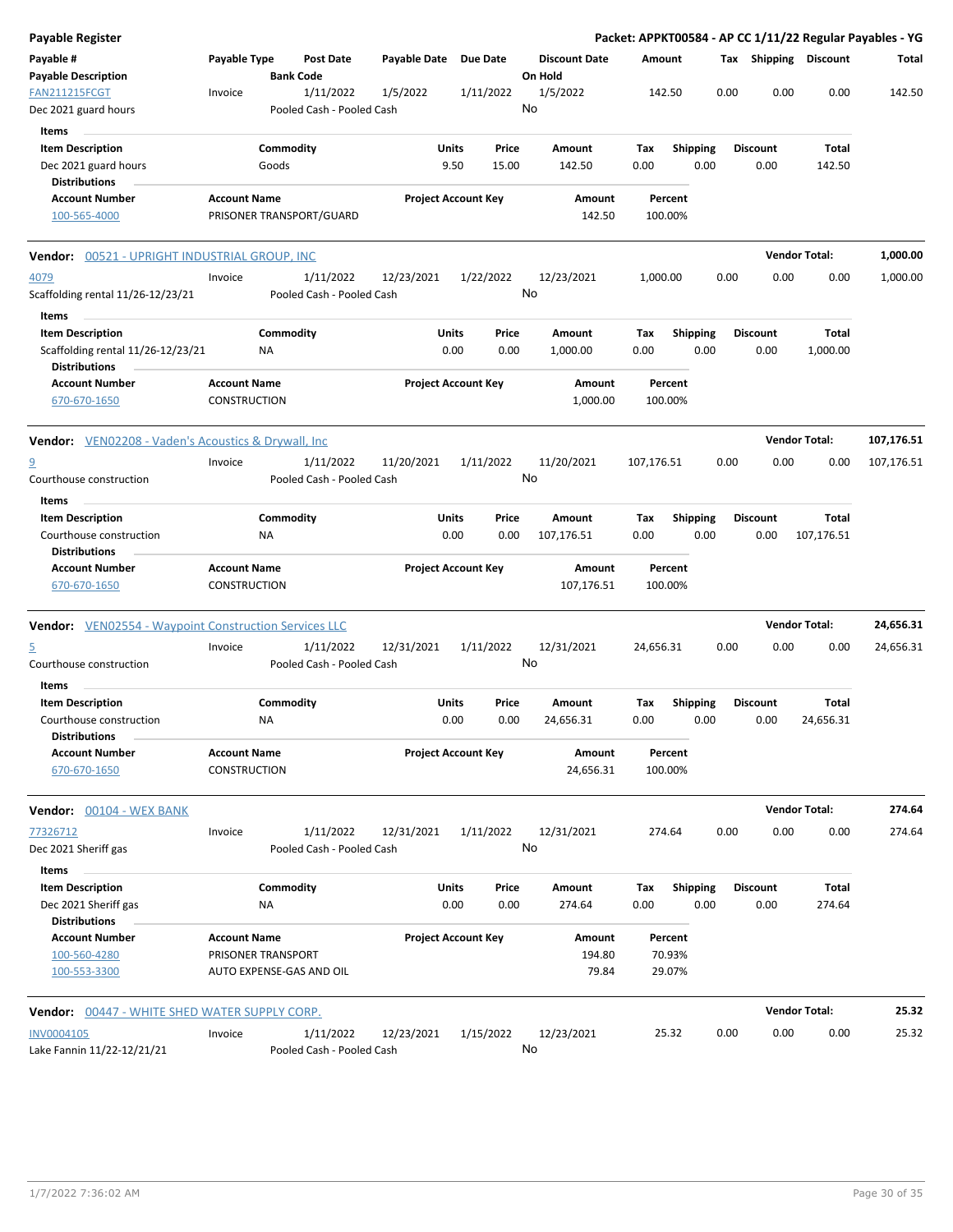| Payable Register                                                                  |                                              |                                        |                       |                            |                 |                                 |             |                         |      |                         | Packet: APPKT00584 - AP CC 1/11/22 Regular Payables - YG |          |
|-----------------------------------------------------------------------------------|----------------------------------------------|----------------------------------------|-----------------------|----------------------------|-----------------|---------------------------------|-------------|-------------------------|------|-------------------------|----------------------------------------------------------|----------|
| Payable #<br><b>Payable Description</b>                                           | Payable Type                                 | Post Date<br><b>Bank Code</b>          | Payable Date Due Date |                            |                 | <b>Discount Date</b><br>On Hold |             | Amount                  |      | Tax Shipping Discount   |                                                          | Total    |
| Items<br><b>Item Description</b>                                                  |                                              | Commodity                              |                       | <b>Units</b>               | Price           | Amount                          | Tax         | Shipping                |      | <b>Discount</b>         | <b>Total</b>                                             |          |
| Lake Fannin 11/22-12/21/21<br><b>Distributions</b>                                | ΝA                                           |                                        |                       | 0.00                       | 0.00            | 25.32                           | 0.00        | 0.00                    |      | 0.00                    | 25.32                                                    |          |
| <b>Account Number</b><br>850-520-4420                                             | <b>Account Name</b><br>UTILITIES WATER       |                                        |                       | <b>Project Account Key</b> |                 | Amount<br>25.32                 |             | Percent<br>100.00%      |      |                         |                                                          |          |
| Vendor: VEN02978 - Wichita County                                                 |                                              |                                        |                       |                            |                 |                                 |             |                         |      |                         | <b>Vendor Total:</b>                                     | 1,598.00 |
| <b>INV0004082</b>                                                                 | Invoice                                      | 1/11/2022                              | 12/8/2021             |                            | 1/11/2022       | 12/8/2021                       |             | 516.00                  | 0.00 | 0.00                    | 0.00                                                     | 516.00   |
| CC-MH2021-0576 Polk court fees                                                    |                                              | Pooled Cash - Pooled Cash              |                       |                            | <b>No</b>       |                                 |             |                         |      |                         |                                                          |          |
| <b>Items</b><br><b>Item Description</b>                                           |                                              | Commodity                              |                       | Units                      | Price           | Amount                          | Tax         | <b>Shipping</b>         |      | <b>Discount</b>         | Total                                                    |          |
| CC-MH2021-0576 Polk court fees<br><b>Distributions</b>                            | <b>NA</b>                                    |                                        |                       | 0.00                       | 0.00            | 516.00                          | 0.00        | 0.00                    |      | 0.00                    | 516.00                                                   |          |
| <b>Account Number</b>                                                             | <b>Account Name</b>                          |                                        |                       | <b>Project Account Key</b> |                 | Amount                          |             | Percent                 |      |                         |                                                          |          |
| 100-410-4250                                                                      | PROFESSIONAL SERVICES                        |                                        |                       |                            |                 | 516.00                          |             | 100.00%                 |      |                         |                                                          |          |
| <b>INV0004083</b><br>CC-MH2021-0563 Polk court fees                               | Invoice                                      | 1/11/2022<br>Pooled Cash - Pooled Cash | 12/8/2021             |                            | 1/11/2022<br>No | 12/8/2021                       |             | 566.00                  | 0.00 | 0.00                    | 0.00                                                     | 566.00   |
| Items                                                                             |                                              |                                        |                       |                            |                 |                                 |             |                         |      |                         |                                                          |          |
| <b>Item Description</b><br>CC-MH2021-0563 Polk court fees<br><b>Distributions</b> | <b>NA</b>                                    | Commodity                              |                       | Units<br>0.00              | Price<br>0.00   | Amount<br>566.00                | Tax<br>0.00 | <b>Shipping</b><br>0.00 |      | <b>Discount</b><br>0.00 | Total<br>566.00                                          |          |
| <b>Account Number</b><br>100-410-4250                                             | <b>Account Name</b><br>PROFESSIONAL SERVICES |                                        |                       | <b>Project Account Key</b> |                 | Amount<br>566.00                |             | Percent<br>100.00%      |      |                         |                                                          |          |
| <b>INV0004084</b>                                                                 | Invoice                                      | 1/11/2022                              | 12/22/2021            |                            | 1/11/2022       | 12/22/2021                      |             | 516.00                  | 0.00 | 0.00                    | 0.00                                                     | 516.00   |
| CC-MH2021-0616 Polk court fees                                                    |                                              | Pooled Cash - Pooled Cash              |                       |                            | No              |                                 |             |                         |      |                         |                                                          |          |
| Items                                                                             |                                              |                                        |                       |                            |                 |                                 |             |                         |      |                         |                                                          |          |
| <b>Item Description</b>                                                           |                                              | Commodity                              |                       | <b>Units</b>               | Price           | Amount                          | Tax         | <b>Shipping</b>         |      | <b>Discount</b>         | <b>Total</b>                                             |          |
| CC-MH2021-0616 Polk court fees<br><b>Distributions</b>                            | ΝA                                           |                                        |                       | 0.00                       | 0.00            | 516.00                          | 0.00        | 0.00                    |      | 0.00                    | 516.00                                                   |          |
| <b>Account Number</b>                                                             | <b>Account Name</b>                          |                                        |                       | <b>Project Account Key</b> |                 | Amount                          |             | Percent                 |      |                         |                                                          |          |
| 100-410-4250                                                                      | PROFESSIONAL SERVICES                        |                                        |                       |                            |                 | 516.00                          |             | 100.00%                 |      |                         |                                                          |          |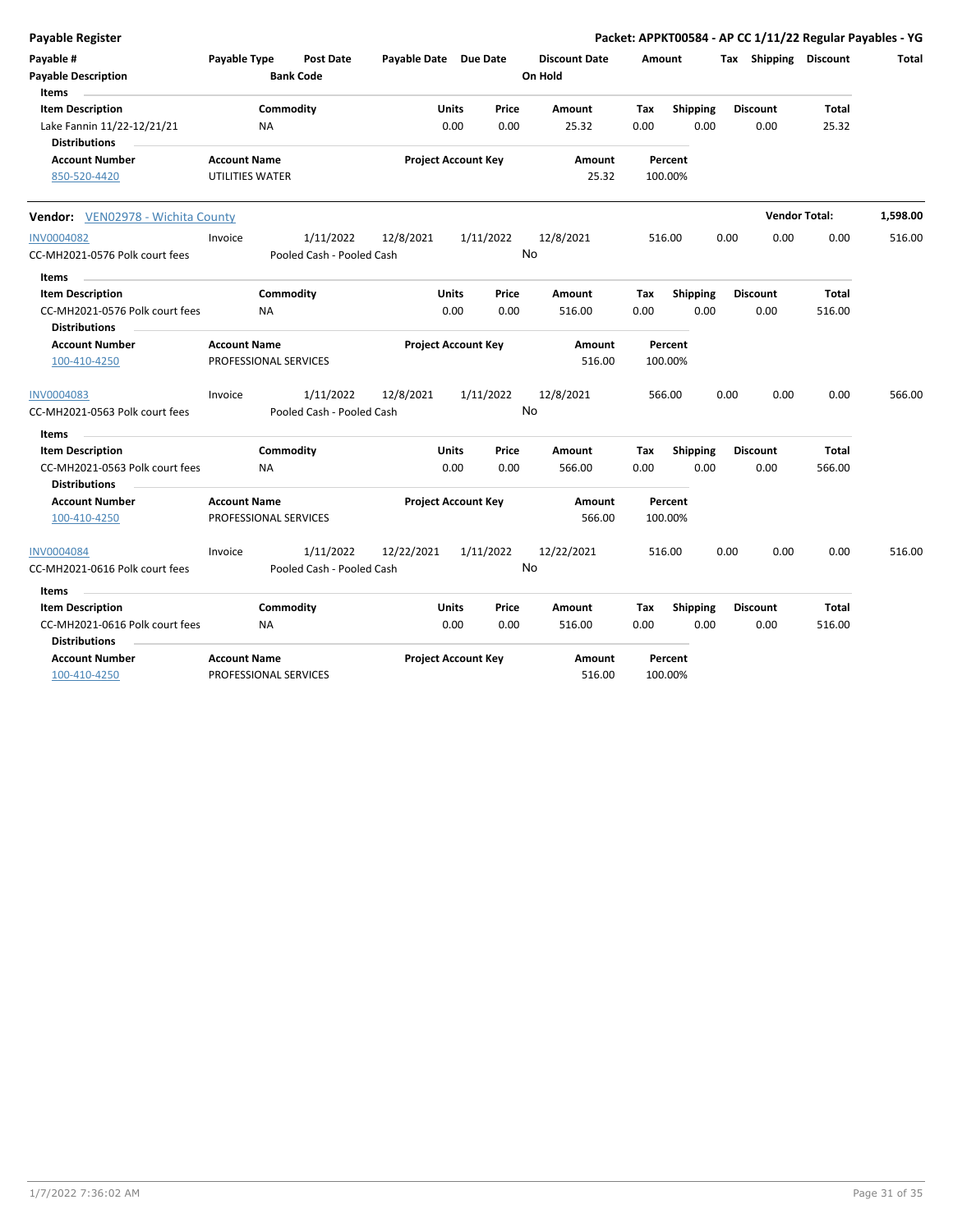## Payable Summary

| Type        | Count               | Gross      | Tax  | <b>Shipping</b> | <b>Discount</b> | Total      | <b>Manual Payment</b> | <b>Balance</b> |
|-------------|---------------------|------------|------|-----------------|-----------------|------------|-----------------------|----------------|
| Credit Memo |                     | $-448.20$  | 0.00 | 0.00            | 0.00            | $-448.20$  | 0.00                  | $-448.20$      |
| Invoice     | 176                 | 768.772.68 | 0.00 | 0.07            | 0.00            | 768.772.75 | 0.00                  | 768.772.75     |
|             | <b>Grand Total:</b> | 768.324.48 | 0.00 | 0.07            | 0.00            | 768,324.55 | 0.00                  | 768.324.55     |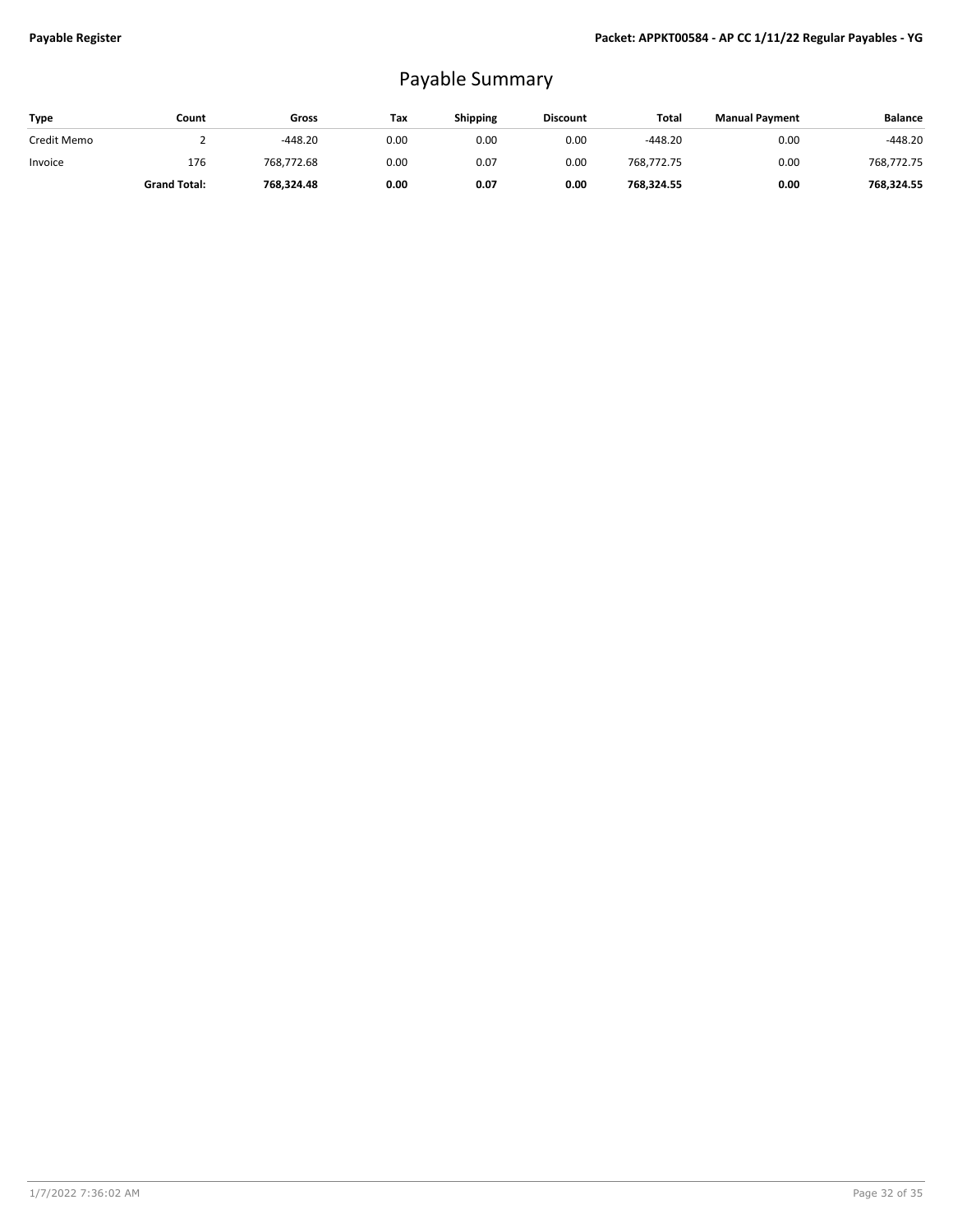### **Account Summary**

| Account                      | Name                             |        | Amount       |
|------------------------------|----------------------------------|--------|--------------|
| 100-403-4270                 | OUT OF COUNTY TRAVEL/TRAINING    |        | 67.20        |
| 100-409-3990                 | <b>CLAIMS SETTLEMENTS</b>        |        | 42.00        |
| 100-410-4240                 | <b>INDIGENT ATTORNEY FEES</b>    |        | 600.00       |
| 100-410-4250                 | PROFESSIONAL SERVICES            |        | 1,598.00     |
| 100-425-4660                 | <b>AUTOPSIES</b>                 |        | 375.00       |
| 100-435-4391                 | PROFESSIONAL SERVICES            |        | 175.00       |
| 100-456-4210                 | <b>INTERNET</b>                  |        | 81.95        |
| 100-475-3150                 | <b>COPIER EXPENSE</b>            |        | 4.90         |
| 100-475-5910                 | <b>ONLINE RESEARCH</b>           |        | 384.00       |
| <u>100-497-4810</u>          | <b>DUES</b>                      |        | 175.00       |
| 100-499-3150                 | <b>COPIER EXPENSE</b>            |        | 6.18         |
| 100-510-3110                 | <b>POSTAGE</b>                   |        | 165.26       |
| 100-510-3150                 | <b>COPIER RENTAL</b>             |        | 185.68       |
| 100-510-4420                 | UTILITIES WATER                  |        | 12.32        |
| <u>100-511-4410</u>          | UTILITIES GAS                    |        | 100.44       |
| 100-511-4420                 | UTILITIES WATER                  |        | 149.23       |
| 100-511-4430                 | <b>TRASH PICK-UP SERVICE</b>     |        | 43.78        |
| <u>100-513-3110</u>          | <b>POSTAGE</b>                   |        | 77.75        |
| 100-513-3150                 | <b>COPIER RENTAL</b>             |        | 10.87        |
| <u>100-513-4420</u>          | UTILITIES WATER                  |        | 124.61       |
| 100-513-4430                 | <b>TRASH PICKUP SERVICE</b>      |        | 87.56        |
| 100-513-4500                 | <b>R&amp;M BUILDING</b>          |        | 32.70        |
|                              | <b>INTERNET</b>                  |        | 46.95        |
| 100-515-4210                 |                                  |        | 185.30       |
| 100-515-4410                 | UTILITIES GAS<br>UTILITIES WATER |        | 30.00        |
| 100-515-4420<br>100-516-4420 | UTILITIES WATER                  |        | 63.07        |
| 100-518-4400                 | UTILITIES ELECTRICITY            |        | 192.72       |
| <u>100-518-4410</u>          | UTILITIES GAS                    |        | 310.72       |
| 100-518-4420                 | UTILITIES WATER                  |        | 310.02       |
| 100-518-4430                 | <b>TRASH PICKUP SERVICE</b>      |        | 184.26       |
| <u>100-518-4501</u>          | PEST CONTROL                     |        | 590.00       |
| 100-518-4700                 | OFFICE SPACE LEASE               |        | 2,350.00     |
| 100-553-3300                 | AUTO EXPENSE-GAS AND OIL         |        | 79.84        |
| 100-560-3300                 | AUTO EXPENSE GAS & OIL           |        | 7,036.75     |
| 100-560-4280                 | PRISONER TRANSPORT               |        | 242.80       |
| 100-560-4420                 | UTILITIES WATER                  |        | 362.58       |
| 100-560-4430                 | SHERIFF TRASH PICKUP             |        | 120.84       |
| 100-560-4540                 | R & M AUTOMOBILES                |        | 47.00        |
| 100-565-3800                 | PRISONER HOUSING                 |        | 181,733.12   |
| <u>100-565-4000</u>          | PRISONER TRANSPORT/GUARD         |        | 255.06       |
| 100-573-4530                 | <b>COMPUTER SOFTWARE</b>         |        | 107.00       |
| 100-573-4811                 | <b>FUNDING CSCD</b>              |        | 5,788.83     |
| 100-575-3150                 | <b>COPIER RENTAL</b>             |        |              |
| 100-590-3150                 | <b>COPIER RENTAL</b>             |        | 3.28<br>3.36 |
| 100-640-4410                 | UTILITIES GAS                    |        | 191.99       |
| 100-640-4420                 | UTILITIES WATER                  |        | 316.10       |
| 100-640-4430                 | <b>TRASH PICK-UP</b>             |        | 43.78        |
| 100-645-4530                 | <b>COMPUTER SOFTWARE</b>         |        | 1,059.00     |
| 100-665-3150                 | <b>COPIER RENTAL</b>             |        | 17.86        |
|                              |                                  | Total: | 206,171.66   |
|                              |                                  |        |              |
| <b>Account</b>               | Name                             |        | Amount       |
| 160-452-3150                 | <b>COPIER RENTAL</b>             |        | 1.80         |
|                              |                                  | Total: | 1.80         |
| Account                      | Name                             |        | Amount       |
| 200-449-3500                 | RECORDS DISPOSAL                 |        | 222.19       |
|                              |                                  |        |              |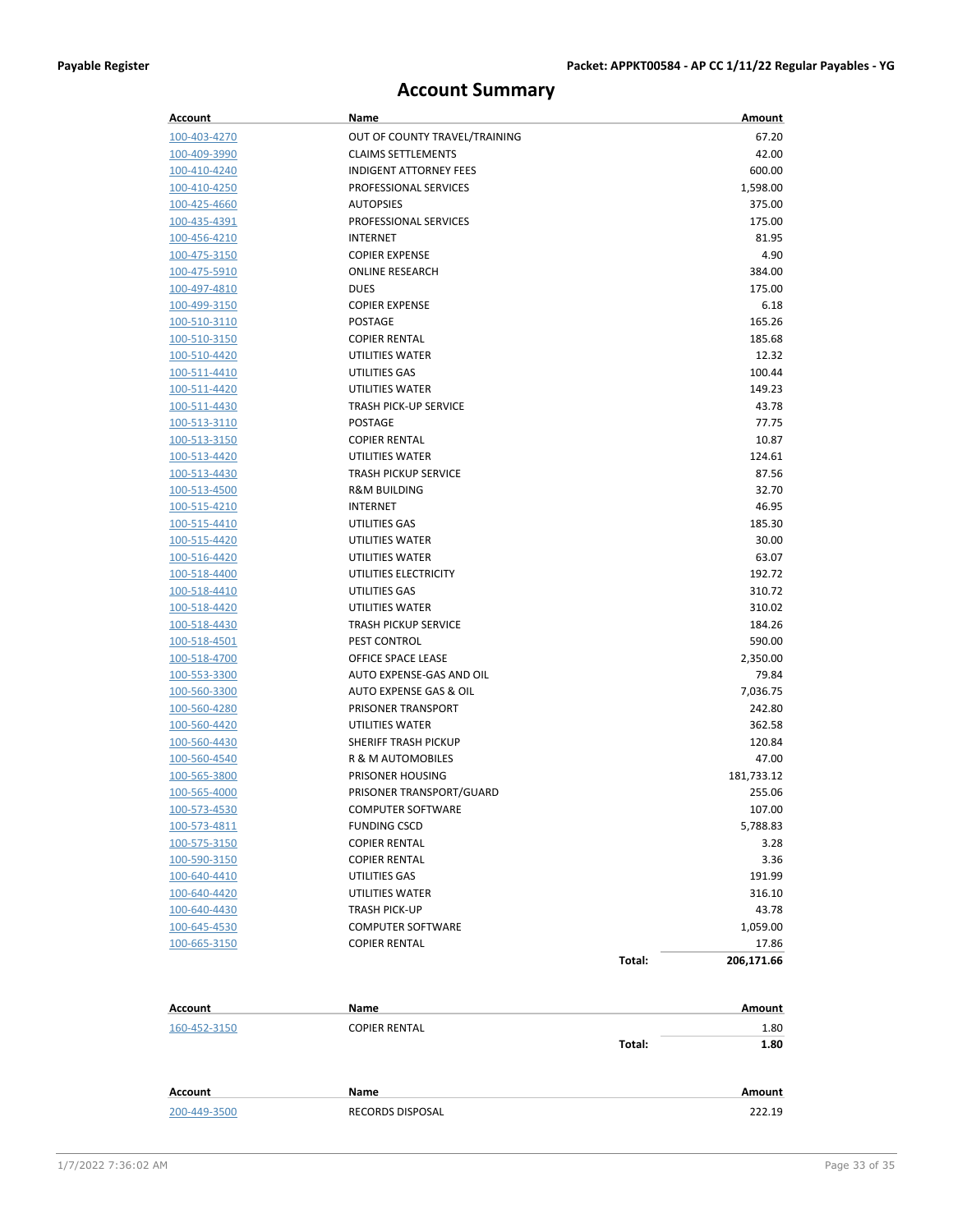### **Account Summary**

| <b>Account</b>               | Name                                   |        | Amount             |
|------------------------------|----------------------------------------|--------|--------------------|
|                              |                                        | Total: | 222.19             |
| <b>Account</b>               | Name                                   |        | Amount             |
| 210-621-3400                 | <b>SHOP SUPPLIES</b>                   |        | 182.25             |
| 210-621-3410                 | <b>R&amp;B MAT. ROCK &amp; GRAVEL</b>  |        | 5,109.44           |
| 210-621-4210                 | <b>INTERNET</b>                        |        | 56.90              |
| 210-621-4420                 | <b>UTILITY WATER</b>                   |        | 18.79              |
| 210-621-4570                 | R&M MACHINERY GAS & OIL                |        | 2,635.50           |
| 210-621-4580                 | <b>R&amp;M MACHINERY PARTS</b>         |        | 82.88              |
| 210-621-4590                 | R&M MACH. TIRES & TUBES                |        | 100.00             |
|                              |                                        | Total: | 8,185.76           |
| <b>Account</b>               | Name                                   |        | Amount             |
| 220-622-3410                 | R&B MAT. ROCK & GRAVEL                 |        | 8,553.27           |
| 220-622-3440                 | R&B MAT. ASPHALT/RD OIL                |        | 3,137.52           |
| 220-622-4210                 | <b>INTERNET</b>                        |        | 81.95              |
| 220-622-4270                 | OUT OF COUNTY TRAVEL/TRAINING          |        | 31.23              |
| 220-622-4410                 | UTILITY GAS                            |        | 119.92             |
| 220-622-4420                 | UTILITY WATER                          |        | 89.00              |
| 220-622-4500                 | <b>R&amp;M BUILDING</b>                |        | 3.98               |
| 220-622-4570                 | R&M MACHINERY GAS & OIL                |        | 7,032.55           |
| 220-622-4580                 | <b>R&amp;M MACHINERY PARTS</b>         |        | 218.20             |
|                              |                                        | Total: | 19,267.62          |
| Account                      | Name                                   |        | Amount             |
| 230-623-3410                 | R&B MAT. ROCK & GRAVEL                 |        | 13,949.08          |
| 230-623-4210                 | <b>INTERNET</b>                        |        | 81.95              |
| 230-623-4420                 | UTILITY WATER                          |        | 32.22              |
| 230-623-4570                 | R&M MACHINERY GAS & OIL                |        | 7,947.25           |
|                              |                                        | Total: | 22,010.50          |
|                              |                                        |        |                    |
| <b>Account</b>               | Name                                   |        | Amount             |
| 240-624-3400                 | <b>SHOP SUPPLIES</b>                   |        | 24.97              |
| 240-624-3410                 | R&B MAT. ROCK & GRAVEL                 |        | 5,172.54           |
| 240-624-3440<br>240-624-4410 | R&B MAT. ASPHALT/RD OIL<br>UTILITY GAS |        | 7,755.00<br>101.12 |
| 240-624-4420                 | UTILITY WATER                          |        | 83.76              |
| 240-624-4580                 | <b>R&amp;M MACHINERY PARTS</b>         |        | 816.64             |
| 240-624-4590                 | R&M MACH. TIRES & TUBES                |        | 525.00             |
|                              |                                        | Total: | 14,479.03          |
|                              |                                        |        |                    |
| <b>Account</b>               | Name                                   |        | Amount             |
| 413-624-3440                 | R&B MAT. ASPHALT/RD OIL                |        | 15,621.75          |
|                              |                                        | Total: | 15,621.75          |
| Account                      | Name                                   |        | Amount             |
| 670-670-1650                 | <b>CONSTRUCTION</b>                    |        | 449,858.89         |
| 670-670-1680                 | <b>MASONRY AND STONE</b>               |        | 9,894.25           |
| 670-670-1685                 | LANDSCAPING                            |        | 13,741.75          |
| 670-670-4430                 | TRASH PICK UP                          |        | 2,644.03           |
|                              |                                        | Total: | 476,138.92         |